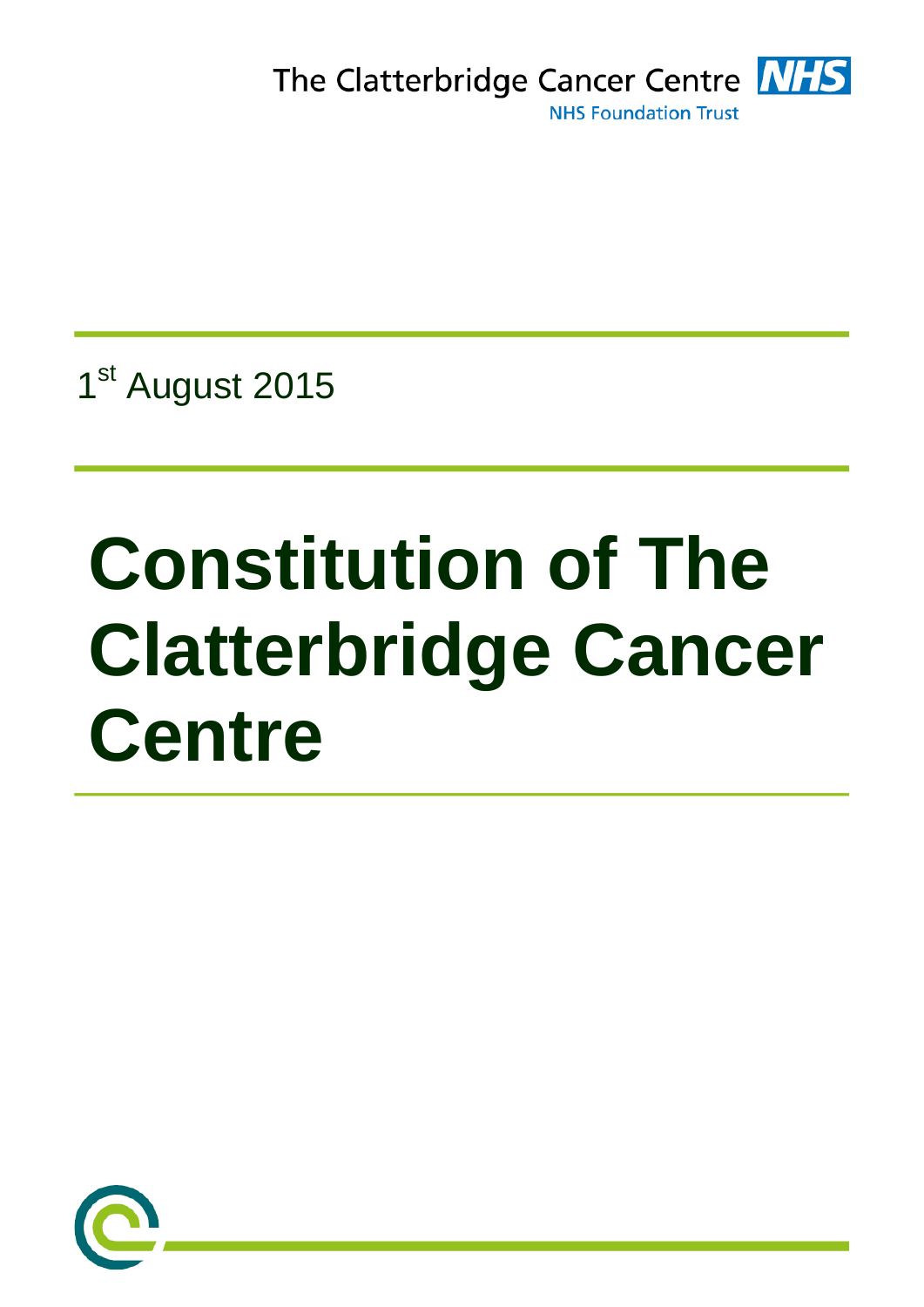# **CONSTITUTION OF**

**\_\_\_\_\_\_\_\_\_\_\_\_\_\_\_\_\_\_\_\_\_\_\_\_\_\_\_\_\_\_\_\_\_\_\_\_\_\_\_\_\_\_\_\_\_\_\_\_** 

# **THE CLATTERBRIDGE CANCER CENTRE NHS FOUNDATION TRUST**

# **(A PUBLIC BENEFIT CORPORATION)**

**\_\_\_\_\_\_\_\_\_\_\_\_\_\_\_\_\_\_\_\_\_\_\_\_\_\_\_\_\_\_\_\_\_\_\_\_\_\_\_\_\_\_\_\_\_\_\_\_\_** 

**VERSION 10**  1ST AUGUST 2015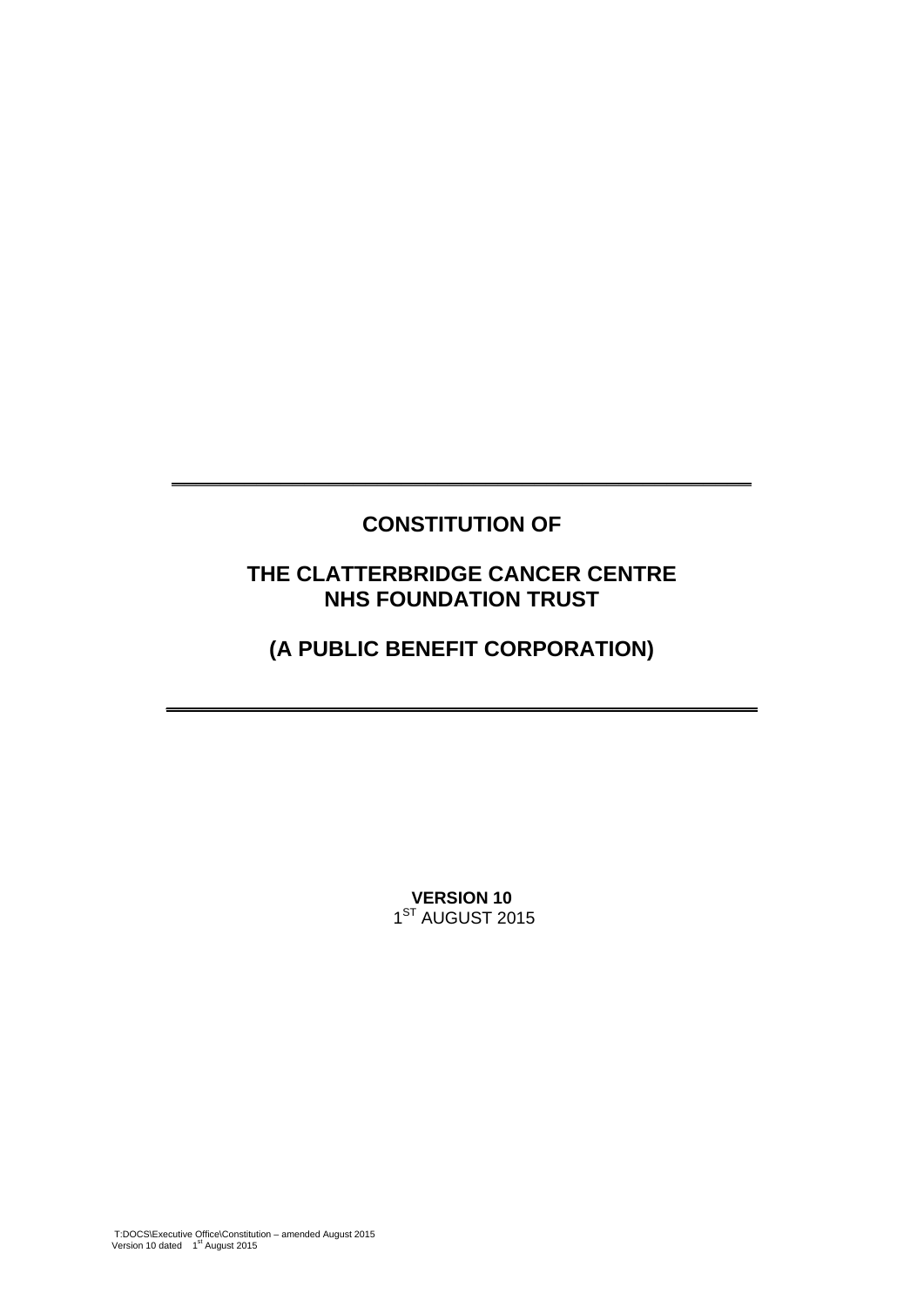# **CONTENTS**

| <b>Clause</b>  |                                                | Page           |
|----------------|------------------------------------------------|----------------|
| 1              | <b>DEFINITIONS</b>                             | 1              |
| $\overline{2}$ | <b>NAME AND STATUS</b>                         | 3              |
| 3              | PRINCIPAL PURPOSE                              | 3              |
| 4              | <b>POWERS</b>                                  | $\frac{3}{3}$  |
| 5              | <b>COMMITMENTS</b>                             |                |
| 6              | <b>FRAMEWORK</b>                               | 4              |
| $\overline{7}$ | <b>MEMBERS</b>                                 | 6              |
| 8              | DISQUALIFICATION FROM MEMBERSHIP               | $\overline{7}$ |
| 9              | <b>TERMINATION OF MEMBERSHIP</b>               | 8              |
| 10             | <b>MEMBERS MEETINGS</b>                        | 9              |
| 11             | <b>COUNCIL OF GOVERNORS</b>                    | 11             |
| 12             | <b>BOARD OF DIRECTORS</b>                      | 19             |
| 13             | <b>SECRETARY</b>                               | 24             |
| 14             | <b>REGISTERS</b>                               | 25             |
| 15             | <b>PUBLIC DOCUMENTS</b>                        | 25             |
| 16             | FINANCIAL AUDITOR AND OTHER EXTERNAL AUDITORS  | 26             |
| 17             | <b>ACCOUNTS</b>                                | 27             |
| 18             | ANNUAL REPORTS, FORWARD PLANS AND NON-NHS WORK | 27             |
| 19             | <b>INDEMNITY</b>                               | 28             |
| 20             | <b>EXECUTION OF DOCUMENTS</b>                  | 28             |
| 21             | <b>DISPUTE RESOLUTION PROCEDURES</b>           | 28             |
| 22             | AMENDMENT OF THE CONSTITUTION                  | 28             |
| 23             | <b>MERGERS</b>                                 | 29             |
| 24             | <b>NOTICES</b>                                 | 30             |

- ANNEX 1 AREAS OF THE FOUNDATION TRUST
- ANNEX 2 ELECTION RULES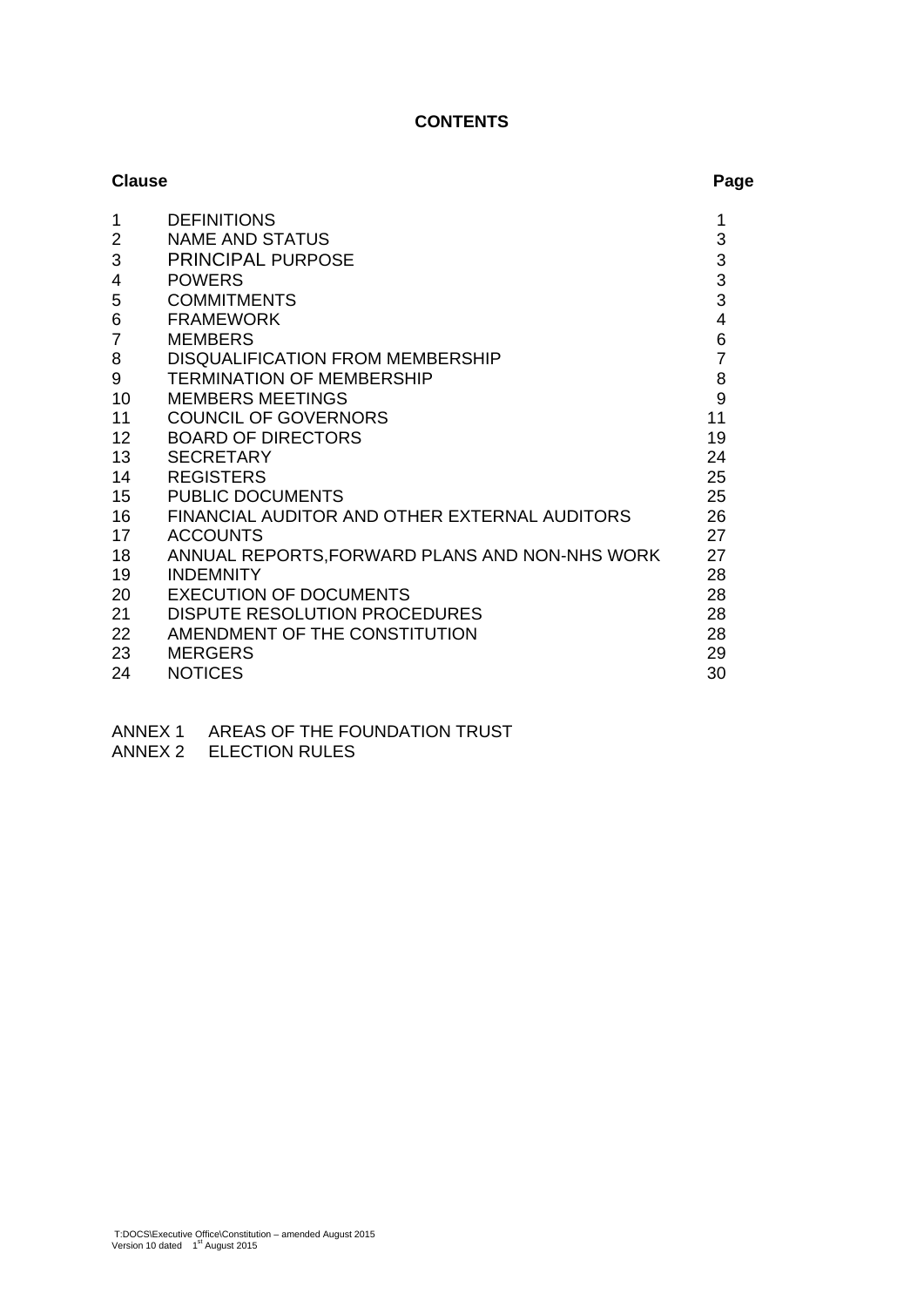# **CONSTITUTION OF THE CLATTERBRIDGE CANCER CENTRE NHS FOUNDATION TRUST**

# 1 **DEFINITIONS**

- 1.1 Unless the contrary intention appears or the context otherwise requires, words or expressions contained in this constitution bear the same meaning as in the National Health Service Act 2006 as amended by the Health and Social Care Act 2012.
- 1.2 References in this constitution to legislation include all amendments, replacements, or re-enactments made.
- 1.3 Headings are for ease of reference only and are not to affect interpretation.
- 1.4 Words importing the masculine gender only shall include the feminine gender; words importing the singular shall include the plural and vice-versa.
- 1.5 In this constitution:

| "the 2006 Act"             | means the National Health Service Act 2006                                                                                                             |
|----------------------------|--------------------------------------------------------------------------------------------------------------------------------------------------------|
| "the 2012 Act"             | means the Health and Social Care Act 2012                                                                                                              |
| "Accounting Officer"       | means the person who from time to time<br>discharges the functions specified in paragraph<br>25(5) of Schedule 7 to the 2006 Act                       |
| "appointed Governors"      | those Governors appointed<br>by the<br>means<br>appointing organisations                                                                               |
| "appointing organisations" | means those organisations named<br>in this<br>constitution<br>who<br>entitled<br>are<br>appoint<br>to<br>Governors                                     |
| "areas of the Trust"       | means the seven areas specified in Annex 1<br>which are:                                                                                               |
|                            | Liverpool<br>St. Helens and Knowsley<br>Sefton<br><b>Cheshire West and Chester</b><br>Warrington and Halton<br>Wirral and the rest of England<br>Wales |
| "authorisation"            | means an authorisation given by Monitor                                                                                                                |
| "Board of Directors"       | means the Board of Directors as constituted in<br>accordance with this constitution;                                                                   |
| "Council of Governors"     | means the Council of Governors as constituted<br>in accordance with this constitution, "Director"<br>means a member of the Board of Directors;         |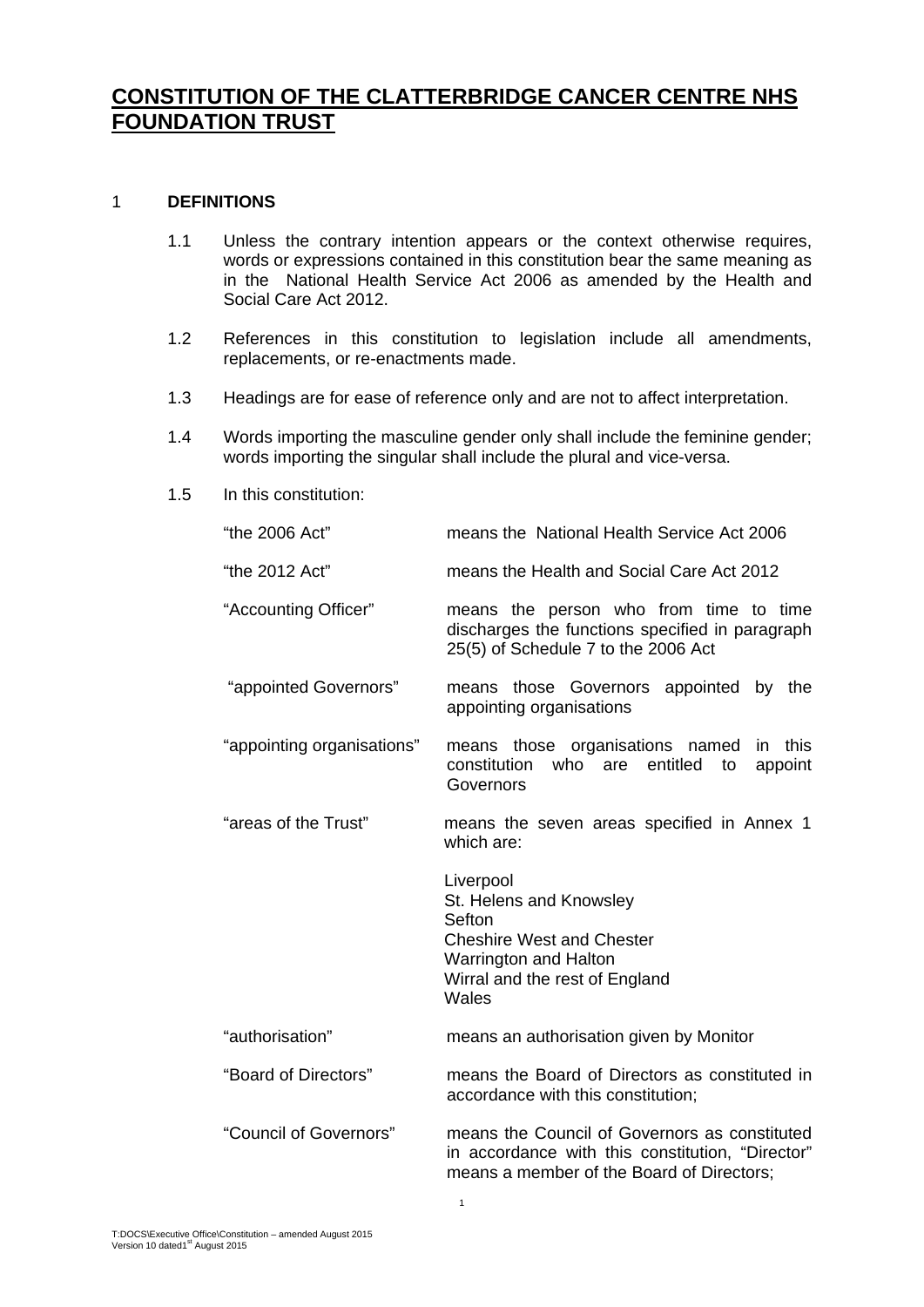| "elected Governors"        | constituency; | means those Governors elected by the public<br>constituencies and the classes of the staff                                                                                       |
|----------------------------|---------------|----------------------------------------------------------------------------------------------------------------------------------------------------------------------------------|
| "external auditor"         |               | means any external auditor other than the<br>financial auditor appointed<br>under<br>this<br>constitution to review and report upon other<br>aspects of the Trust's performance; |
| "financial auditor"        |               | means the person appointed to audit the<br>accounts of the Trust, who is called the auditor<br>in the 2006 Act;                                                                  |
| "Financial year"           | means:        |                                                                                                                                                                                  |
|                            | (a)           | the period beginning with the date on<br>which the Trust is authorised and ending<br>with the next 31 March; and                                                                 |
|                            | (b)           | each successive period of<br>twelve<br>months beginning with 1 April.                                                                                                            |
| "the Trust"                |               | means The Clatterbridge Cancer Centre NHS<br><b>Foundation Trust:</b>                                                                                                            |
| "Local Authority Governor" |               | means a Governor appointed by one or more<br>local authorities whose area includes the whole<br>or part of one of the areas of the Trust;                                        |
| "member"                   |               | means a member of the Trust;                                                                                                                                                     |
|                            |               |                                                                                                                                                                                  |
| "Monitor"                  |               | means the body corporate known as Monitor, as<br>provided by Section 61 of the 2012 Act                                                                                          |
| "the NHS Trust"            |               | means The Clatterbridge Cancer Centre NHS<br>Trust which made the application to become an<br><b>NHS</b> foundation trust                                                        |
| "NHS body"                 |               | means an NHS body as defined by Section 275<br>of the 2006 Act.                                                                                                                  |
| "partner"                  | family unit;  | means, in relation to another person, a member<br>of the same household living together as a                                                                                     |
| "Partnership Governor"     | organisation; | means a Governor appointed by a partnership                                                                                                                                      |
| "public constituency"      |               | means (collectively) those members living in an<br>area specified in the constitution as an area for<br>any public constituency of the Trust;                                    |
| "Public Governor"          |               | means a Governor elected by the members of<br>one of the public constituencies;                                                                                                  |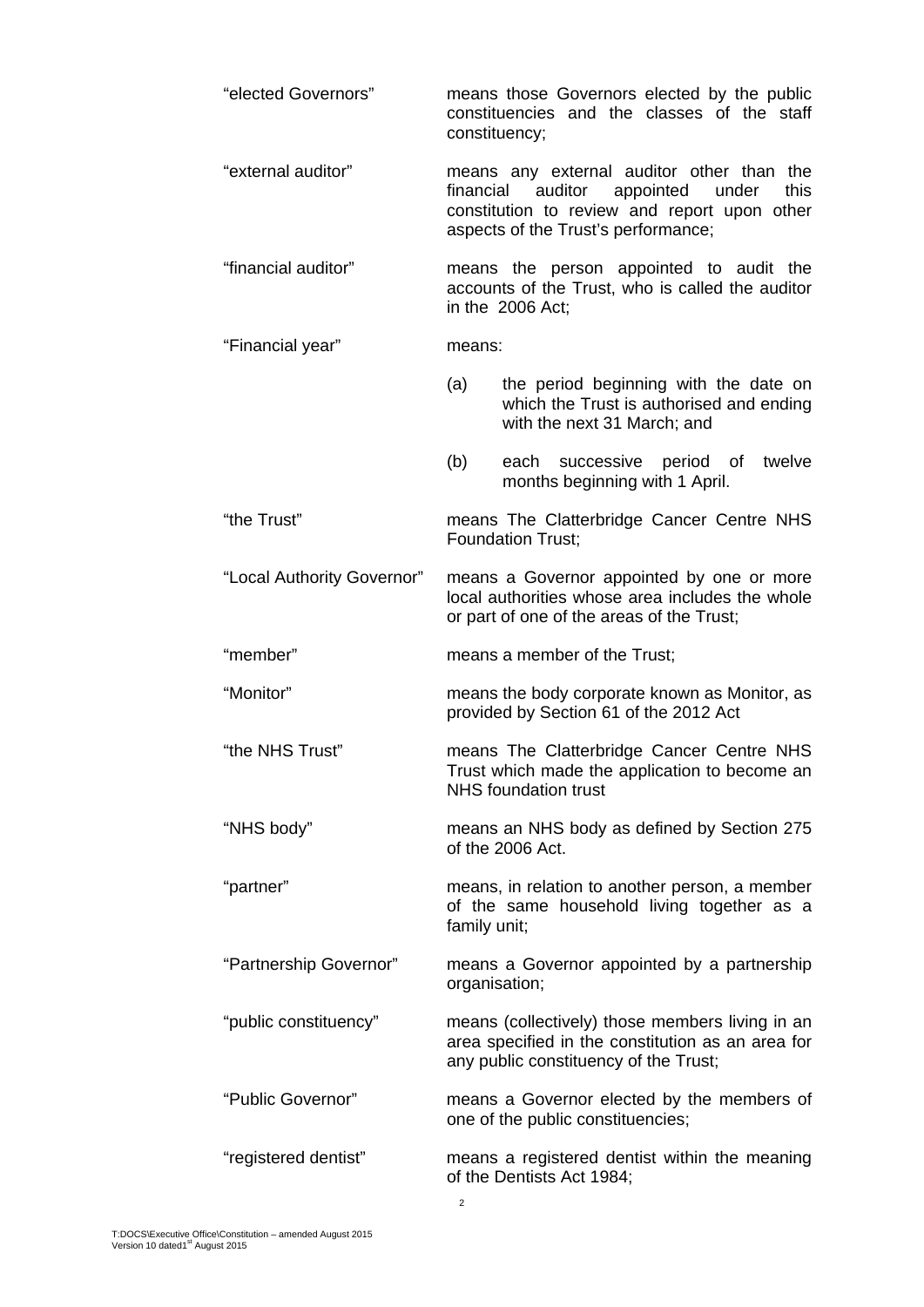| "registered medical<br>practitioner" | means a fully registered person within the<br>meaning of the Medicines Act 1983 who holds a<br>licence to practice under that Act;                                |
|--------------------------------------|-------------------------------------------------------------------------------------------------------------------------------------------------------------------|
| "Trust Secretary"                    | means the Secretary of the Trust or any other<br>person appointed to perform the duties of the<br>Secretary, including a joint, assistant or deputy<br>secretary; |
| "staff constituency"                 | means (collectively) those members of the five<br>classes comprising the staff constituency;                                                                      |
| "Staff Governor"                     | means a Governor elected by the members of<br>one of the five classes of the staff constituency;                                                                  |

#### 2 **NAME**

2.1 The name of the Foundation Trust is to be "The Clatterbridge Cancer Centre NHS Foundation Trust".

# 3 **PRINCIPAL PURPOSE**

- 3.1 The principal purpose of the Trust is the provision of goods and services for the purposes of the health services in England.
- 3.2 The Trust does not fulfil its principal purpose unless, in each financial year, its total income from the provision of goods and services for the purposes of the health service in England is greater than its total income from the provision of goods and services for any other purposes.
- 3.3 The Trust may provide goods and services for any purposes related to—
	- 3.3.1 the provision of services provided to individuals for or in connection with the prevention, diagnosis or treatment of illness, and
	- 3.3.2 the promotion and protection of public health.
- 3.4 The Trust may also carry on activities other than those mentioned in the above paragraph for the purpose of making additional income available in order better to carry on its principal purpose.

# 4 **POWERS**

The powers of the Trust are set out in the 2006 Act.

# 5 **COMMITMENTS**

5.1 The Foundation Trust shall exercise its functions effectively, efficiently and economically.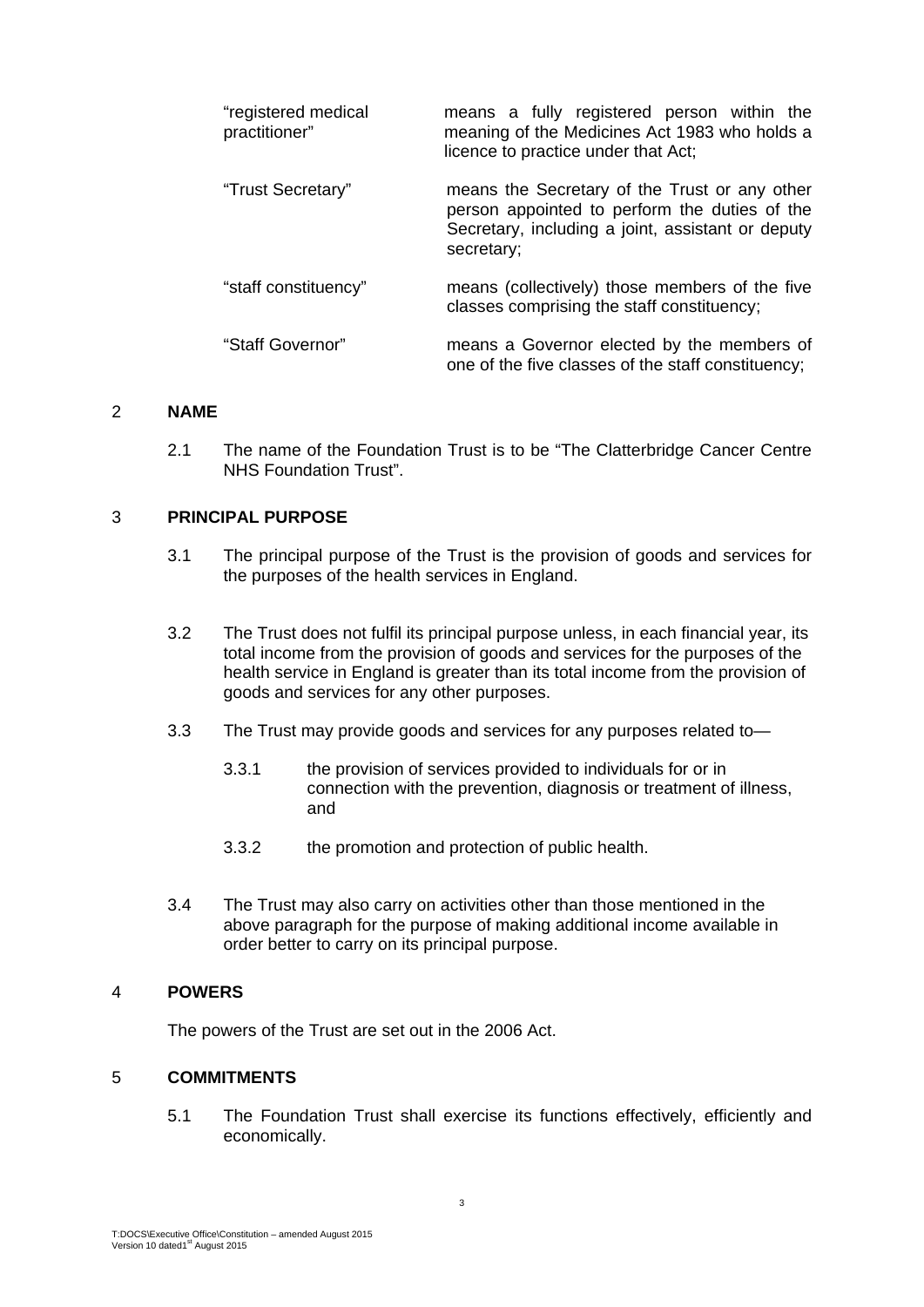# **Representative membership**

- 5.2 The Trust shall at all times strive to ensure that taken as a whole its actual membership is representative of those eligible for membership. To this end:
	- 5.2.1 the Trust shall at all times have in place and pursue a membership strategy which shall be approved by the Council of Governors, and shall be reviewed by them from time to time, and at least every three years,
	- 5.2.2 the Council of Governors shall present to each annual members meeting:
		- 5.2.2.1 a report on steps taken to secure that taken as a whole the actual membership of its public constituencies and of the classes of the staff constituency is representative of those eligible for such membership;
		- 5.2.2.2 the progress of the membership strategy;
		- 5.2.2.3 any changes to the membership strategy.

# **Co-operation with health service bodies**

5.3 In exercising its functions the Trust shall co-operate with other NHS bodies.

# **Respect for rights of people**

5.4 In conducting its affairs, the Trust shall respect the rights of members of the community it serves, its employees and people dealing with the Trust as set out in the Charter of Fundamental Rights of the European Union.

#### **Openness**

5.5 In conducting its affairs, the Trust shall have regard to the need to provide information to members and conduct its affairs in an open and accessible way.

#### **Prohibiting distribution**

5.6 The profits or surpluses of the Trust are not to be distributed either directly or indirectly in any way at all among members of the Foundation Trust.

# 6 **FRAMEWORK**

6.1 The affairs of the Trust are to be conducted by the Board of Directors, the Council of Governors and the members in accordance with this constitution and the Foundation Trust's authorisation. The members, the Council of Governors and the Board of Directors are to have the roles and responsibilities set out in this constitution.

#### **Members**

6.2 Members may attend and participate at members meetings, vote in elections to, and stand for election to the Council of Governors, and take such other part in the affairs of the Trust as is provided in this constitution.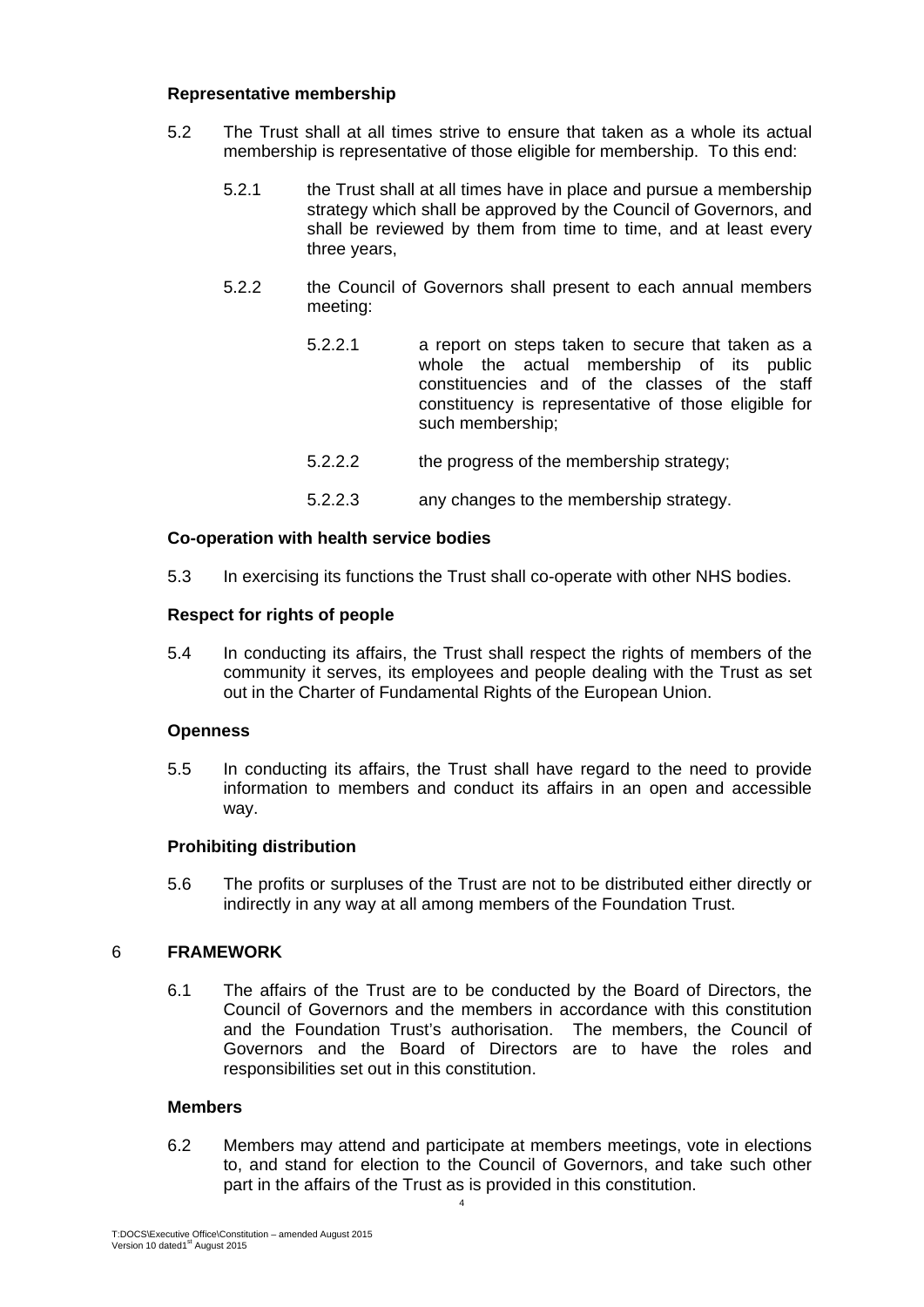# **Council of Governors**

- 6.3 The roles and responsibilities of the Council of Governors, which are to be carried out in accordance with this constitution and the Trust's authorisation, are:
	- 6.3.1 The general duties:
		- 6.3.1.1 to hold the non-executive Directors individually and collectively to account for the performance of the Board of Directors;
		- 6.3.1.2 to represent the interests of the members of the Trust as a whole and the interests of the public;
	- 6.3.2 The Trust must take steps to secure that the Governors are equipped with the skills and knowledge they require in their capacity as such.
	- 6.3.3 at a General Meeting
		- 6.3.3.1 to appoint or remove the Chair and the other nonexecutive Directors;
		- 6.3.3.2 to approve an appointment (by the non-executive Directors) of the chief executive;
		- 6.3.3.3 to decide the remuneration and allowances, and the other terms and conditions of office, of the nonexecutive Directors;
		- 6.3.3.4 to appoint or remove the Trust's financial auditor;
		- 6.3.3.5 to appoint or remove any other external auditor appointed to review and publish a report on any other aspect of the Trust's affairs;
		- 6.3.3.6 to be presented with the annual accounts, any report of the financial auditor on them and the annual report;
	- 6.3.4 to provide their views to the Board of Directors when the Board of Directors is preparing the document containing information about the Trust's forward planning;
	- 6.3.5 to respond as appropriate when consulted by the Board of Directors in accordance with this constitution;
	- 6.3.6 to undertake such functions as the Board of Directors shall from time to time request;
	- 6.3.7 to prepare and from time to time review the Trust's membership strategy and its policy for the composition of the Council of Governors and of the non-executive Directors;
	- 6.3.8 when appropriate to make recommendations for the revision of this constitution.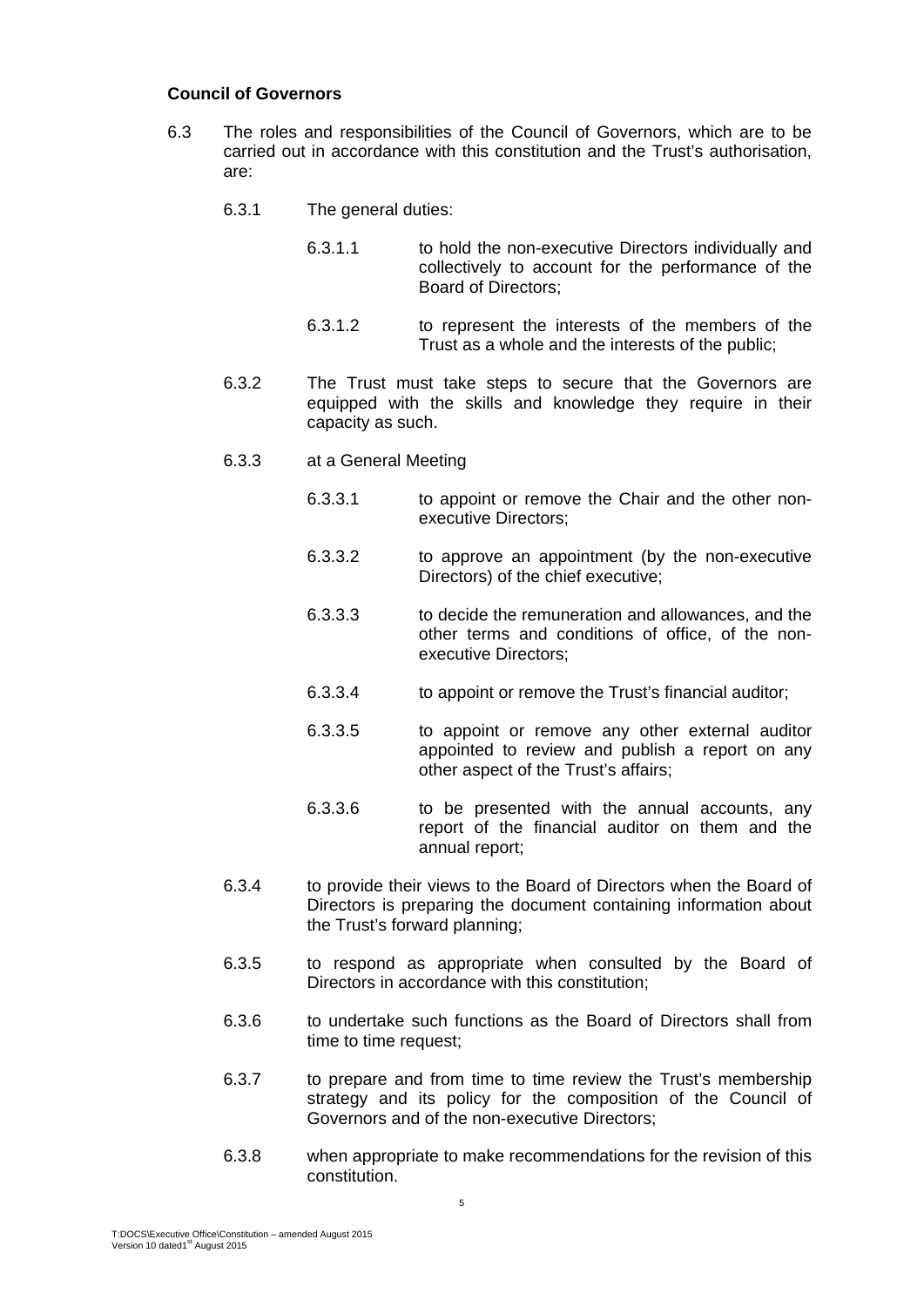# **Board of Directors**

- 6.4 All the powers of the Trust shall be exercised by the Board of Directors on behalf of the Trust.
- 6.5 The general duty of the Board of Directors and of each Director individually is to act with a view to promoting the success of the Trust so as to maximise the benefits for the members of the Trust as a whole and for the public.

# 7 **MEMBERS**

- 7.1 The members of the Trust are those individuals whose names are entered in the register of members. Every member is either a member of one of the public constituencies or a member of one of the classes of the staff constituency.
- 7.2 Subject to this constitution, membership is open to any individual who:
	- 7.2.1 is over 16 years of age,
	- 7.2.2 is entitled under this constitution to be a member of one of the public constituencies or one of the classes of the staff constituency, and
	- 7.2.3 completes a membership application form in whatever form the Secretary specifies.

#### **Public constituencies**

- 7.3 There are seven public constituencies corresponding to the seven areas of the Trust specified in Annex 1.
- 7.4 An individual is entitled to be a member of one of the public constituencies if they:
	- 7.4.1 live in the relevant area of the Foundation Trust specified in Annex 1,
	- 7.4.2 are not a member of another public constituency, and
	- 7.4.3 are not eligible to be members of any of the classes of the staff constituency.
- 7.5 The minimum number of members of each of the public constituencies is to be one hundred.

#### **Staff constituency**

- 7.6 The staff constituency is divided into six classes as follows:
	- 7.6.1 registered medical practitioners
	- 7.6.2 nurses
	- 7.6.3 radiographers
	- 7.6.4 other clinical staff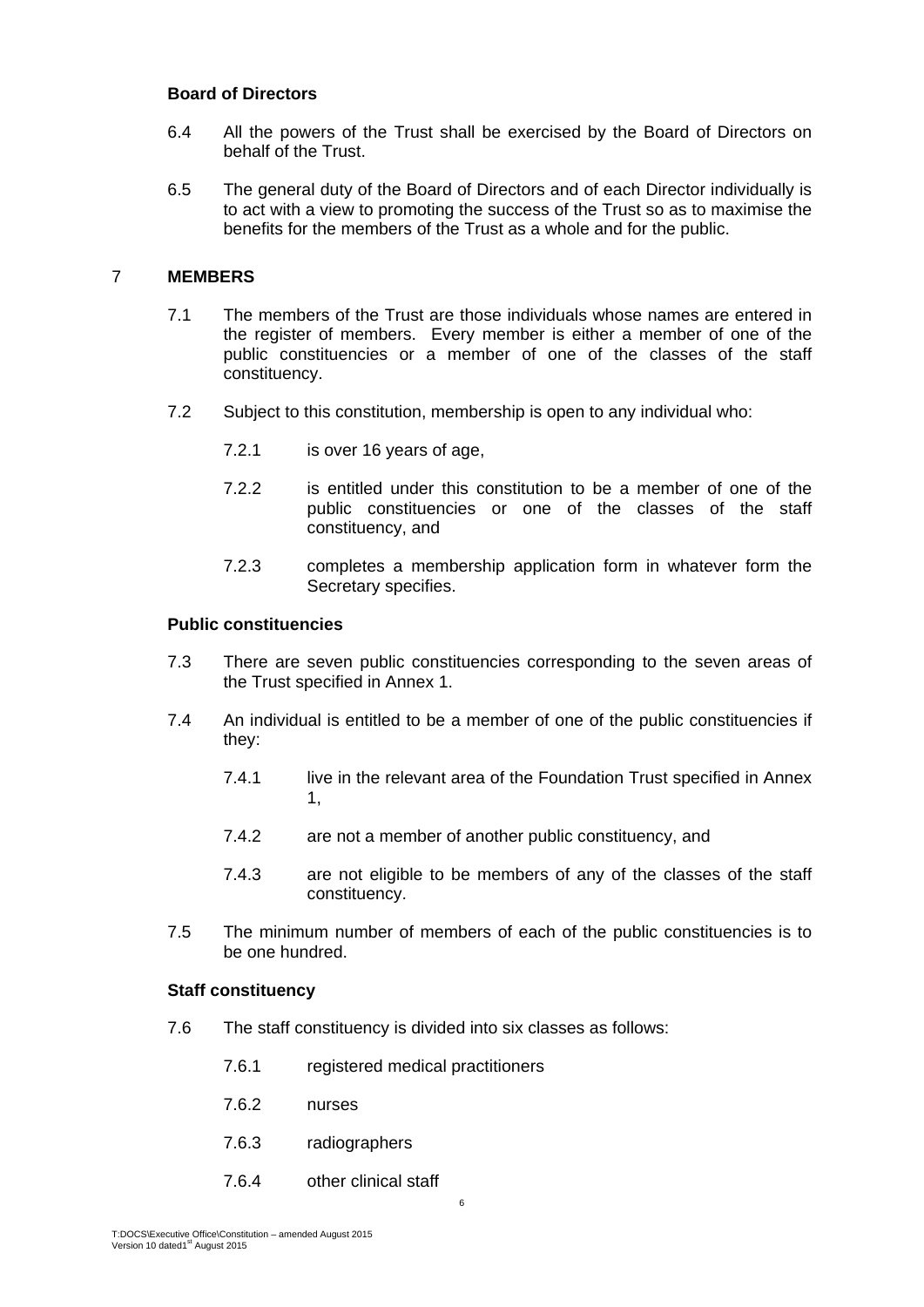#### 7.6.5 non-clinical staff

in each of the above cases, who are employed by the Trust

- 7.6.6 individuals who are not employed by the Trust but fall within paragraph 7.7.2 (including volunteers).
- 7.7 Membership of one of the classes of the staff constituency is open to individuals:
	- 7.7.1 who, in the case of the first five classes mentioned above, are employed under a contract of employment by the Foundation Trust and who either
		- 7.7.1.1 are employed by the Trust under a contract of employment which has no fixed term or a fixed term of at least 12 months, or
		- 7.7.1.2 who have been continuously employed by the Trust or the NHS Trust for at least 12 months; or
	- 7.7.2 who, in the case of the sixth class mentioned above, are not so employed but who nevertheless exercise functions for the purposes of the Trust and who have continuously exercised the functions for the purposes of the Trust or the NHS Trust for at least 12 months.
- 7.8 The Secretary shall make a final decision about the class of which an individual is eligible to be a member.
- 7.9 All individuals who are entitled under this constitution to become members of one of the classes of the staff constituency, and who
	- 7.9.1 have been invited by the Trust to become a member of the appropriate class, and
	- 7.9.2 have not informed the Trust that they do not wish to do so

shall become members of the appropriate class.

- 7.10 A person who is eligible to be a member of one of the classes of the staff constituency may not become or continue as a member of any of the public constituencies, and may not become or continue as a member of more than one class of the staff constituency.
- 7.11 The minimum number of members of each class of the staff constituency is to be four.

# 8 **DISQUALIFICATION FROM MEMBERSHIP**

8.1 A person may not become a member of the Trust if within the last five years they have been involved as a perpetrator in a serious incident of violence at any of the Foundation Trust's hospitals or facilities or against any of the Foundation Trust's employees or other persons who exercise functions for the purposes of the Foundation Trust, or against registered volunteers.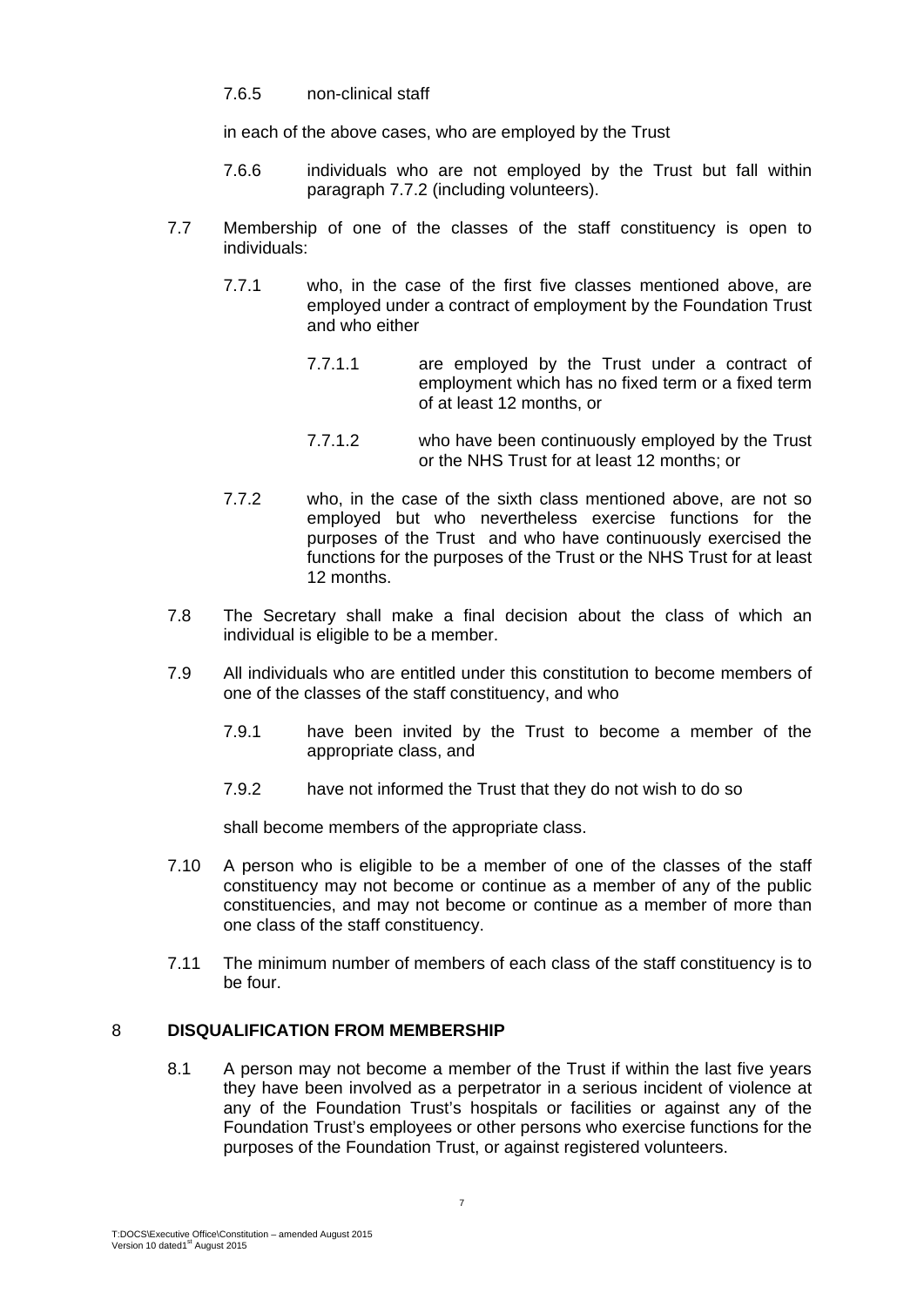# 9 **TERMINATION OF MEMBERSHIP**

- 9.1 A member shall cease to be a member if:
	- 9.1.1 they resign by notice to the Secretary:
	- 9.1.2 they die;
	- 9.1.3 they are expelled from membership under this constitution;
	- 9.1.4 they cease to be entitled under this constitution to be a member of any of the public constituencies or of any of the classes of the staff constituency;
	- 9.1.5 if it appears to the Secretary that they no longer wish to be a member of the Trust, and after enquiries made in accordance with a process approved by the Council of Governors, they fail to demonstrate that they wish to continue to be a member of the Trust.
- 9.2 A member may be expelled by a resolution approved by not less than twothirds of the Governors present and voting at a General Meeting. The following procedure is to be adopted.
	- 9.2.1 Any member may complain to the Secretary that another member has acted in a way detrimental to the interests of the Foundation Trust.
	- 9.2.2 If a complaint is made, the Council of Governors may itself consider the complaint having taken such steps as it considers appropriate to ensure that each member's point of view is heard and may either:
		- 9.2.2.1 dismiss the complaint and take no further action; or
		- 9.2.2.2 for a period not exceeding twelve months suspend the rights of the member complained of to attend members meetings and vote under this constitution;
		- 9.2.2.3 arrange for a resolution to expel the member complained of to be considered at the next General Meeting of the Council of Governors.
	- 9.2.3 If a resolution to expel a member is to be considered at a General Meeting of the Council of Governors, details of the complaint must be sent to the member complained of not less than one calendar month before the meeting with an invitation to answer the complaint and attend the meeting.
	- 9.2.4 At the meeting the Council of Governors will consider evidence in support of the complaint and such evidence as the member complained of may wish to place before them.
	- 9.2.5 If the member complained of fails to attend the meeting without due cause the meeting may proceed in their absence.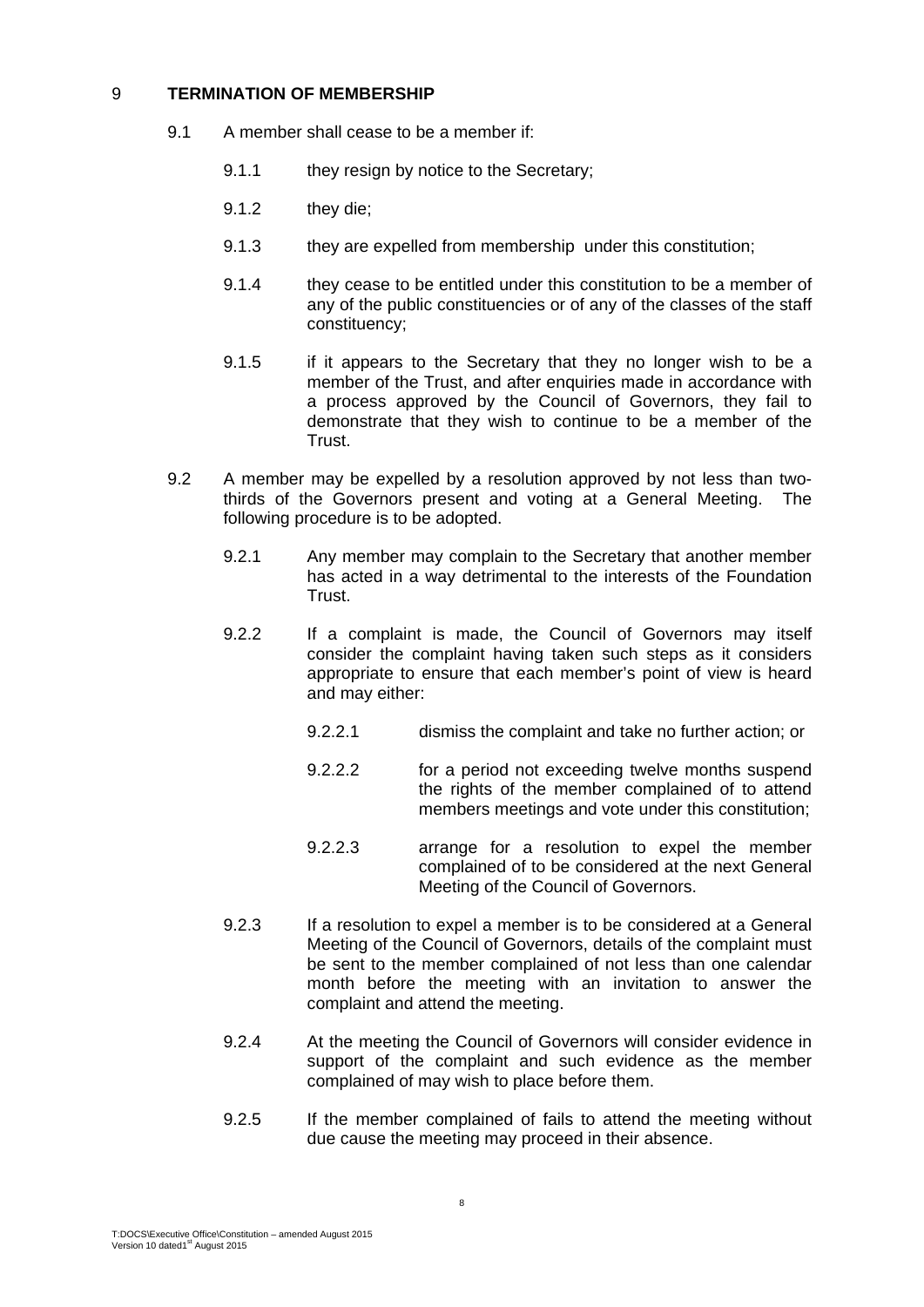- 9.3 A person expelled from membership will cease to be a member upon the declaration by the Chair of the meeting that the resolution to expel them is carried.
- 9.4 No person who has been expelled from membership is to be re-admitted except by a resolution carried by the votes of two-thirds of the Council of Governors present and voting at a General Meeting.

#### 10 **MEMBERS MEETINGS**

- 10.1 The Trust is to hold a members meeting (called the annual members meeting) within nine months of the end of each financial year.
- 10.2 All members meetings other than annual meetings are called special members meetings.
- 10.3 Members meetings are open to all members of the Trust, Governors and Directors, and representatives of the financial auditor, and shall be open to members of the public. The Council of Governors may invite representatives of the media and any experts or advisors whose attendance they consider to be in the best interests of the Foundation Trust to attend a members meeting.
- 10.4 All members meetings are to be convened by the Secretary by order of the Council of Governors.
- 10.5 The Council of Governors may decide where a members meeting is to be held and may also for the benefit of members:
	- 10.5.1 arrange for the annual members meeting to be held in different venues each year:
	- 10.5.2 make provisions for a members meeting to be held at different venues simultaneously or at different times. In making such provision the Council of Governors shall also fix an appropriate quorum for each venue, provided that the aggregate of the quorum requirements shall not be less than the quorum set out below.
- 10.6 At the annual members meeting:
	- 10.6.1 the Board of Directors shall present to the members:
		- 10.6.1.1 the annual accounts
		- 10.6.1.2 any report of the auditor on them
		- 10.6.1.3 the annual report
	- 10.6.2 the Council of Governors shall present to the members
		- 10.6.2.1 a report on steps taken to secure that (taken as a whole) the actual membership of its public constituencies and of the classes of the staff constituency is representative of those eligible for such membership;
		- 10.6.2.2 the progress of the membership strategy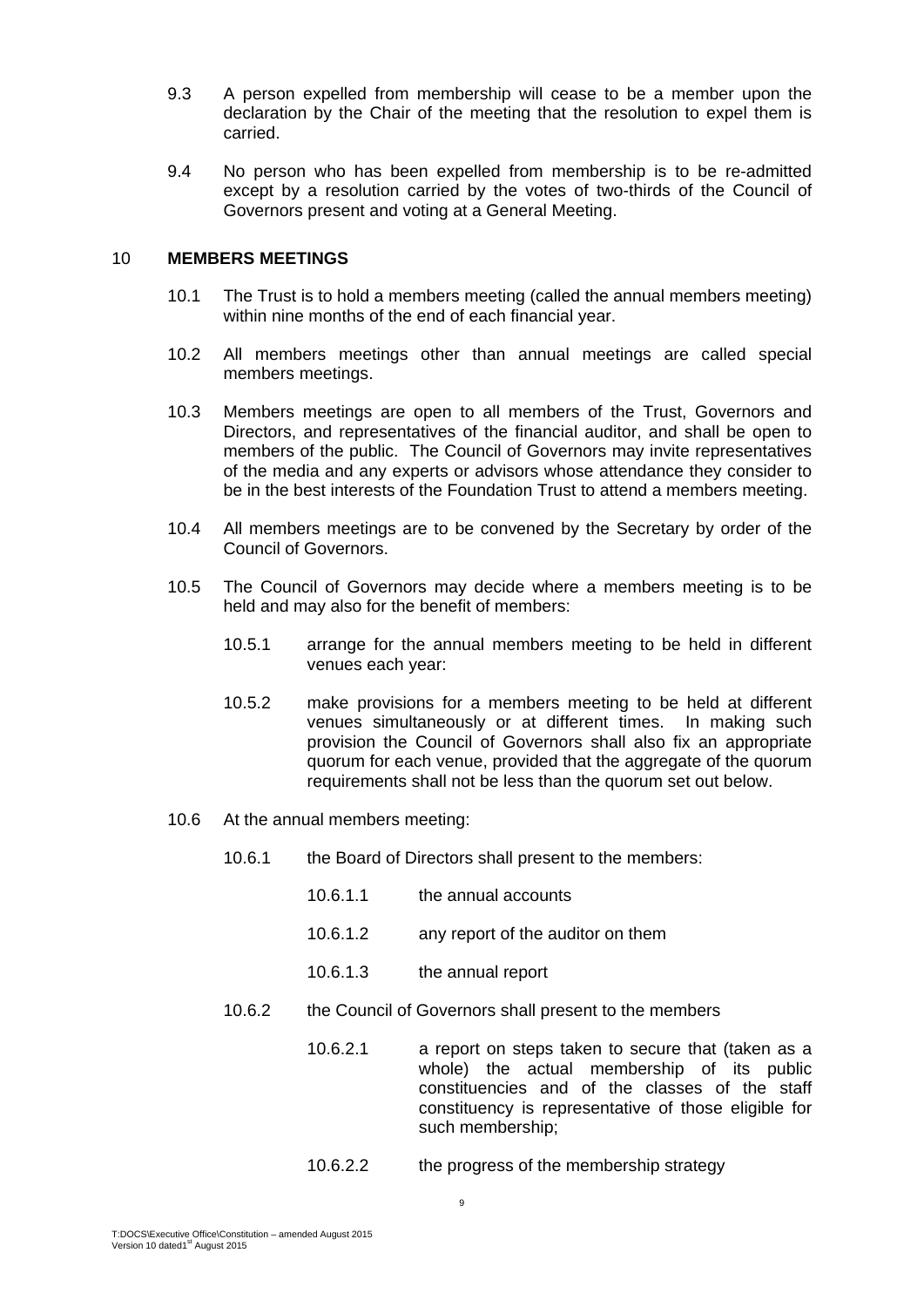- 10.6.2.3 any proposed changes to the policy for the composition of the Council of Governors and of the non-executive Directors
- 10.6.3 the results of the election and appointment of Governors and the appointment of non-executive Directors will be announced.
- 10.7 Notice of a members meeting is to be given:
	- 10.7.1 by notice prominently displayed at the head office and at all of the Trust's places of business; and
	- 10.7.2 by notice on the Trust's website

at least 14 clear days before the date of the meeting. The notice must:

- 10.7.3 be given to the Council of Governors and the Board of Directors, and to the financial auditor;
- 10.7.4 state whether the meeting is an annual or special members meeting;
- 10.7.5 give the time, date and place of the meeting; and
- 10.7.6 indicate the business to be dealt with at the meeting.
- 10.8 Before a members meeting can do business there must be a quorum present. Except where this constitution says otherwise a quorum is twenty members present from any of the Trust's constituencies.
- 10.9 The Trust may make arrangements for members to vote by post or by using electronic communications.
- 10.10 It is the responsibility of the Council of Governors, the Chair of the meeting and the Secretary to ensure that at any members meeting:
	- 10.10.1 the issues to be decided are clearly explained;
	- 10.10.2 sufficient information is provided to members to enable rational discussion to take place;
	- 10.10.3 where appropriate, experts in relevant fields or representatives of special interest groups are invited to address the meeting.
- 10.11 The Chair of the Trust, or in their absence the Senior Governor of the Council of Governors, shall act as Chair at all members meetings of the Trust. If neither the Chair nor the Senior Governor of the Council of Governors is present, the Governors present shall elect one of their number to be Chair and if there is only one Governor present and willing to act they shall be Chair.
- 10.12 If no quorum is present within half an hour of the time fixed for the start of the meeting, the meeting shall stand adjourned to the same day in the next week at the same time and place or to such time and place as the Council of Governors determine. If a quorum is not present within half an hour of the time fixed for the start of the adjourned meeting, the number of members present during the meeting is to be a quorum.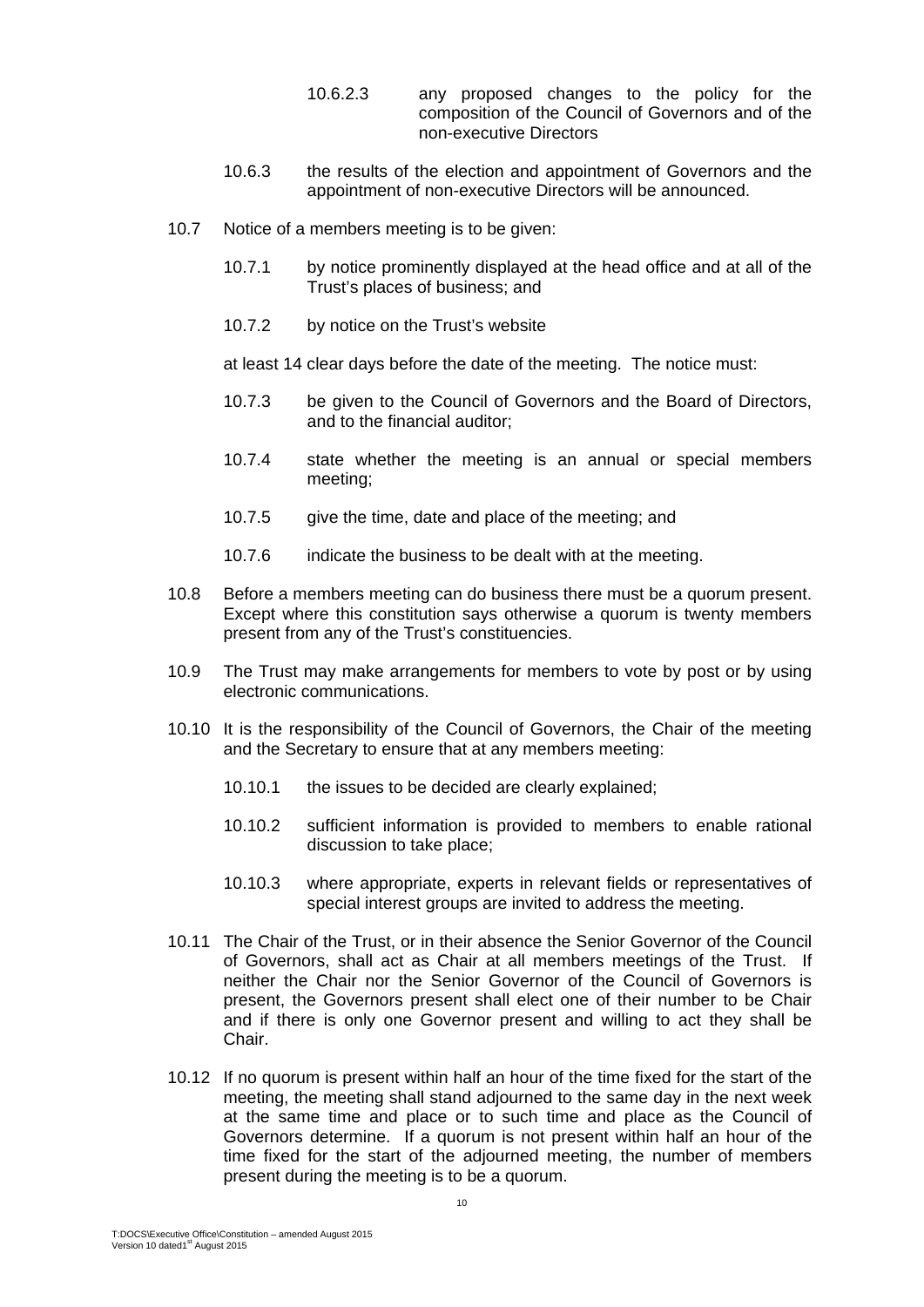- 10.13 A resolution put to the vote at a members meeting shall be decided upon by a poll.
- 10.14 Every member present and every member who has voted by post or using electronic communications is to have one vote. In the case of an equality of votes the Chair of the meeting is to have a second or casting vote.
- 10.15 The result of any vote will be declared by the Chair and entered in the minute book. The minute book will be conclusive evidence of the result of the vote.

# 11 **COUNCIL OF GOVERNORS**

- 11.1 The Trust is to have a Council of Governors. It is to consist of Public Governors, Staff Governors, a Local Authority Governor and Partnership Governors.
- 11.2 The aggregate number of Public Governors is to be more than half of the total number of members of the Council of Governors.
- 11.3 The Council of Governors, subject to the 2006 Act, shall seek to ensure that through the composition of the Council of Governors:
	- 11.3.1 the interests of the community served by the Trust are appropriately represented;
	- 11.3.2 the level of representation of the public constituencies, the classes of the staff constituency and the appointing organisations strikes an appropriate balance having regard to their legitimate interest in the Trust's affairs

and to this end, the Council of Governors

- 11.3.3 shall at all times maintain a policy for the composition of the Council of Governors which takes account of the membership strategy, and
- 11.3.4 shall from time to time and not less than every three years review the policy for the composition of the Council of Governors, and
- 11.3.5 when appropriate shall propose amendments to this constitution.
- 11.4 The Council of Governors of the Trust is to comprise:
	- 11.4.1 fifteen Public Governors from the following public constituencies:
		- 11.4.1.1 Liverpool 3 Public Governors
		- 11.4.1.2 St. Helens and Knowsley 2 Public Governors
		- 11.4.1.3 Sefton 2 Public Governors
		- 11.4.1.4 Cheshire West and Chester 2 Public Governors
		- 11.4.1.5 Warrington and Halton 2 Public Governors
		- 11.4.1.6 Wirral and the rest of England –3 Public Governors.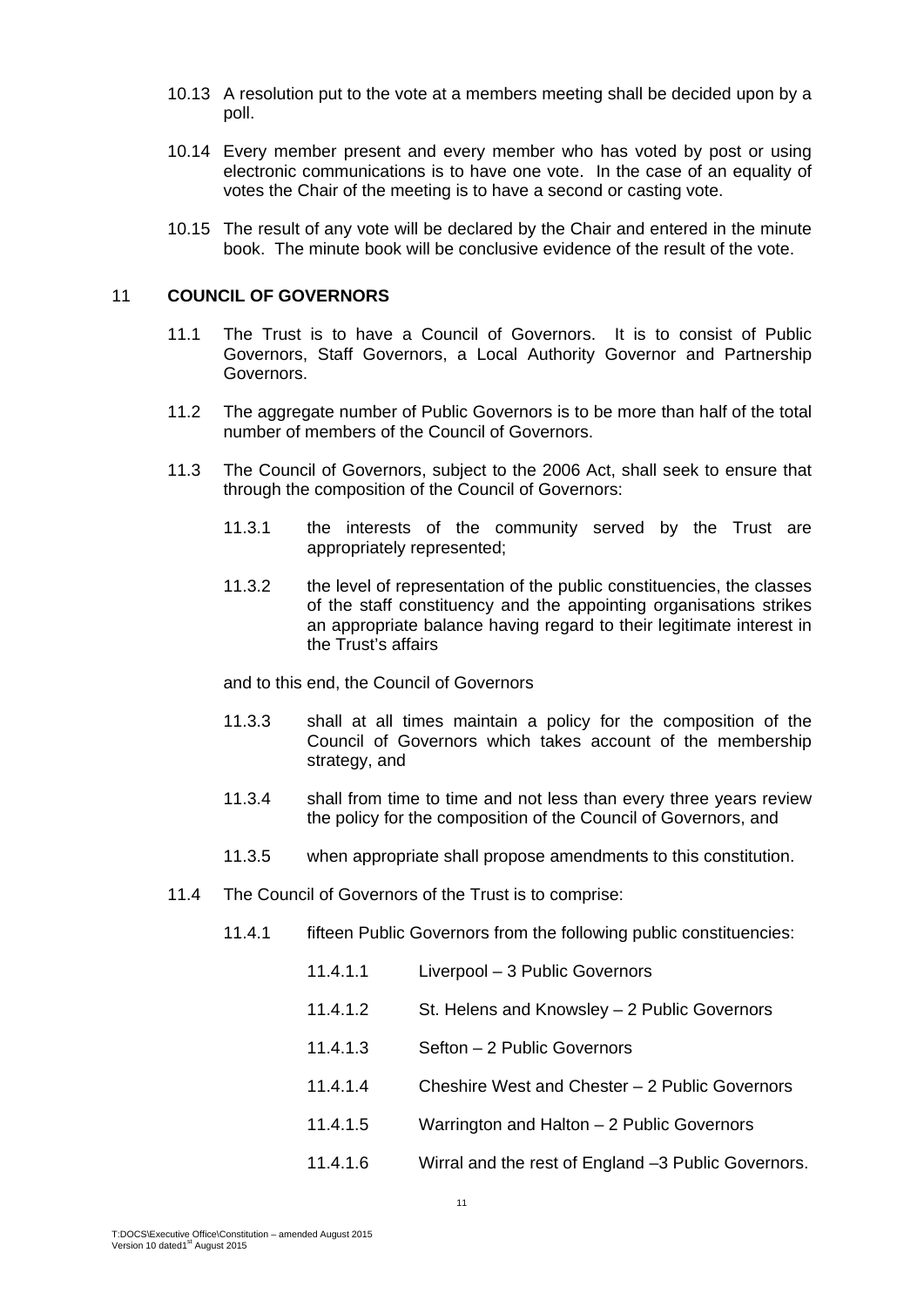- 11.4.1.7 Wales 1 Public Governor
- 11.4.2 six Staff Governors from the following classes;
	- 11.4.2.1 Registered medical practitioners employed by the Trust –1 Staff Governor
	- 11.4.2.2 Nurses employed by the Trust 1 Staff Governor
	- 11.4.2.3 Radiographers employed by the Trust 1 Staff Governor
	- 11.4.2.4 Other clinical staff employed by the Trust 1 Staff Governor
	- 11.4.2.5 Non-clinical staff employed by the Trust 1 Staff Governor
	- 11.4.2.6 Staff not employed by the Trust 1 Staff Governor
- 11.4.3 one Local Authority Governor to be appointed by Wirral Metropolitan Borough Council, or any successor organisation or organisations carrying out equivalent functions to such Local Authority;
- 11.4.4 six Partnership Governors to be appointed by partnership organisations.
- 11.5 The partnership organisations that may appoint a Partnership Governor (one each) are:
	- 11.5.1 Liverpool University;
	- 11.5.2 Macmillan Cancer Support;
	- 11.5.3 Manx Cancer Help Association;
	- 11.5.4 Aintree University Hospitals NHS Foundation Trust;
	- 11.5.5 Cancer Steering Group;
	- 11.5.6 NHS England Cheshire and Merseyside Sub Regional Team (or successor organisation).

# **Elected Governors**

- 11.6 Public Governors are to be elected by members of their public constituency, and Staff Governors are to be elected by members of their class of the staff constituency. Each class/constituency may elect any of their number to be a Governor in accordance with the provisions of this constitution.
- 11.7 If contested, the elections must be by secret ballot.
- 11.8 Elections shall be carried out in accordance with the rules set out in Annex 2 using the single transferable vote method of voting.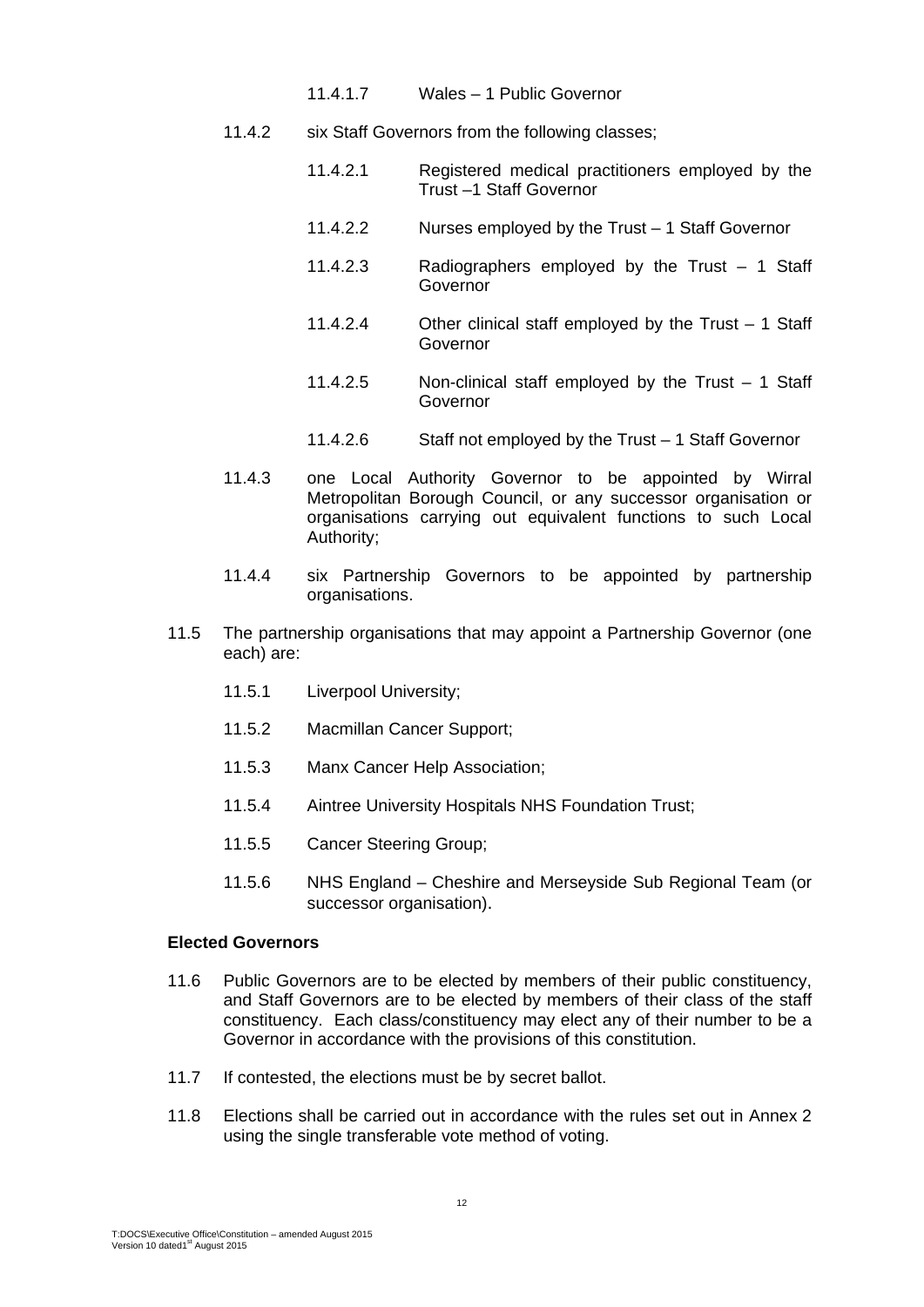11.9 A member of a public constituency may not vote at an election for a Public Governor unless within twenty-one days before they vote they have made a declaration in the form specified by the Secretary that they are qualified to vote as a member of the relevant public constituency. It is an offence to knowingly or recklessly make such a declaration which is false in a material particular.

#### **Local Authority Governor**

11.10 The Secretary, having consulted Wirral MBC, is to adopt a process for agreeing the appointment of the Local Authority Governor with that local authority.

#### **Partnership Governors**

11.11 The Partnership Governors are to be appointed by the partnership organisations, in accordance with a process agreed with the Secretary.

#### **Appointment of Senior Governor of the Council of Governors**

11.12 The Council of Governors shall appoint one of the Governors to be Senior Governor of the Council of Governors.

#### **Terms of office for Governors**

- 11.13 Elected Governors:
	- 11.13.1 shall normally hold office for a period of three years commencing immediately after the annual members meeting at which their election is announced;
	- 11.13.2 are eligible for re-election at the end of that period;
	- 11.13.3 to be allowed to serve a maximum of nine consecutive years ie three 3 year consecutive terms.
- 11.14 Appointed Governors:
	- 11.14.1 shall normally hold office for a period of three years commencing immediately after the annual members meeting at which their appointment is announced;
	- 11.14.2 are eligible for re-appointment at the end of that period;
	- 11.14.3 to be allowed to serve a maximum of nine consecutive years ie three 3 year consecutive terms.
- 11.15 For the purposes of these provisions concerning terms of office for Governors:
	- 11.15.1 Subject to paragraph 11.15.2 "year" means a period commencing immediately after the conclusion of the annual members meeting, and ending at the conclusion of the next annual members meeting.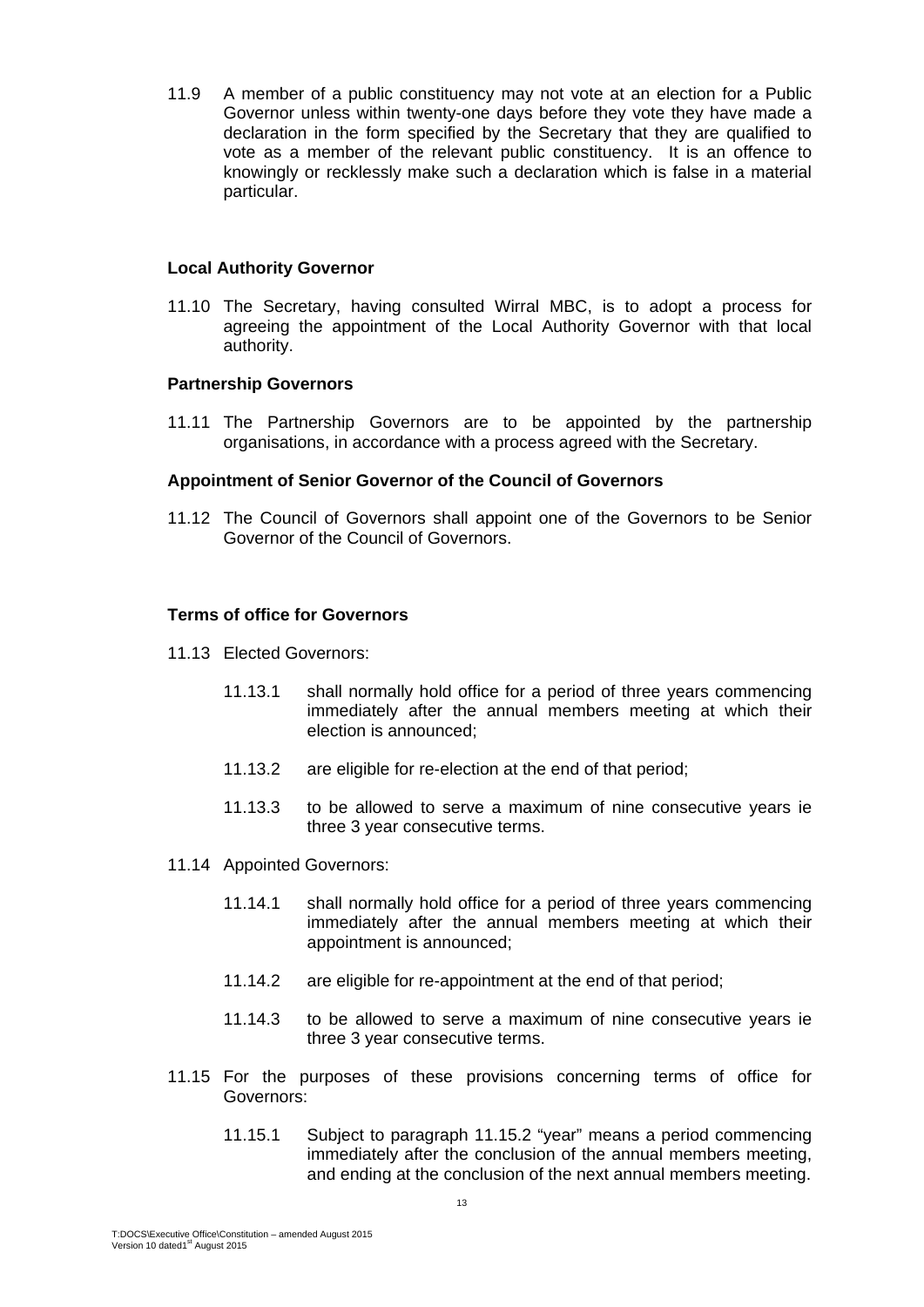11.15.2 Where a Governor is appointed or elected as a result of the vacancy provisions at paragraphs 11.19 to 11.21, the date of that appointment or election to fill a vacancy until the conclusion of the next annual members meeting shall be deemed to constitute one year in office.

#### **Eligibility to be a Governor**

- 11.16 A person may not become a Governor of the Trust, and if already holding such office will immediately cease to do so, if:
	- 11.16.1 they are under sixteen years of age;
	- 11.16.2 they are a Director of the Trust, or a governor or director of a health service body (unless they are appointed by an appointing organisation which is a health service body);
	- 11.16.3 they are the spouse, partner, parent or child of a member of the Board of Directors of the Trust;
	- 11.16.4 they are a member of a local authority's Scrutiny Committee covering health matters
	- 11.16.5 being a member of one of the public constituencies, they refuse to sign a declaration in the form specified by the Secretary of particulars of their qualification to vote as a member of the Trust, and that they are not prevented from being a member of the Council of Governors;
	- 11.16.6 if they are subject to a sex offender order ;
	- 11.16.7 they have been adjudged bankrupt or their estate has been sequestrated and in either case they have not been discharged;
	- 11.16.8 they are a person in relation to whom a moratorium period under a debt relief order applies (under Part 8A of the Insolvency Act 1986);
	- 11.16.9 they have made a composition or arrangement with, or granted a trust deed for, their creditors and have not been discharged in respect of it;
	- 11.16.10 they have within the preceding five years been convicted in the British Islands of any offence, and a sentence of imprisonment (whether suspended or not) for a period of three months or more (without the option of a fine) was imposed;
	- 11.16.11 they have within the preceding two years been dismissed, otherwise than by reason of redundancy, from any paid employment;
	- 11.16.12 they are a person whose tenure of office as the Chair or as a member or director of a health service body has been terminated on the grounds that their appointment is not in the interests of the health service, for non-attendance at meetings, or for nondisclosure of a pecuniary interest.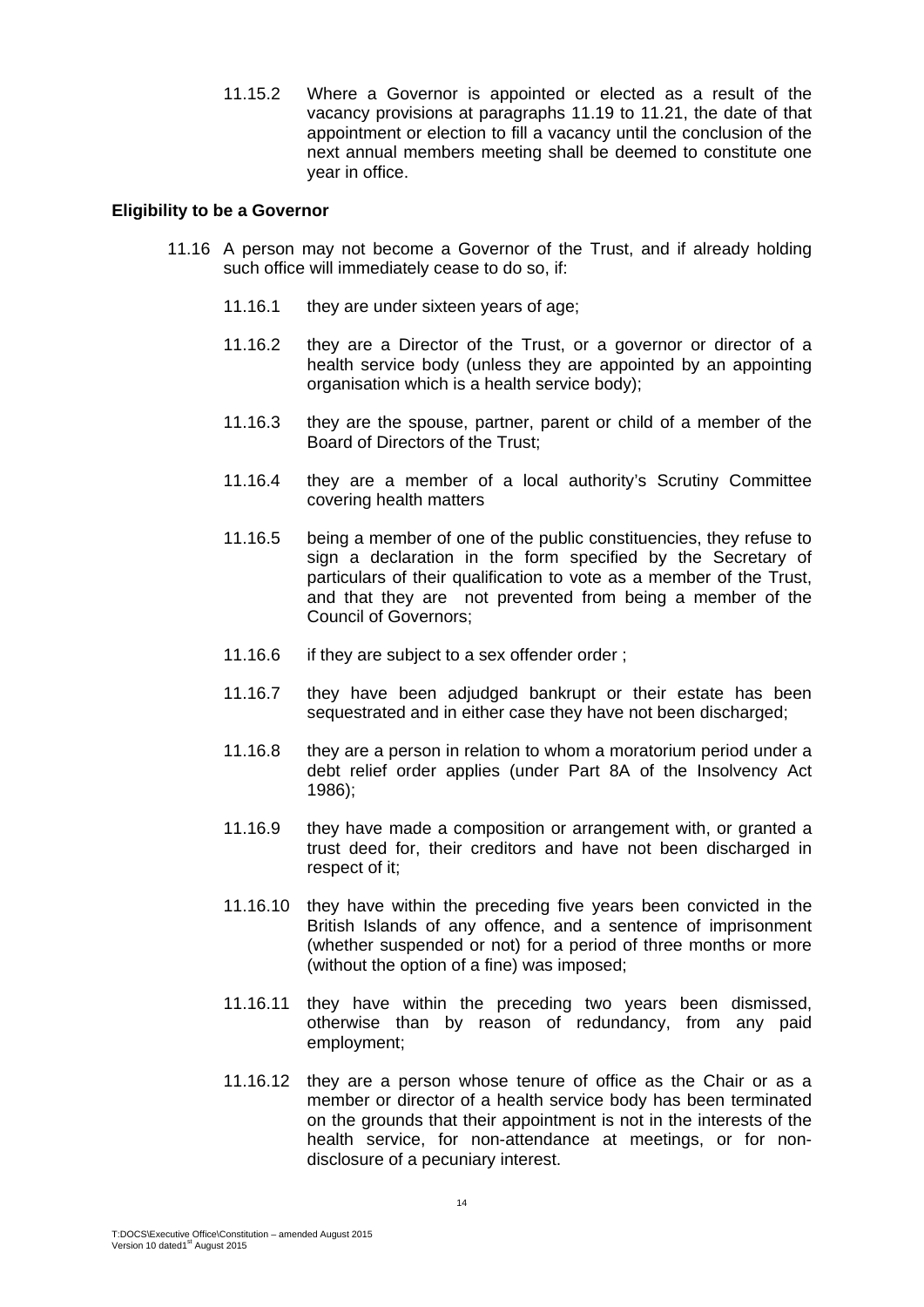# **Termination of office and removal of Governors**

- 11.17 A person holding office as a Governor shall immediately cease to do so if
	- 11.17.1 they resign by notice in writing to the Secretary:
	- 11.17.2 they fail to attend three consecutive meetings, unless the other Governors are satisfied that:
		- 11.17.2.1 the absences were due to reasonable causes; and
		- 11.17.2.2 they will be able to start attending meetings of the Trust again within such a period as the other Governors consider reasonable.
	- 11.17.3 in the case of an elected Governor, they cease to be a member of the constituency or class of the constituency by which they were elected;
	- 11.17.4 in the case of an appointed Governor, the appointing organisation terminates the appointment;
	- 11.17.5 they have refused without reasonable cause to undertake any training which the Council of Governors requires all Governors to undertake;
	- 11.17.6 they have failed to sign and deliver to the Secretary a statement in the form required by the Secretary confirming acceptance of the code of conduct for Governors;
	- 11.17.7 they are removed from the Council of Governors under the following provisions.
- 11.18 A Governor may be removed from the Council of Governors by a resolution approved by not less than three-quarters of the remaining Governors present and voting at a General Meeting on the grounds that
	- 11.18.1 they have committed a serious breach of the code of conduct, or
	- 11.18.2 they have acted in a manner detrimental to the interests of the Trust, and
	- 11.18.3 the Council of Governors consider that it is not in the best interests of the Foundation Trust for them to continue as a Governor.

#### **Vacancies amongst Governors**

- 11.19 Where a vacancy arises on the Council of Governors for any reason other than expiry of term of office, the following provisions will apply.
- 11.20 Where the vacancy arises amongst the appointed Governors, the Secretary shall request that the appointing organisation appoints a replacement to hold office for the remainder of the term of office.
- 11.21 Where the vacancy arises amongst the elected Governors, the Council of Governors shall be at liberty either: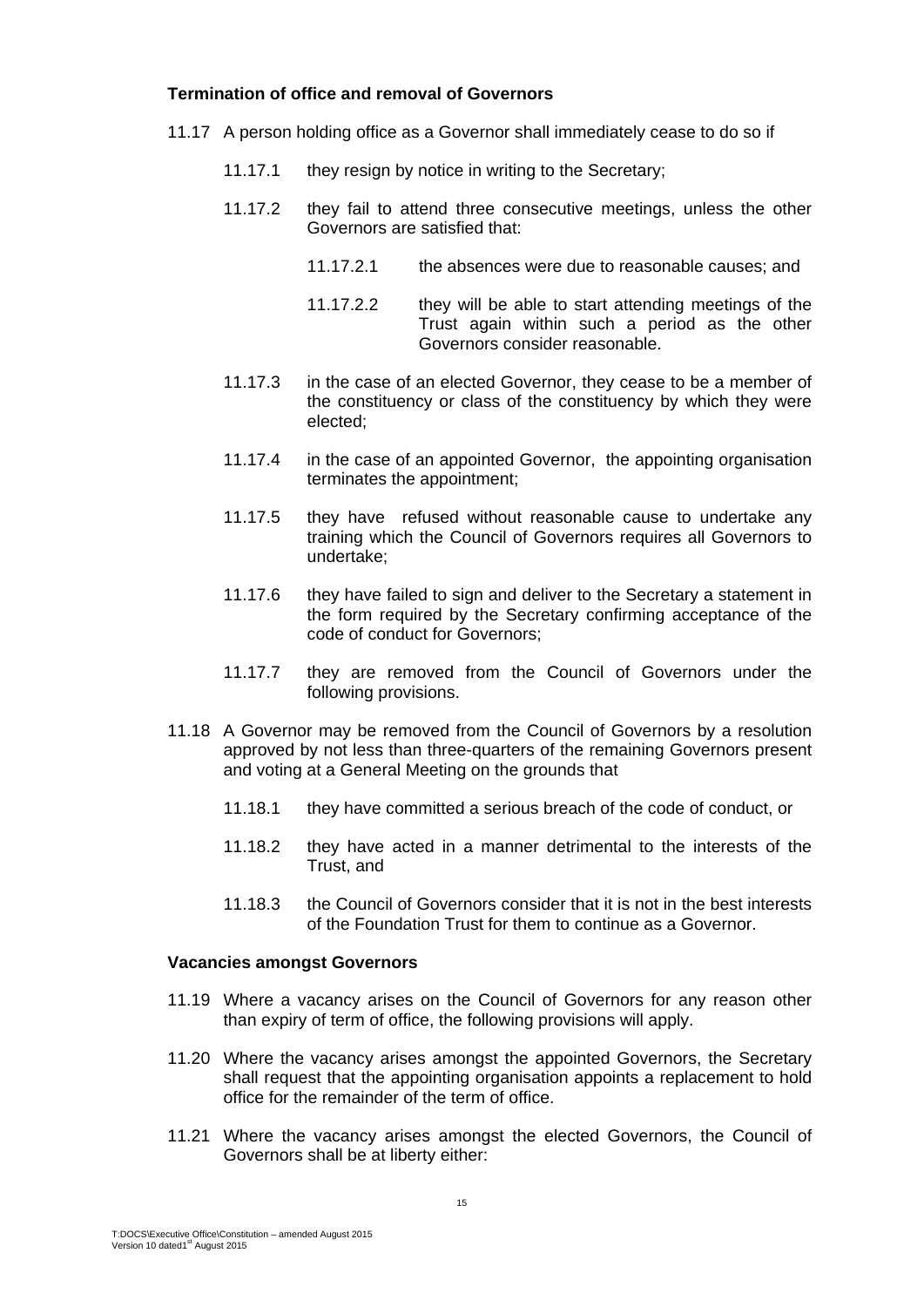- 11.21.1 to call an election within three months to fill the seat for the remainder of that term of office, or
- 11.21.2 to invite the next highest polling candidate for that seat at the most recent election, who is willing to take office, to fill the seat until the next annual election, at which time the seat will fall vacant and subject to election for any unexpired period of the term of office.

#### **Expenses and remuneration of Governors**

- 11.22 The Trust may reimburse Governors for travelling and other costs and expenses incurred in carrying out their duties at such rates as the Board of Directors decides. These are to be disclosed in the annual report.
- 11.23 Governors are not to receive remuneration.

#### **Meetings of the Council of Governors**

- 11.24 The Council of Governors is to meet at least three times in each financial year. Save in the case of emergencies or the need to conduct urgent business, the Secretary shall give at least fourteen days written notice of the date and place of every meeting of the Council of Governors to all Governors. Notice will on the Trust's website.
- 11.25 Meetings of the Council of Governors may be called by the Secretary, or by the Chair, or by six Governors (including at least two elected Governors and two appointed Governors) who give written notice to the Secretary specifying the business to be carried out. The Secretary shall send a written notice to all Governors as soon as possible after receipt of such a request. The Secretary shall call a meeting on at least fourteen but not more than twenty-eight days' notice to discuss the specified business. If the Secretary fails to call such a meeting then the Chair or six Governors, whichever is the case, shall call such a meeting.
- 11.26 All meetings of the Council of Governors are to be General Meetings open to members of the public unless the Council of Governors decides otherwise in relation to all or part of a meeting for special reasons. The Chair may exclude any member of the public from a meeting of the Council of Governors if they are interfering with or preventing the proper conduct of the meeting.
- 11.27 Twelve Governors including not less than five Public Governors, not less than one Staff Governor and not less than one appointed Governor shall form a quorum.
- 11.28 The Chair of the Trust or, in their absence, the Vice Chair of the Board of Directors, or in their absence one of the non-executive Directors is to preside at meetings of the Council of Governors. If the person presiding at any such meeting has a conflict of interest in relation to the business being discussed, the Senior Governor of the Council of Governors will chair that part of the meeting.
- 11.29 For the purposes of obtaining information about the Trust's performance of its functions or the Directors' performance of their duties (and deciding whether to propose a vote on the Trust's or Directors' performance), the Council of Governors may require one or more of the Directors to attend a meeting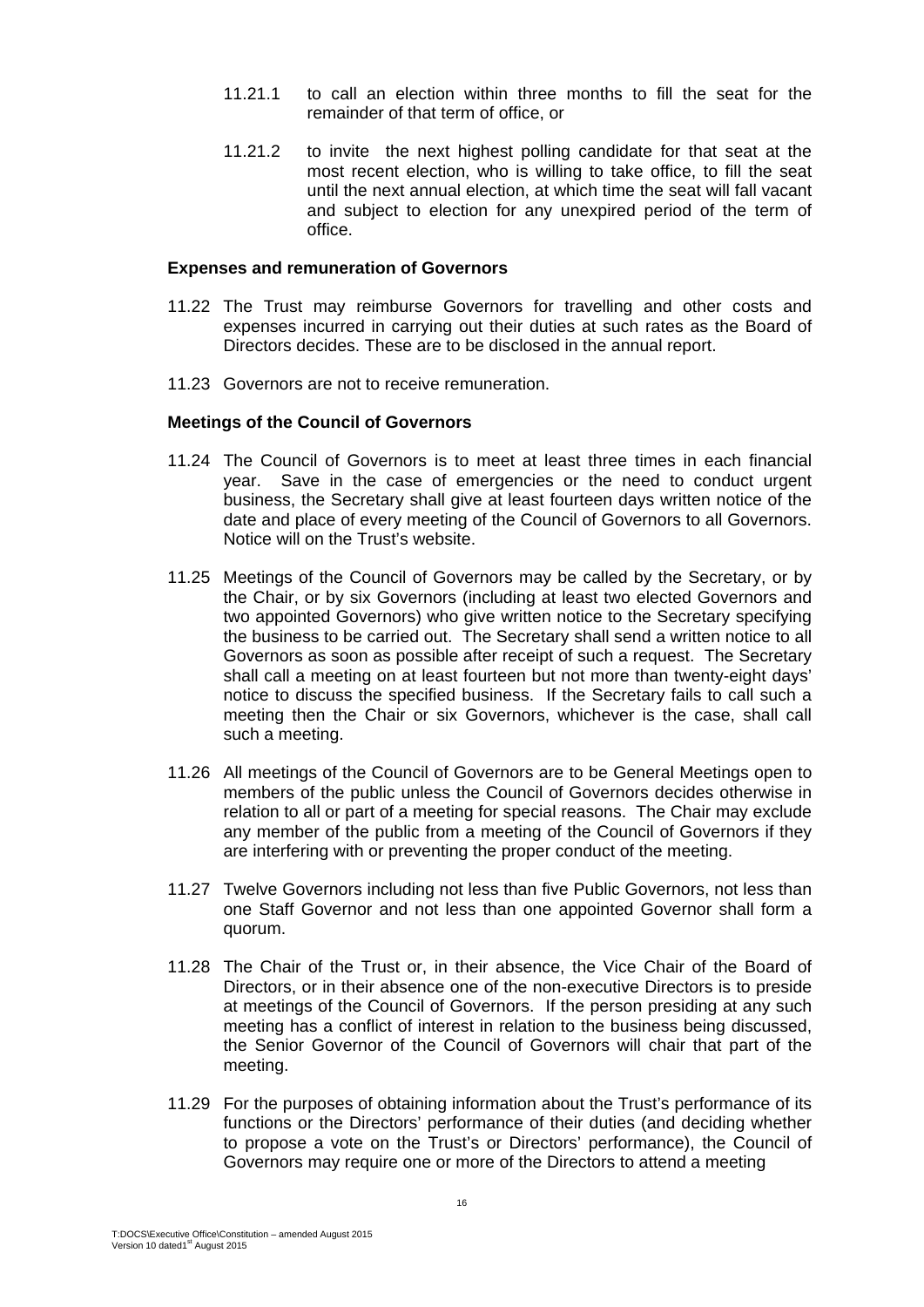- 11.30 The Council of Governors may invite a representative of the auditor or other advisors to attend a meeting of the Council of Governors.
- 11.31 The Council of Governors may agree that its members can participate in its meetings by telephone, video or computer link. Participation in a meeting in this manner shall be deemed to constitute presence in person at the meeting.
- 11.32 Subject to this constitution and the following provisions of this paragraph, questions arising at a meeting of the Council of Governors shall be decided by a majority of votes.
	- 11.32.1 In case of an equality of votes the person presiding at or chairing the meeting shall have a casting vote.
	- 11.32.2 No resolution of the Council of Governors shall be passed if it is opposed by all of the Public Governors present.
- 11.33 The Council of Governors may not delegate any of its powers to a committee or sub-committee, but it may appoint committees consisting of its members, Directors, and other persons to assist the Council of Governors in carrying out its functions. The Council of Governors may, through the Secretary, request that advisors assist them or any committee they appoint in carrying out its duties.
- 11.34 All decisions taken in good faith at a meeting of the Council of Governors or of any committee shall be valid even if it is discovered subsequently that there was a defect in the calling of the meeting, or the appointment of the Governors attending the meeting.

## **Referral to the Panel**

- 11.35 In this paragraph, the Panel means a panel of persons appointed by Monitor to which a Governor of an NHS Foundation Trust may refer a question as to whether the Trust has failed or is failing:
	- 11.35.1 to act in accordance with its constitution, or
	- 11.35.2 to act in accordance with provision made by or under Chapter 5 of the 2006 Act.
- 11.36 A Governor may refer a question to the Panel only if more than half of the members of the Council of Governors voting approve the referral.

# **Disclosure of interests**

- 11.37 Any Governor who has a material interest in a matter as defined below shall declare such interest to the Council of Governors and:
	- 11.37.1 shall withdraw from the meeting and play no part in the relevant discussion or decision
	- 11.37.2 shall not vote on the issue (and if by inadvertence they do remain and vote, their vote shall not be counted).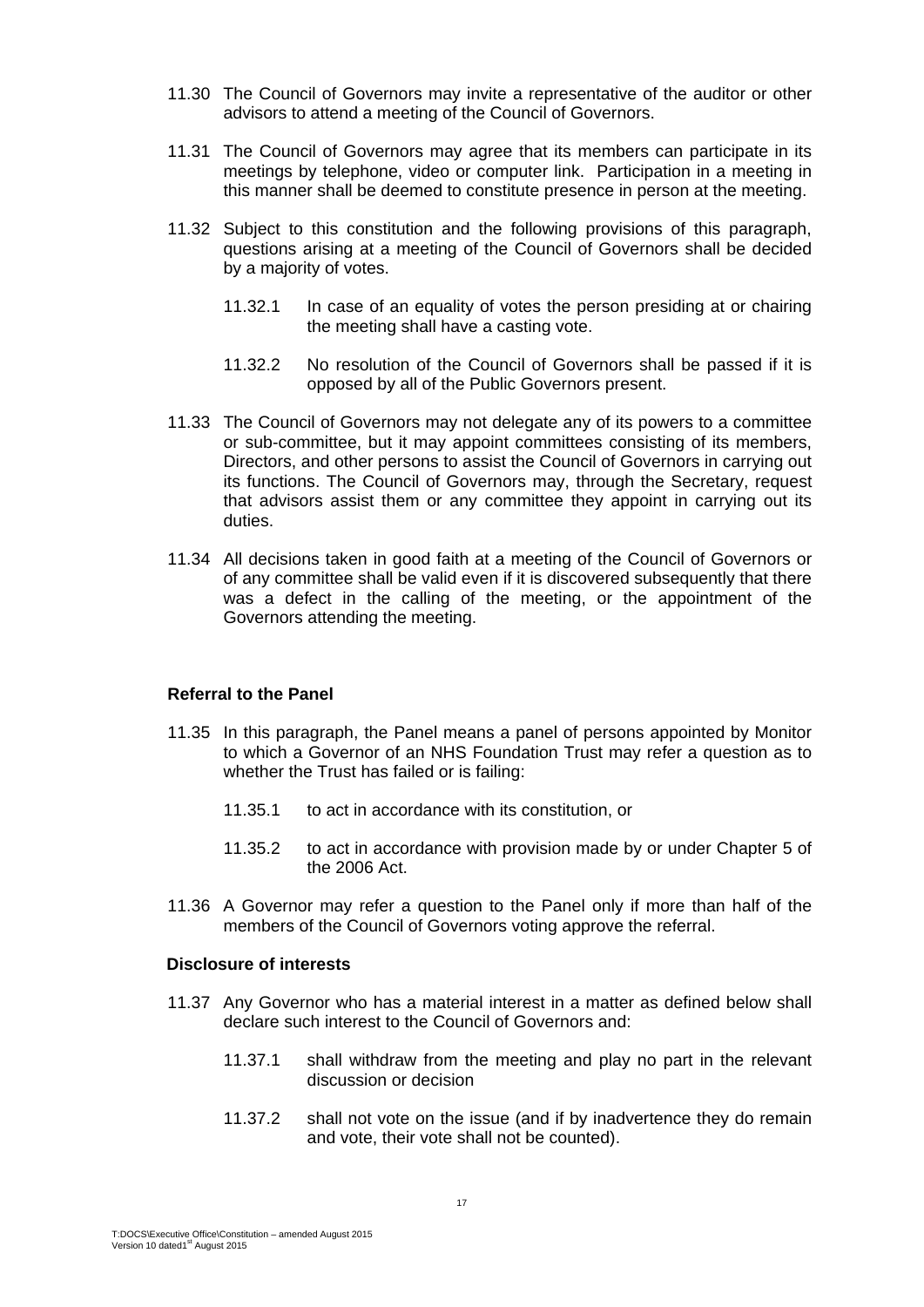- 11.38 Any Governor who fails to disclose any interest required to be disclosed under the preceding paragraph must permanently vacate their office if required to do so by a majority of the remaining Governors.
- 11.39 Subject to the exceptions below, a material interest is
	- 11.39.1 any directorship of a company;
	- 11.39.2 any interest or position held by a Governor in any firm or company or business which, in connection with the matter, is trading with the Foundation Trust, or is likely to be considered as a potential trading partner with the Trust;
	- 11.39.3 any interest in an organisation providing health and social care services to the National Health Service;
	- 11.39.4 a position of authority in a charity or voluntary organisation in the field of health and social care;
	- 11.39.5 any connection with any organisation, entity or company considering entering into or having entered into a financial arrangement with the Trust including but not limited to lenders or banks.
- 11.40 The exceptions which shall not be treated as material interests are as follows:
	- 11.40.1 shares not exceeding 2% of the total shares in issue held in any company whose shares are listed on any public exchange;
	- 11.40.2 an employment contract held by Staff Governors;
	- 11.40.3 an employment contract with a local authority held by a Local Authority Governor;
	- 11.40.4 an employment contract with a university held by a University Governor;
	- 11.40.5 an employment contract with a partnership organisation held by a Partnership Governor.
- 11.41 The Council of Governors is to adopt its own standing orders for its practice and procedure, in particular for its procedure at meetings.

#### **Declaration**

11.42 An elected Governor may not vote at a meeting of the Council of Governors unless, before attending the meeting, they have made a declaration in the form specified by the Secretary of the particulars of their qualification to vote as a member of the Foundation Trust and that they are not prevented from being a member of the Council of Governors. An elected Governor shall be deemed to have confirmed the declaration upon attending any subsequent meeting of the Council of Governors, and every agenda for meetings of the Council of Governors will draw this to the attention of elected Governors.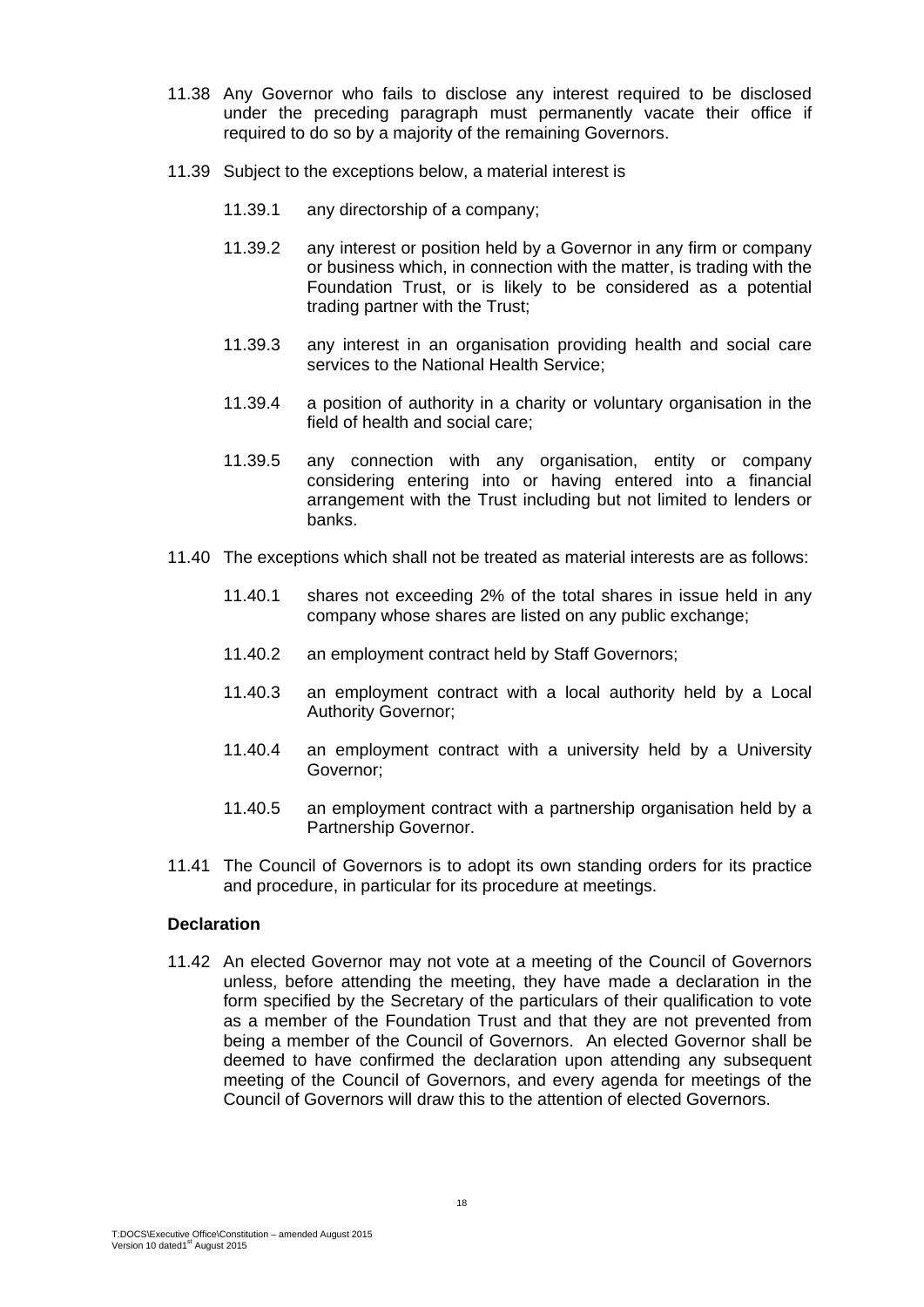# 12 **BOARD OF DIRECTORS**

- 12.1 The Trust is to have a Board of Directors. It is to consist of executive and non-executive Directors.
- 12.2 The board is to include:
	- 12.2.1 the following non-executive Directors:
		- 12.2.1.1 a Chair, who is to be appointed (and removed) by the Council of Governors at a General Meeting;
		- 12.2.1.2 not more than six other non-executive Directors who are to be appointed (and removed) by the Council of Governors at a General Meeting;

in each case subject to the approval of a majority of the Council of Governors (in the case of an appointment) present and voting at the meeting, and threequarters of all of the members of the Council of Governors (in the case of a removal) voting at the meeting;

- 12.2.2 the following executive Directors:
	- 12.2.2.1 a Chief Executive (who is the Accounting Officer), who is to be appointed (and removed) by the nonexecutive Directors, and whose appointment is subject to the approval of a majority of the members of the Council of Governors present and voting at a General Meeting;
	- 12.2.2.2 a Finance Director, a registered medical practitioner, a registered nurse or registered midwife, and not more than two other executive Directors, all of whom are to be appointed (and removed) by a committee consisting of the Chair, the Chief Executive and the other non-executive Directors.
- 12.3 At least half the board of directors, excluding the chairman, should comprise non-executive Directors.
- 12.4 The Board of Directors shall elect one of the non-executive Directors to be Vice-Chair of the Board of Directors. If the Chair is unable to discharge their office as Chair of the Trust, the Vice-Chair of the Board of Directors shall be acting Chair of the Foundation Trust.
- 12.5 In relation to the appointment of the Chief Executive:
	- 12.5.1 Appropriate candidates will be identified by an Appointments Committee through a process of open competition, taking account of the skills and experience required as identified by the Appointments Committee.
	- 12.5.2 The Appointments Committee will comprise the Chair of the Trust or, if he is absent, the Vice-Chairman and two other non-executive Directors. The Chairman, or Vice-Chair, may: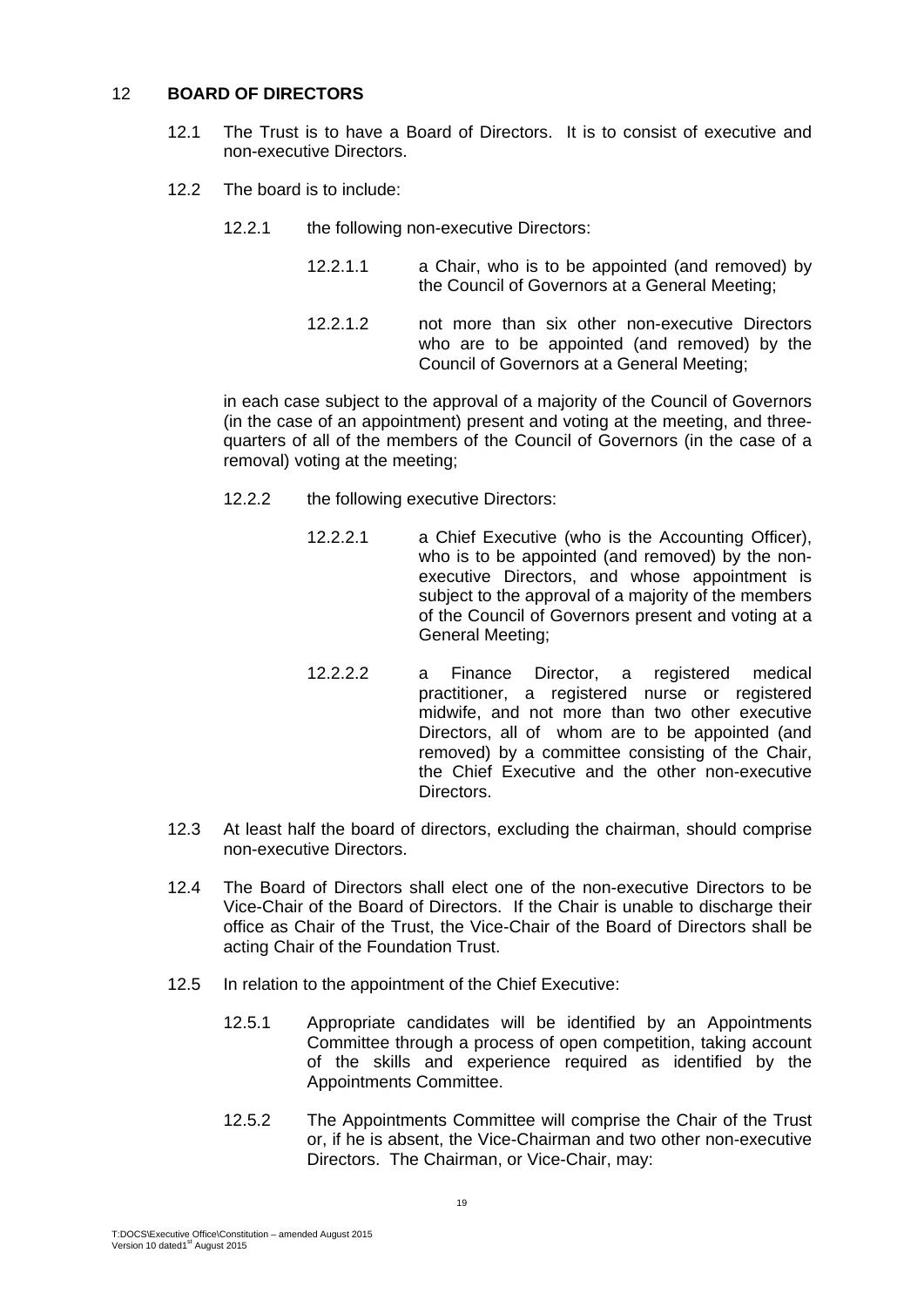- 12.5.2.1 invite not more than two Governors to attend meetings of the Appointments Committee for information and communication purposes; and
- 12.5.2.2 invite a representative from an external organisation with appropriate skills to attend meetings of the Appointments Committee and assist it in its deliberations.
- 12.6 Only a member of one of the public constituencies is eligible for appointment as a non-executive Director.
- 12.7 Non-executive Directors are to be appointed by the Council of Governors using the following procedure.
	- 12.7.1 The Council of Governors will maintain a policy for the composition of the non-executive Directors which takes account of the membership strategy, and which they shall review from time to time and not less than every three years.
	- 12.7.2 The Board of Directors will identify the skills and experience required for non-executive Directors.
	- 12.7.3 Appropriate candidates (not more than five for each vacancy) will be identified by a Nominations Committee through a process of open competition, which take account of the policy maintained by the Council of Governors and the skills and experience required.
	- 12.7.4 The Nominations Committee will comprise the Chair of the Trust (or the Vice Chair unless they are standing for appointment, in which case another non-executive director, when a Chair is being appointed) and three elected Governors. The Chief Executive shall be entitled to attend and speak at meetings of the Nominations Committee unless the Committee decides otherwise and the Committee shall take into account the Chief Executive's views.
- 12.8 The removal of the Chair or another non-executive Director requires the approval of three-quarters of the Council of Governors and shall be in accordance with the following procedures.
	- 12.8.1 Any proposal for removal must be proposed by a Governor and seconded by not less than half of the Governors including at least one appointed Governor.
	- 12.8.2 Written reasons for the proposal shall be provided to the nonexecutive Director in question, who shall be given the opportunity to respond to such reasons.
	- 12.8.3 In making any decision to remove a non-executive Director, the Council of Governors shall take into account the annual appraisal carried out by the Chair.
	- 12.8.4 If any proposal to remove a non-executive Director is not approved at a meeting of the Council of Governors, no further proposal can be put forward to remove such non-executive Director based upon the same reasons within 12 months of the meeting.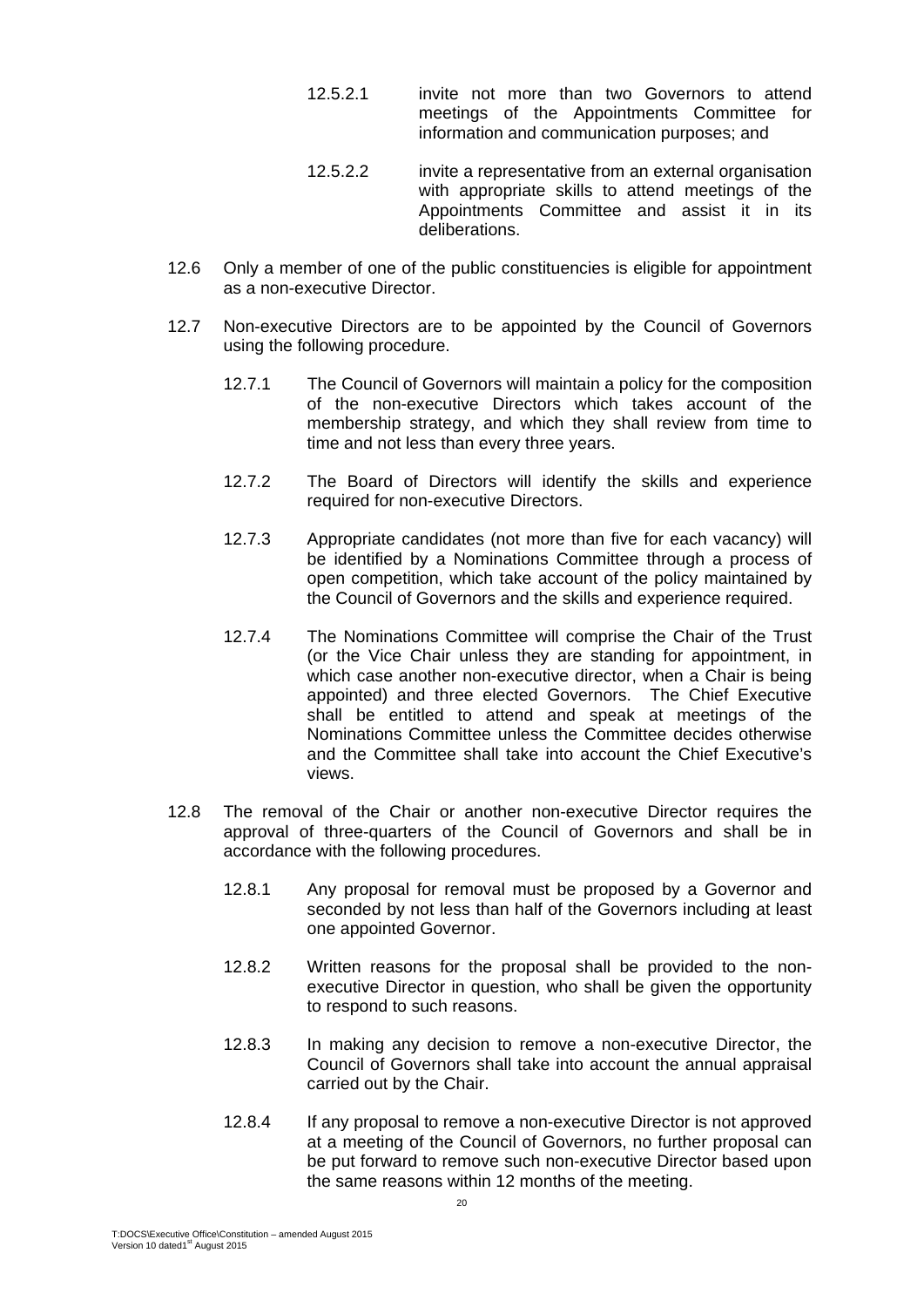#### **Terms of Office**

- 12.9 The Chair and the non-executive Directors are to be appointed for a period of office in accordance with the terms and conditions of office, including remuneration and allowances, decided by the Council of Governors at a General Meeting. Any re-appointment of a non-executive Director by the Council of Governors shall be subject to a satisfactory appraisal carried out in accordance with procedures which the Board of Directors have approved.
- 12.10 The remuneration committee of the Chair and other non-executive Directors shall decide the terms and conditions of office including remuneration and allowances of all the executive Directors.

#### **Disqualification**

- 12.11 A person may not become or continue as a Director of the Trust if:
	- 12.11.1 they are a member of the Council of Governors, or a governor or director of a health service body;
	- 12.11.2 they are the spouse, partner, parent or child of a member of the Board of Directors of the Trust;
	- 12.11.3 they are a member of a committee of a local authority that has any role in scrutinising health matters;
	- 12.11.4 they are subject to a sex offender order;
	- 12.11.5 they have been adjudged bankrupt or their estate has been sequestrated and in either case they have not been discharged;
	- 12.11.6 they are a person in relation to whom a moratorium period under a debt relief order applies (under Part 8A of the Insolvency Act 1986);
	- 12.11.7 they have made a composition or arrangement with, or granted a trust deed for, their creditors and have not been discharged in respect of it;
	- 12.11.8 they have within the preceding five years been convicted in the British Islands of any offence, and a sentence of imprisonment (whether suspended or not) for a period of three months or more (without the option of a fine) was imposed;
	- 12.11.9 they are the subject of a disqualification order made under the Company Directors Disqualification Act 1986;
	- 12.11.10 in the case of a non-executive Director, they are no longer a member of one of the public constituencies;
	- 12.11.11 they are a person whose tenure of office as a Chair or as a member or director of a health service body has been terminated on the grounds that their appointment is not in the interests of the health service, for non attendance at meetings, or for nondisclosure of a pecuniary interest;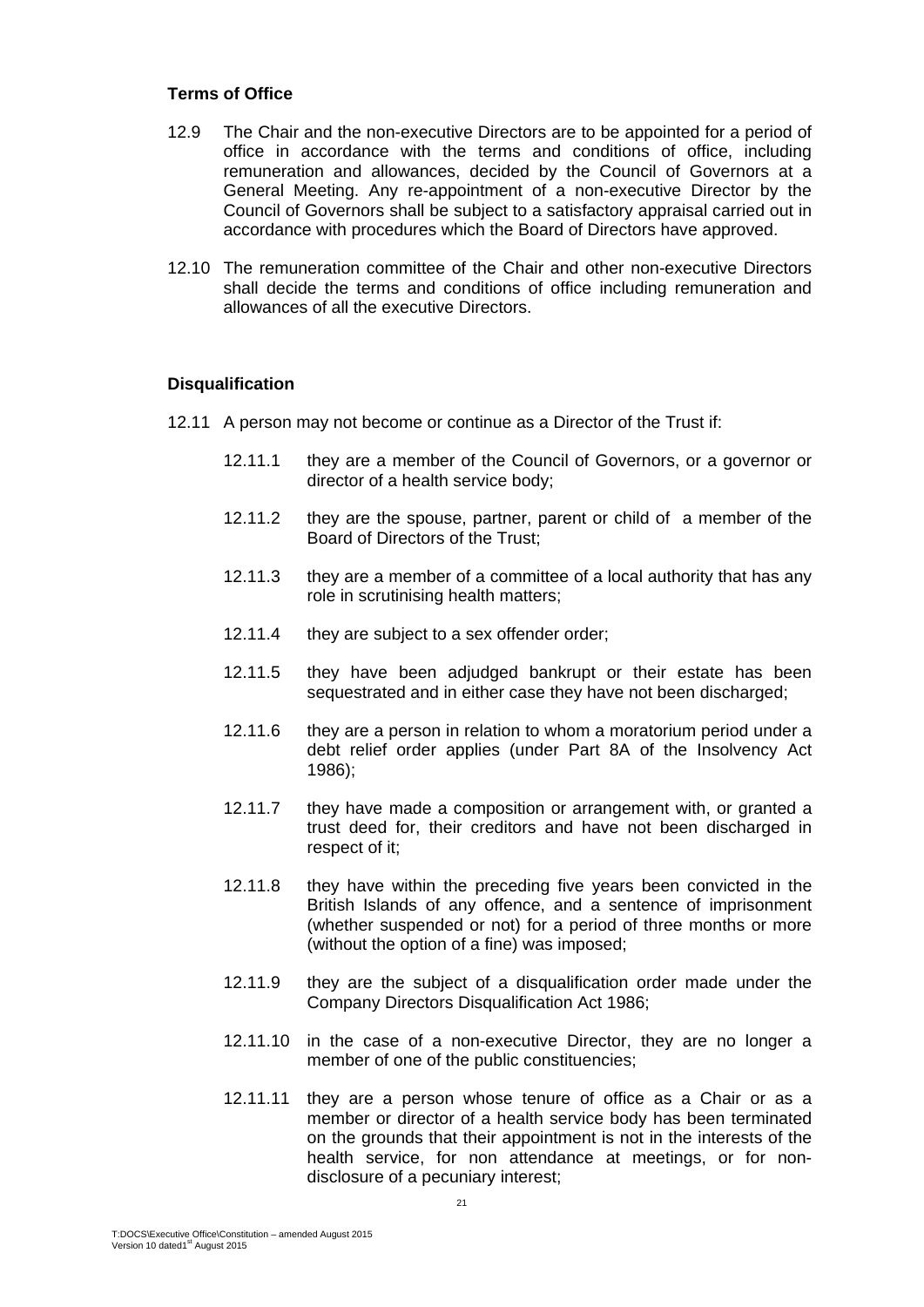- 12.11.12 they have within the preceding two years been dismissed, otherwise than by reason of redundancy, from any paid employment;
- 12.11.13 in the case of a non-executive Director they have refused without reasonable cause to fulfil any training requirement established by the Board of Directors; or
- 12.11.14 they have refused to sign and deliver to the Secretary a statement in the form required by the Board of Directors confirming acceptance of the code of conduct for Directors.

#### **Committees and delegation**

- 12.12 The Board of Directors may delegate any of its powers to a committee of Directors or to an executive Director.
- 12.13 The Board of Directors shall appoint an audit committee of non-executive Directors to perform such monitoring, reviewing and other functions as appropriate.
- 12.14 The Board of Directors shall appoint a remuneration committee of the Chair and other non-executive Directors to decide the remuneration and allowances, and the other terms and conditions of office, of the executive Directors.

#### **Meetings of the Board of Directors**

- 12.15 Save in the case of emergencies or the need to conduct urgent business, the Secretary shall give to all Directors at least fourteen days written notice of the date and place of every meeting of the Board of Directors.
- 12.16 All meetings of the Board of Directors shall be open to members of the public. Members of the public may be excluded from a meeting for special reasons.
- 12.17 Before holding a meeting, the Board of Directors must send a copy of the agenda of the meeting to the Council of Governors.
- 12.18 As soon as practicable after holding a meeting, the Board of Directors must send a copy of the minutes of the meeting to the Council of Governors.
- 12.19 Meetings of the Board of Directors are called by the Secretary, or by the Chair, or by four Directors who give written notice to the Secretary specifying the business to be carried out. The Secretary shall send a written notice to all Directors as soon as possible after receipt of such a request. The Secretary shall call a meeting on at least fourteen but not more than twenty-eight days' notice to discuss the specified business. If the Secretary fails to call such a meeting then the Chair or four Directors, whichever is the case, shall call such a meeting.
- 12.20 Six Directors including not less than three executive Directors (one of whom must be the Chief Executive or another executive Director nominated by the Chief Executive), and not less than three non-executive Directors (one of whom must be the Chair or the Vice-Chair) shall form a quorum.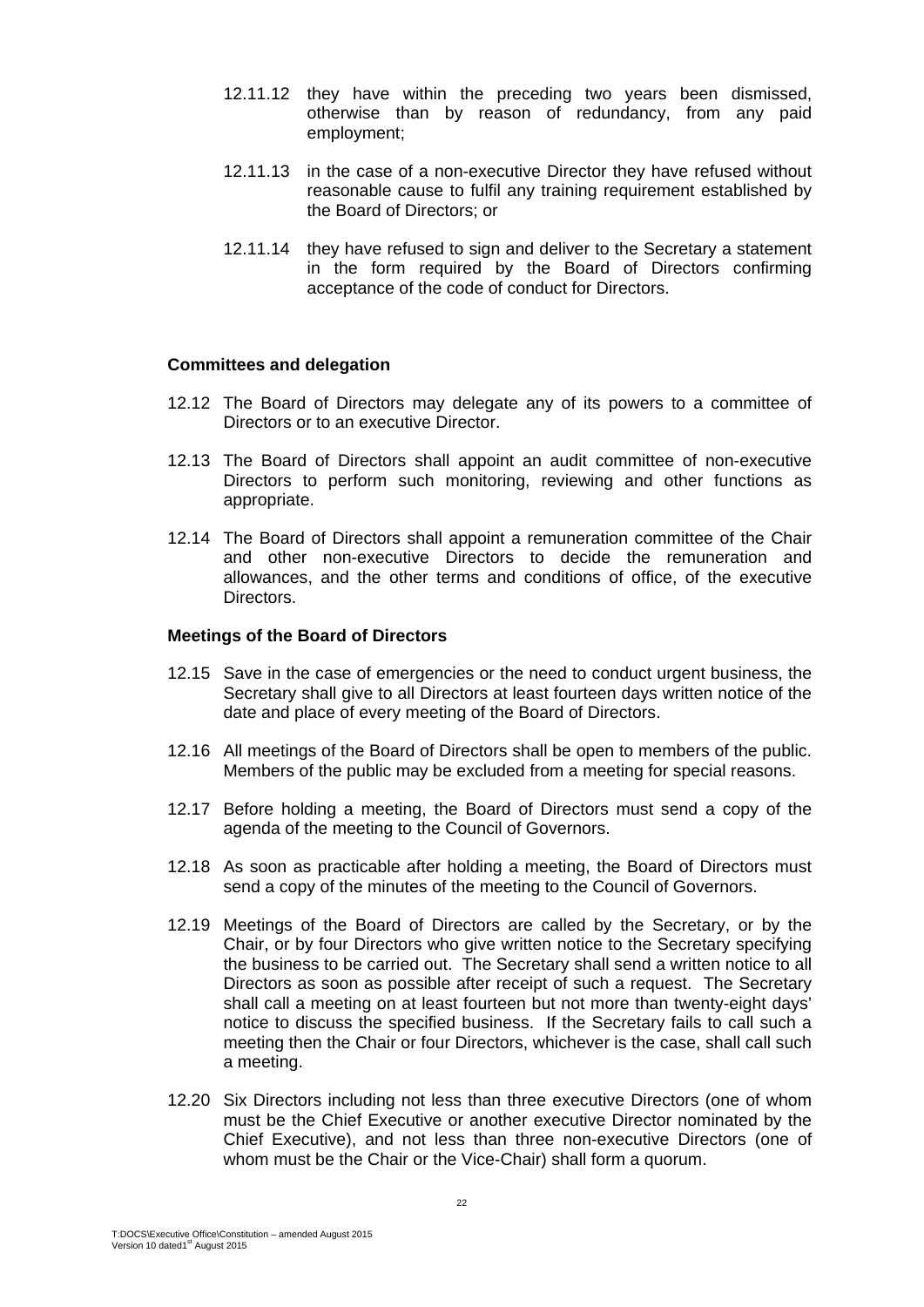- 12.21 The Board of Directors may agree that its members can participate in its meetings by telephone, video or computer link. Participation in a meeting in this manner shall be deemed to constitute presence in person at the meeting.
- 12.22 The Chair of the Trust or, in their absence, the Vice-Chair of the Board of Directors, is to chair meetings of the Board of Directors.
- 12.23 Subject to the following provisions of this paragraph, questions arising at a meeting of the Board of Directors shall be decided by a majority of votes.
	- 12.23.1 In case of an equality of votes the Chair shall have a second and casting vote.
	- 12.23.2 No resolution of the Board of Directors shall be passed if it is opposed by all of the non-executive Directors present or by all of the executive Directors present.
- 12.24 The Board of Directors is to adopt Standing Orders covering the proceedings and business of its meetings. The proceedings shall not however be invalidated by any vacancy of its membership, or defect in a Director's appointment.

# **Conflicts of Interest of Directors**

- 12.25 The duties that a Director of the Trust has by virtue of being a Director include in particular:
	- 12.25.1 A duty to avoid a situation in which the Director has (or can have) a direct or indirect interest that conflicts (or possibly may conflict) with the interests of the Trust
	- 12.25.2 A duty not to accept a benefit from a third party by reason of being a Director or doing (or not doing) anything in that capacity.
- 12.26 The duty referred to in sub-paragraph 12.23.1 is not infringed if:
	- 12.26.1 The situation cannot reasonably be regarded as likely to give rise to a conflict of interest, or
	- 12.26.2 The matter has been authorised in accordance with the constitution.
- 12.27 The duty referred to in sub-paragraph 12.23.2 is not infringed if acceptance of the benefit cannot reasonably be regarded as likely to give rise to a conflict of interest.
- 12.28 In sub-paragraph 12.23.2 'third party' means a person other than:
	- 12.28.1 The Trust or
	- 12.28.2 A person acting on its behalf.
- 12.29 If a Director of the Trust has in any way a direct of indirect interest in a proposed transaction or arrangement with the Trust, the director must declare the nature and extent of that interest to the other Directors.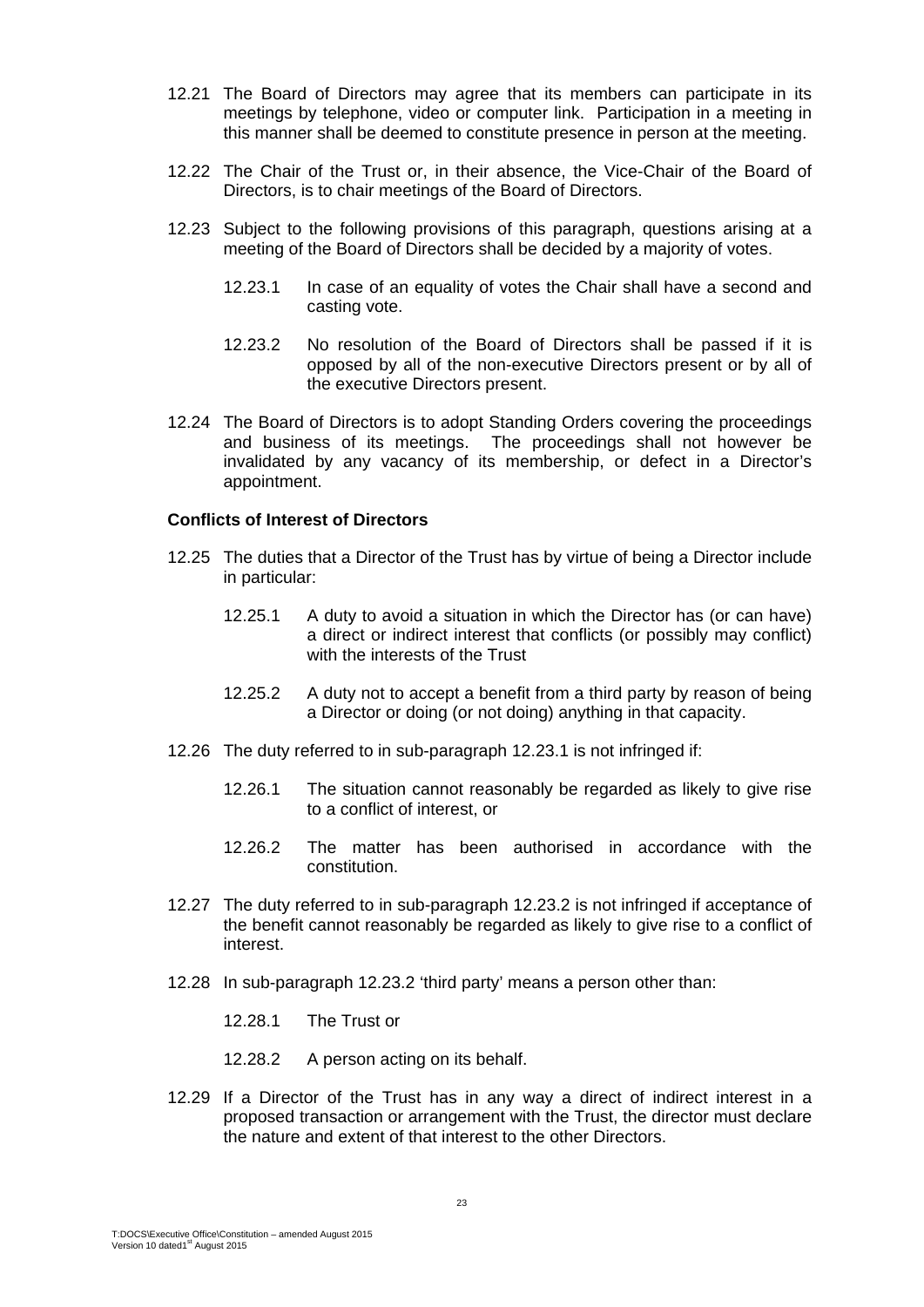- 12.30 If a declaration under this paragraph proves to be, or becomes, inaccurate, incomplete, a further declaration must be made.
- 12.31 Any declaration required by this paragraph must be made before the Trust enters into the transaction or arrangement.
- 12.32 This paragraph does not require a declaration of an interest of which the Director is not aware of where the director is not aware of the transaction or arrangement in question.
- 12.33 A Director need not declare an interest
	- 12.33.1 If it cannot reasonably be regarded as likely to give rise to a conflict of interest;
	- 12.33.2 If, or to the extent that, the directors are already aware of it;
	- 12.33.3 If, or to the extent that, it concerns terms of the Directors appointment that have been or are to be considered:
		- 12.33.3.1 By a meeting of the Board of Directors, or
		- 12.33.3.2 By a committee of the directors appointed for the purpose under the constitution.

#### **Expenses**

- 12.34 The Trust may reimburse executive Directors travelling and other costs and expenses incurred in carrying out their duties at such rates as the remuneration committee of non-executive Directors decides. These are to be disclosed in the annual report.
- 12.35 The remuneration and allowances for Directors are to be disclosed in bands in the annual report.

#### 13 **SECRETARY**

- 13.1 The Trust shall have a Secretary who may be an employee. The Secretary may not be a Governor, or the Chief Executive or the Finance Director. The Secretary's functions shall include:
	- 13.1.1 acting as Secretary to the Council of Governors and the Board of Directors, and any committees;
	- 13.1.2 summoning and attending all members meetings, meetings of the Council of Governors and the Board of Directors, and keeping the minutes of those meetings;
	- 13.1.3 keeping the register of members and other registers and books required by this constitution to be kept;
	- 13.1.4 having charge of the Trust's seal;
	- 13.1.5 publishing to members in an appropriate form information which they should have about the Trust's affairs;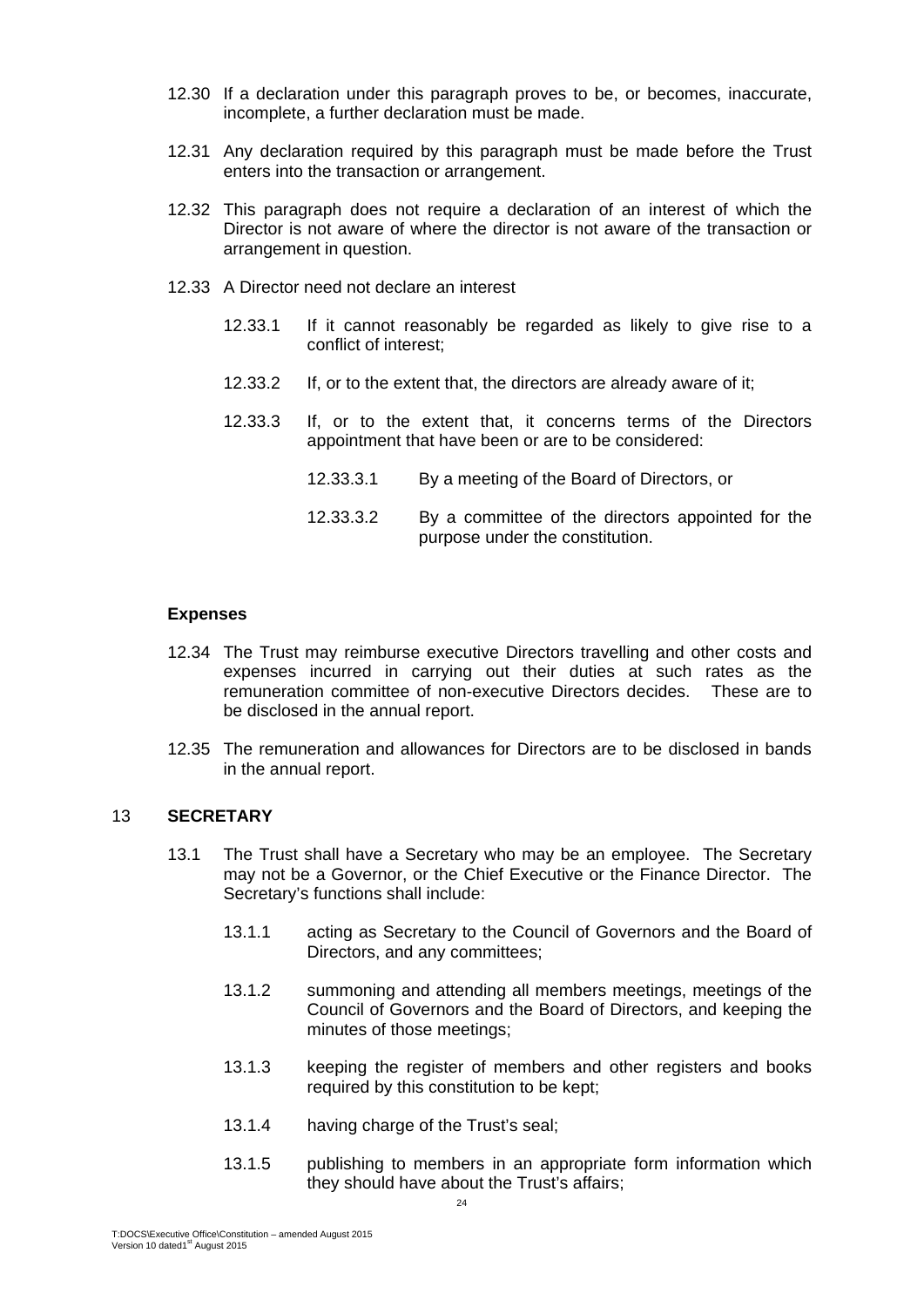- 13.1.6 preparing and sending to Monitor and any other statutory body all returns which are required to be made.
- 13.2 Minutes of every members meeting, of every meeting of the Council of Governors and of every meeting of the Board of Directors are to be kept. Minutes of meetings will be read at the next meeting and signed by the Chair of that meeting. The signed minutes will be conclusive evidence of the events of the meeting.
- 13.3 The Secretary is to be appointed and removed by the Board of Directors.

#### 14 **REGISTERS**

- 14.1 The Trust is to have:
	- 14.1.1 a register of members showing, in respect of each member, the constituency and (where relevant) the class of a constituency to which they belong;
	- 14.1.2 a register of Governors;
	- 14.1.3 a register of Directors;
	- 14.1.4 a register of interests of Governors;
	- 14.1.5 a register of interests of the Directors.
- 14.2 The Secretary shall remove from the register of members the name of any member who ceases to be entitled to be a member under the provisions of this constitution.

#### **Registers – inspection and copies**

- 14.3 The registers shall be made available for inspection by members of the public, except in circumstances prescribed by regulations and so far as they are required to be available they are to be available free of charge at all reasonable times.
- 14.4 Any person who requests it is to be provided with a copy or extract from any of the above documents or registers. The Trust may impose a reasonable charge for providing the copy or extract, but a member is entitled to a copy or extract from the registers free of charge.

# 15 **PUBLIC DOCUMENTS**

- 15.1 The following documents of the Trust are to be available for inspection by members of the public free of charge at all reasonable times, and shall be available on the Trust's website:
	- 15.1.1 a copy of the current constitution;
	- 15.1.2 a copy of the latest annual accounts and of any report of the auditor on them;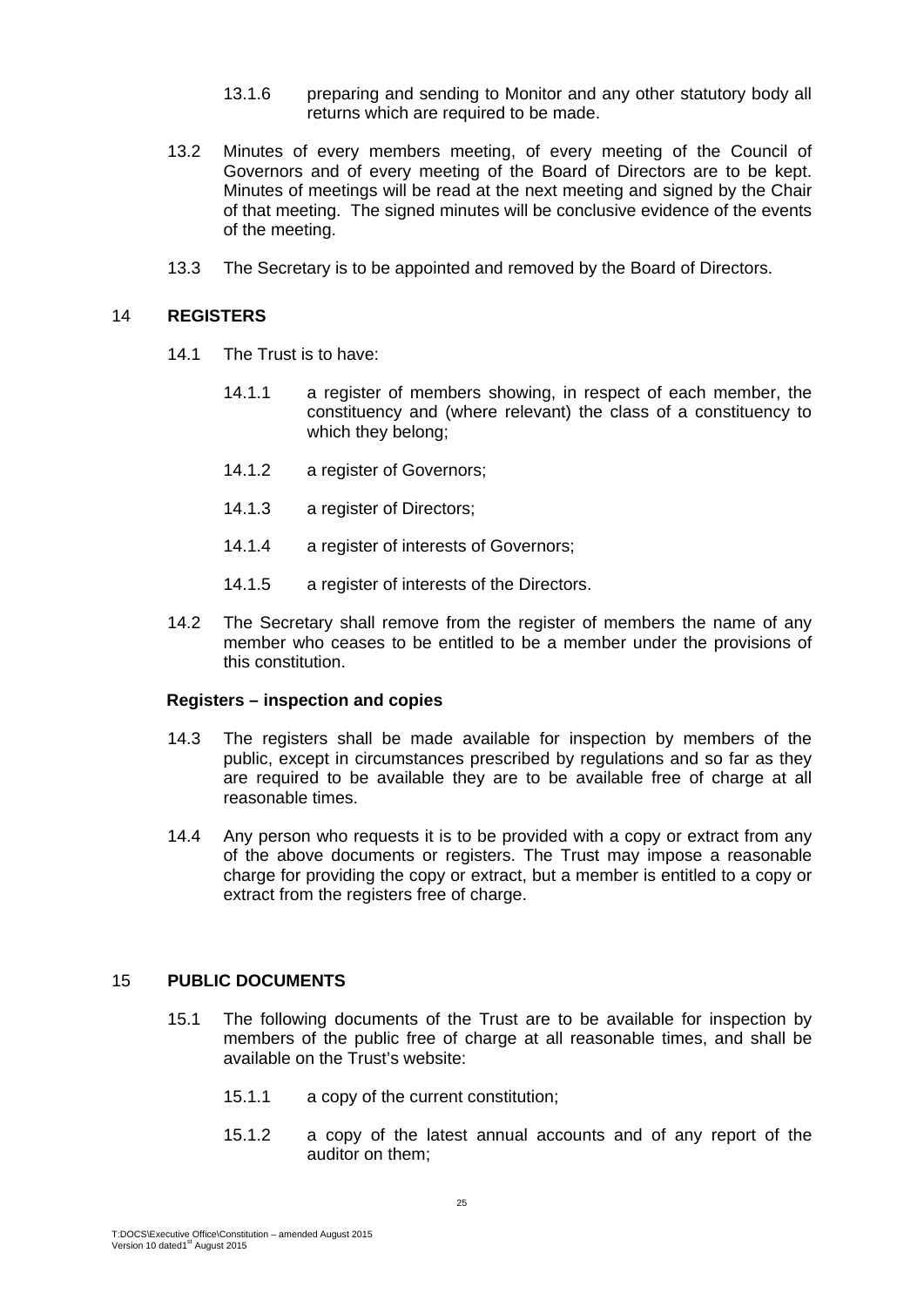- 15.1.3 a copy of the report of any other external auditor of the Trust's affairs appointed by the Council of Governors;
- 15.1.4 a copy of the latest annual report;
- 15.2 The Trust shall also make the following documents relating to a special administration of the Trust available for inspection by members of the public free of charge at all reasonable times:
	- 15.2.1 a copy of any order made under section 65D (appointment of trust special administrator), 65J (power to extend time), 65KC (action following Secretary of State's rejection of final report), 65L(trusts coming out of administration) or 65LA (trusts to be dissolved) of the 2006 Act.
	- 15.2.2 a copy of any report laid under section 65D (appointment of trust special administrator) of the 2006 Act.
	- 15.2.3 a copy of any information published under section 65D (appointment of trust special administrator) of the 2006Act.
	- 15.2.4 a copy of any draft report published under section 65F (administrator's draft report) of the 2006 Act.
	- 15.2.5 a copy of any statement provided under section 65F(administrator's draft report) of the 2006 Act.
	- 15.2.6 a copy of any notice published under section 65F(administrator's draft report), 65G (consultation plan), 65H (consultation requirements), 65J (power to extend time), 65KA(Monitor's decision), 65KB (Secretary of State's response to Monitor's decision), 65KC (action following Secretary of State's rejection of final report) or 65KD (Secretary of State's response to resubmitted final report) of the 2006 Act.
	- 15.2.7 a copy of any statement published or provided under section 65G (consultation plan) of the 2006 Act.
	- 15.2.8 a copy of any final report published under section 65I (administrator's final report),
	- 15.2.9 a copy of any statement published under section 65J (power to extend time) or 65KC (action followingSecretary of State's rejection of final report)of the 2006 Act.
	- 15.2.10 a copy of any information published under section 65M (replacement of trust special administrator) of the 2006 Act.

# 16 **AUDITOR**

- 16.1 The Trust shall have an auditor
- 16.2 The Council of Governors at a General Meeting shall appoint or remove the Trust's auditor.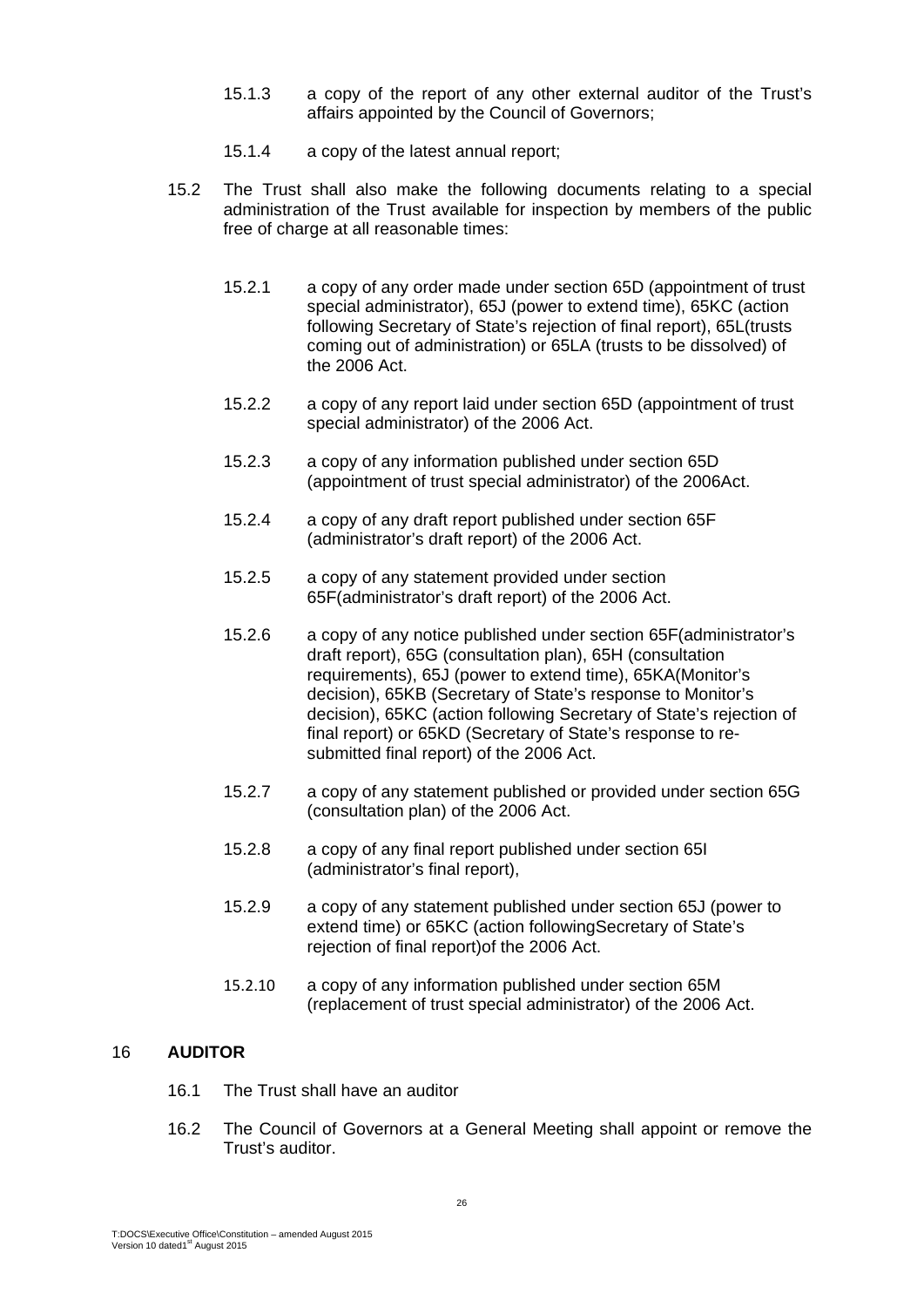# 17 **ACCOUNTS**

- 17.1 The Trust must keep proper accounts and proper records in relation to the accounts.
- 17.2 Monitor may with the approval of the Secretary of State give directions to the Trust as to the content and form of its accounts.
- 17.3 The accounts are to be audited by the Trust's Auditor.
- 17.4 The Trust shall prepare in respect of each financial year annual accounts in such form as Monitor may with the approval of the Secretary of State direct.
- 17.5 The functions of the Trust with respect to the preparation of the annual accounts shall be delegated to the Accounting Officer.

# 18 **ANNUAL REPORTS AND FORWARD PLANS AND NON-NHS WORK**

- 18.1 The Trust shall prepare an Annual Report and send it to Monitor.
- 18.2 The Trust shall give information as to its forward planning in respect of each financial year to Monitor.
- 18.3 The document containing the information with respect to forward planning (referred to above) shall be prepared by the Directors.
- 18.4 In preparing the document, the Directors shall have regard to the views of the Council of Governors.
- 18.5 Each forward plan must include information about
	- 18.5.1 the activities other than the provision of goods and services for the purposes of the health service in England that the trust proposes to carry on, and
	- 18.5.2 the income it expects to receive from doing so.
- 18.6 Where a forward plan contains a proposal that the trust carry on an activity of a kind mentioned in sub-paragraph 18.5.1 the Council of Governors must –
	- 18.6.1 determine whether it is satisfied that the carrying on of the activity will not to any significant extent interfere with the fulfillment by the trust of its principal purpose or the performance of its other functions, and
	- 18.6.2 notify the directors of the trust of its determination.
- 18.7 A trust which proposes to increase by 5% or more the proportion of its total income in any financial year attributable to activities other than the provision of goods and services for the purposes of the health service in England may implement the proposal only if more than half of the members of the Council of Governors of the trust voting approve its implementation.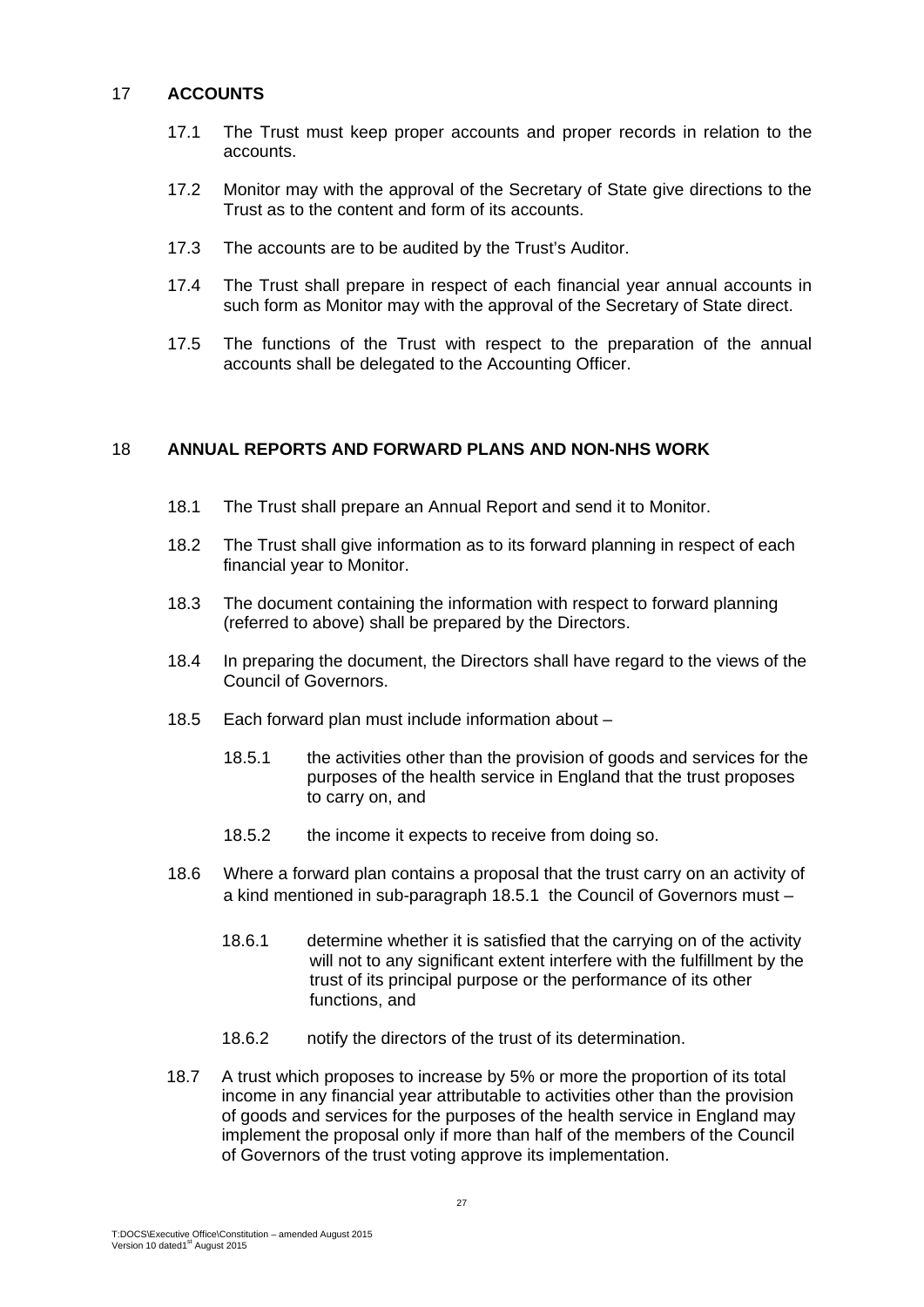# 19 **INDEMNITY**

19.1 Members of the Council of Governors and the Board of Directors and the Secretary who act honestly and in good faith will not have to meet out of their personal resources any personal civil liability which is incurred in the execution or purported execution of their functions, save where they have acted recklessly. Any costs arising in this way will be met by the Trust. The Trust may purchase and maintain insurance against this liability for its own benefit and for the benefit of the Council of Governors and the Board of Directors and the Secretary.

# 20 **EXECUTION OF DOCUMENTS**

- 20.1 A document purporting to be duly executed under the Trust's seal or to be signed on its behalf is to be received in evidence and, unless the contrary is proved, taken to be so executed or signed.
- 20.2 The Trust is to have a seal, but this is not to be affixed except under the authority of the Board of Directors.

# 21 **DISPUTE RESOLUTION PROCEDURES**

- 21.1 Every unresolved dispute which arises out of this constitution between the Trust and:
	- 21.1.1 a member; or
	- 21.1.2 any person aggrieved who has ceased to be a member within the six months prior to the date of the dispute; or
	- 21.1.3 any person bringing a claim under this constitution; or
	- 21.1.4 an office-holder of the Trust

is to be submitted to an arbitrator agreed by the parties. The arbitrator's decision will be binding and conclusive on all parties

 21.2 Any person bringing a dispute must, if required to do so, deposit with the Trust a reasonable sum (not exceeding £250) to be determined by the Council of Governors and approved by the Secretary. The arbitrator will decide how the costs of the arbitration will be paid and what should be done with the deposit.

# 22 **AMENDMENT OF THE CONSTITUTION**

- 22.1 The Trust may make amendments of its constitution only if
	- 22.1.1 More than half of the members of the Council of Governors of the trust voting approve the amendments, and
	- 22.1.2 More than half of the members of the Board of Directors of the Trust voting approve the amendments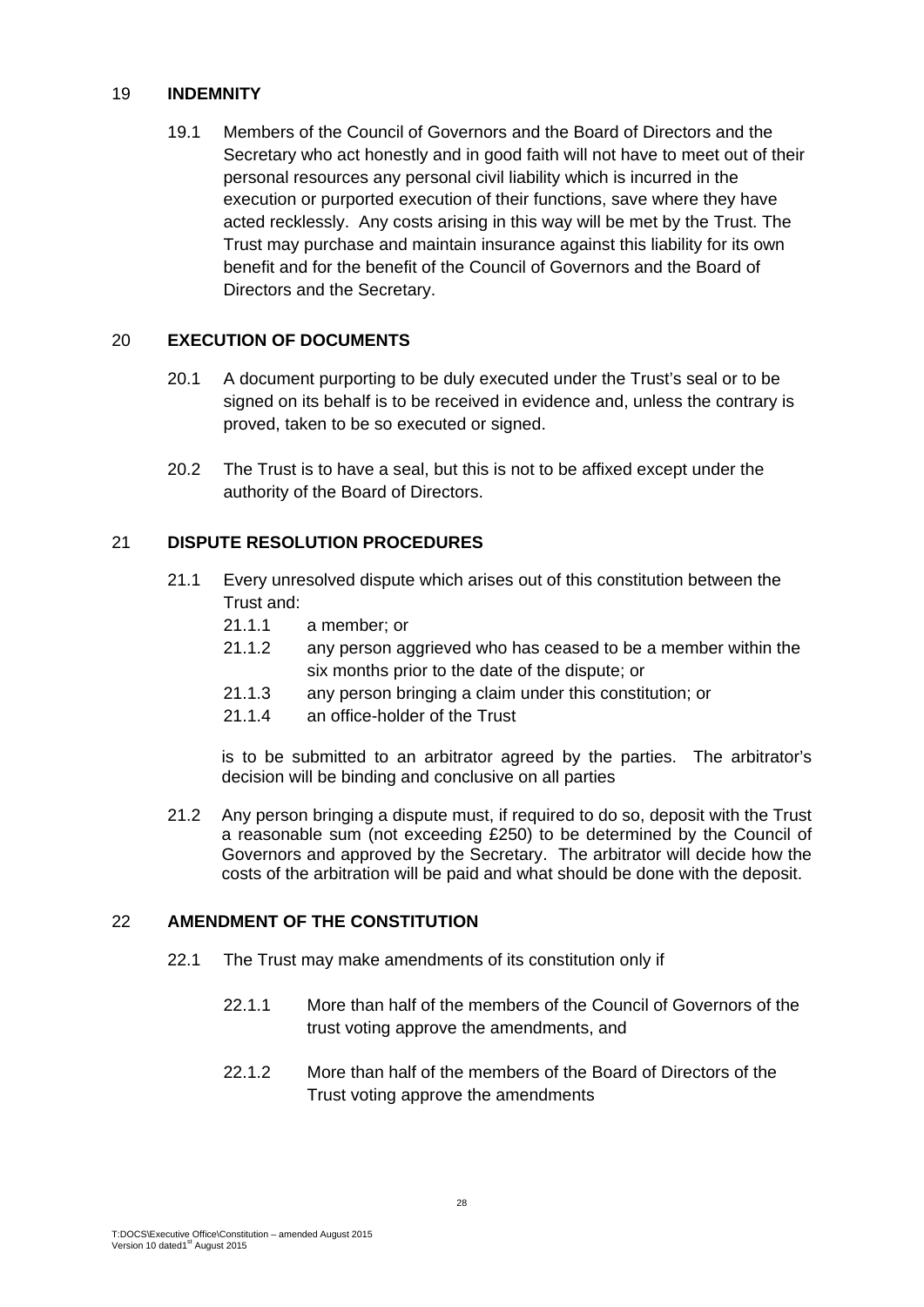- 22.2 Amendments made under paragraph 22.1 take effect as soon as the conditions in that paragraph are satisfied, but the amendment has no effect in so far as the constitution would, as a result of the amendment, not accord with Schedule 7 of the 2006 Act
- 22.3 Where an amendment is made to the constitution in relation the powers or duties of the Council of Governors (or otherwise with respect to the role that the Council of Governors has as part of the Trust) –
	- 22.3.1 At least one member of the Council of Governors must attend the next Annual Members' Meeting and present the amendment, and
	- 22.3.2 The Trust must give the members an opportunity to vote on whether they approve the amendment.
- 22.4 If more than half of the members voting approve the amendment, the amendment continues to have effect; otherwise, it ceases to have effect and the Trust must take such steps as are necessary as a result.
- 22.5 Amendments by the Trust of its constitution are to be notified to Monitor. For the avoidance of doubt, Monitor's functions do not include a power or duty to determine whether or not the constitution, as a result of the amendments, accords with Schedule 7 of the 2006 Act.

# 23 **MERGERS ETC. AND SIGNIFICANT TRANSACTIONS**

- 23.1 The Trust may only apply for a merger, acquisition, separation or dissolution with the approval of more than half of the members of the Council of Governors.
- 23.2 The Trust may enter into a significant transaction only if more than half of the members of the Council of Governors voting approve the entering into the transaction.
- 23.3 For the purposes of this paragraph:
	- 23.3.1 "Transaction" may be either an investment or a divestment.
	- 23.3.2 A transaction is "significant" if its value equates to 25% of either the Trust's Gross Assets, Income or Gross Capital (inclusive of the transaction), calculated with reference to the Trust's opening Balance Sheet for the Financial Year in which approval is being sought.
- 23.4 If more than half of the members of the Council of Governors voting at a meeting of the Council decline to approve a significant transaction or any part of it, the meeting must provide an agreed written Statement of Reasons for its rejection to the Board of Directors."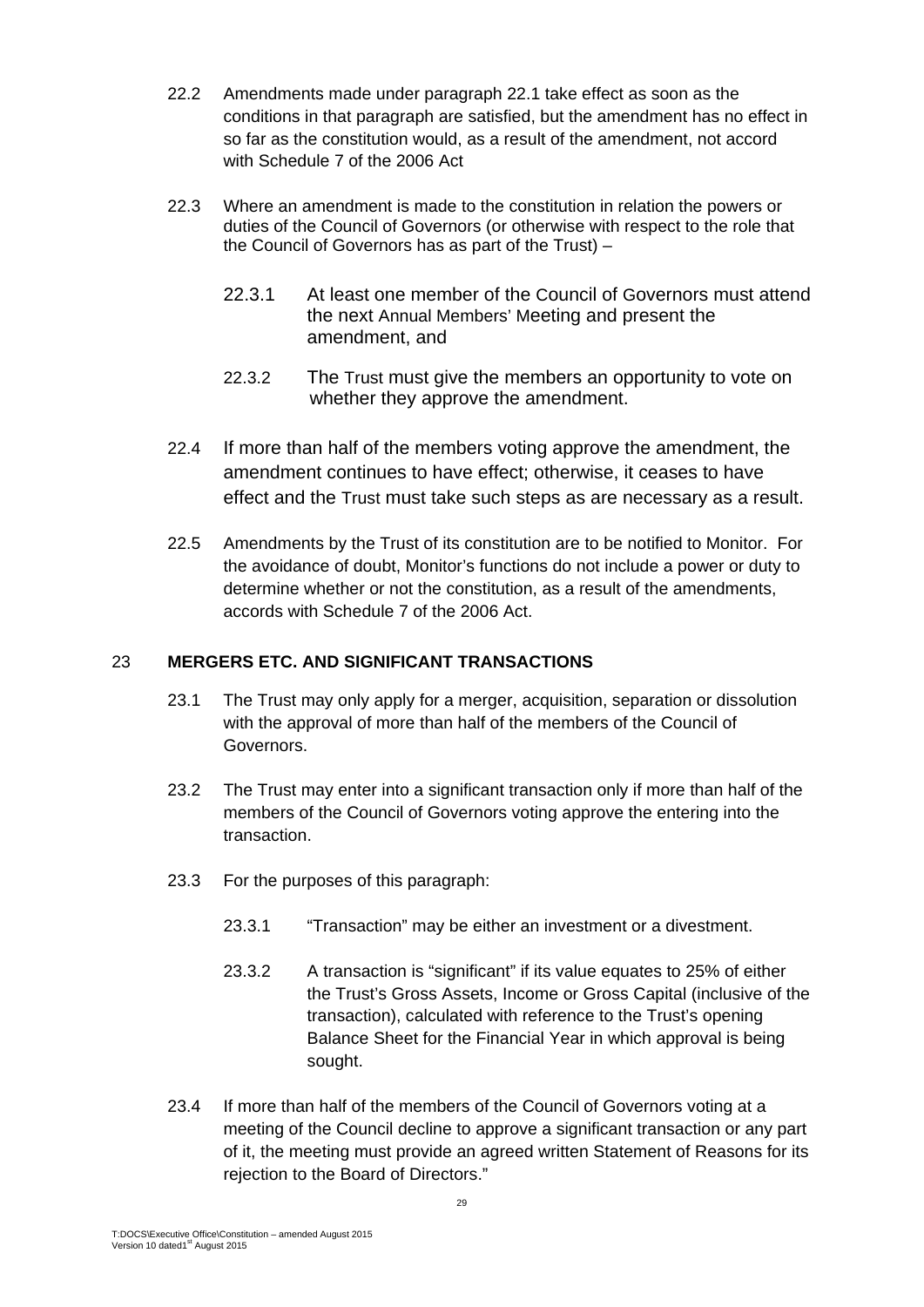# 24 **NOTICES**

- 24.1 Any notice required by this constitution to be given shall be given in writing or shall be given using electronic communications to an address for the time being notified for that purpose. "Address" in relation to electronic communications includes any number or address used for the purposes of such communications.
- 24.2 Proof that an envelope containing a notice was properly addressed, prepaid and posted shall be conclusive evidence that the notice was given. A notice shall be treated as delivered 48 hours after the envelope containing it was posted or, in the case of a notice contained in an electronic communication, 48 hours after it was sent.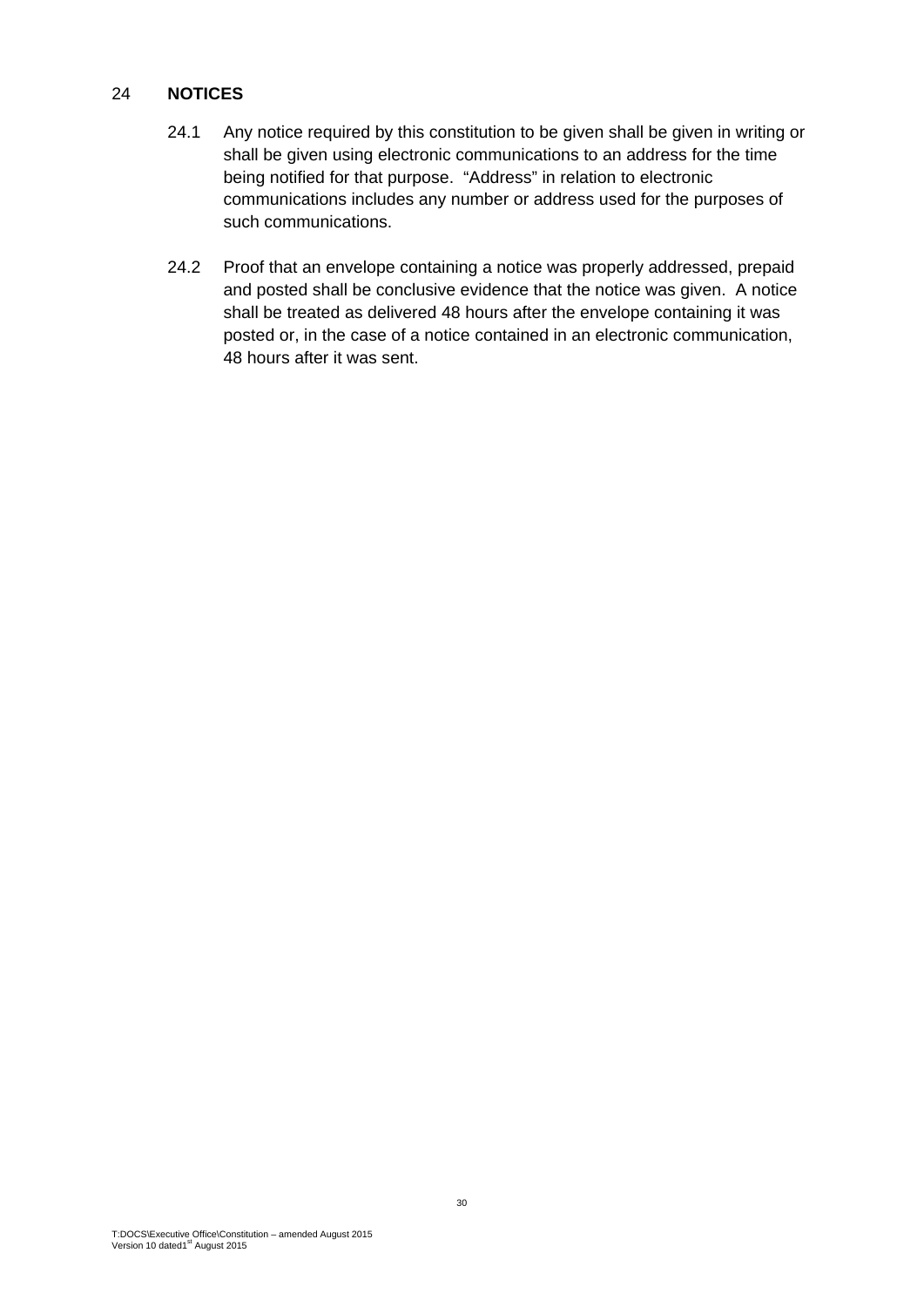# **Annex 1**

# AREAS OF THE TRUST

Liverpool

St. Helens and Knowsley

**Sefton** 

Cheshire West and Chester

Warrington and Halton

Wirral and the rest of England

Wales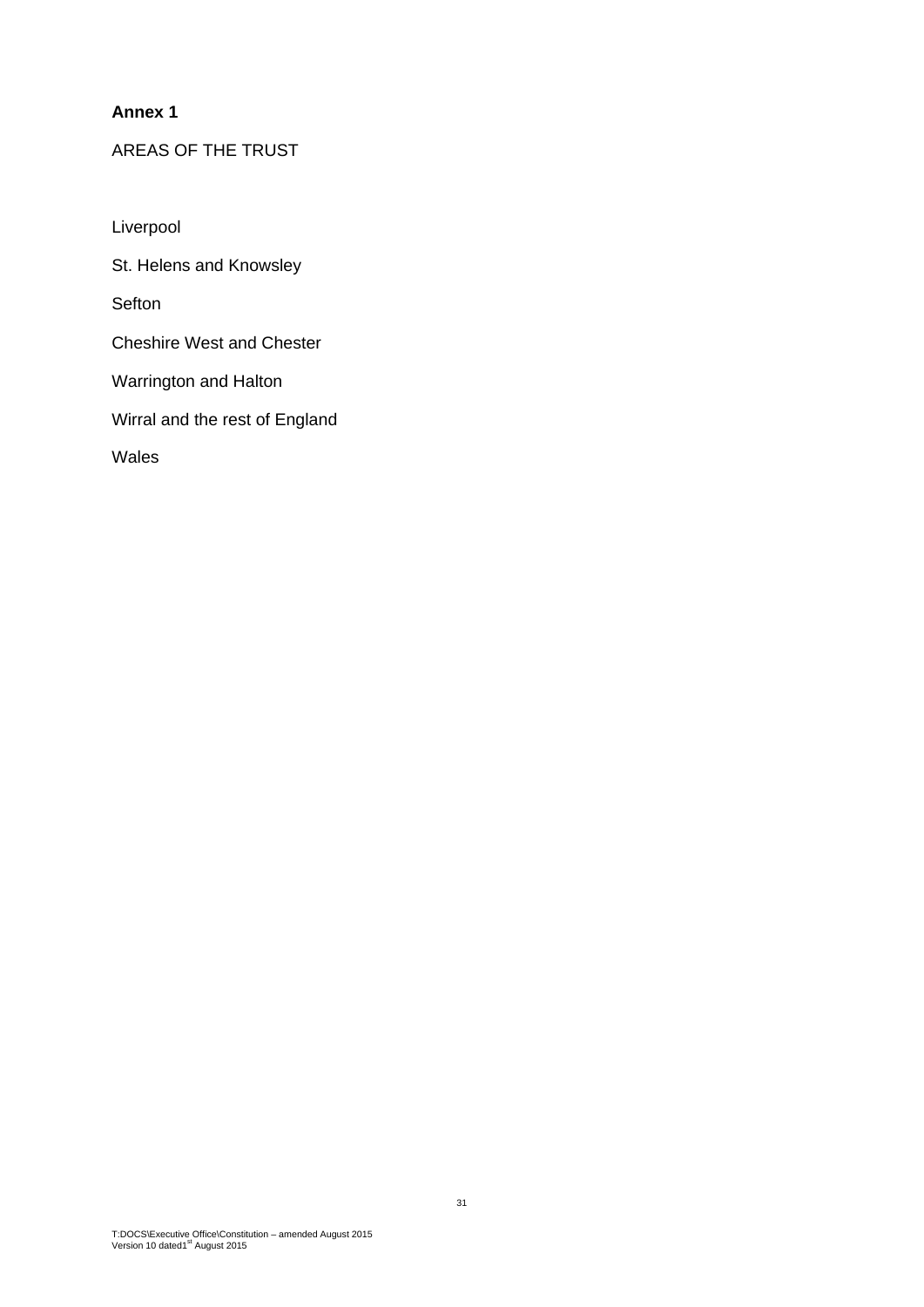# **Annex 2**

ELECTION RULES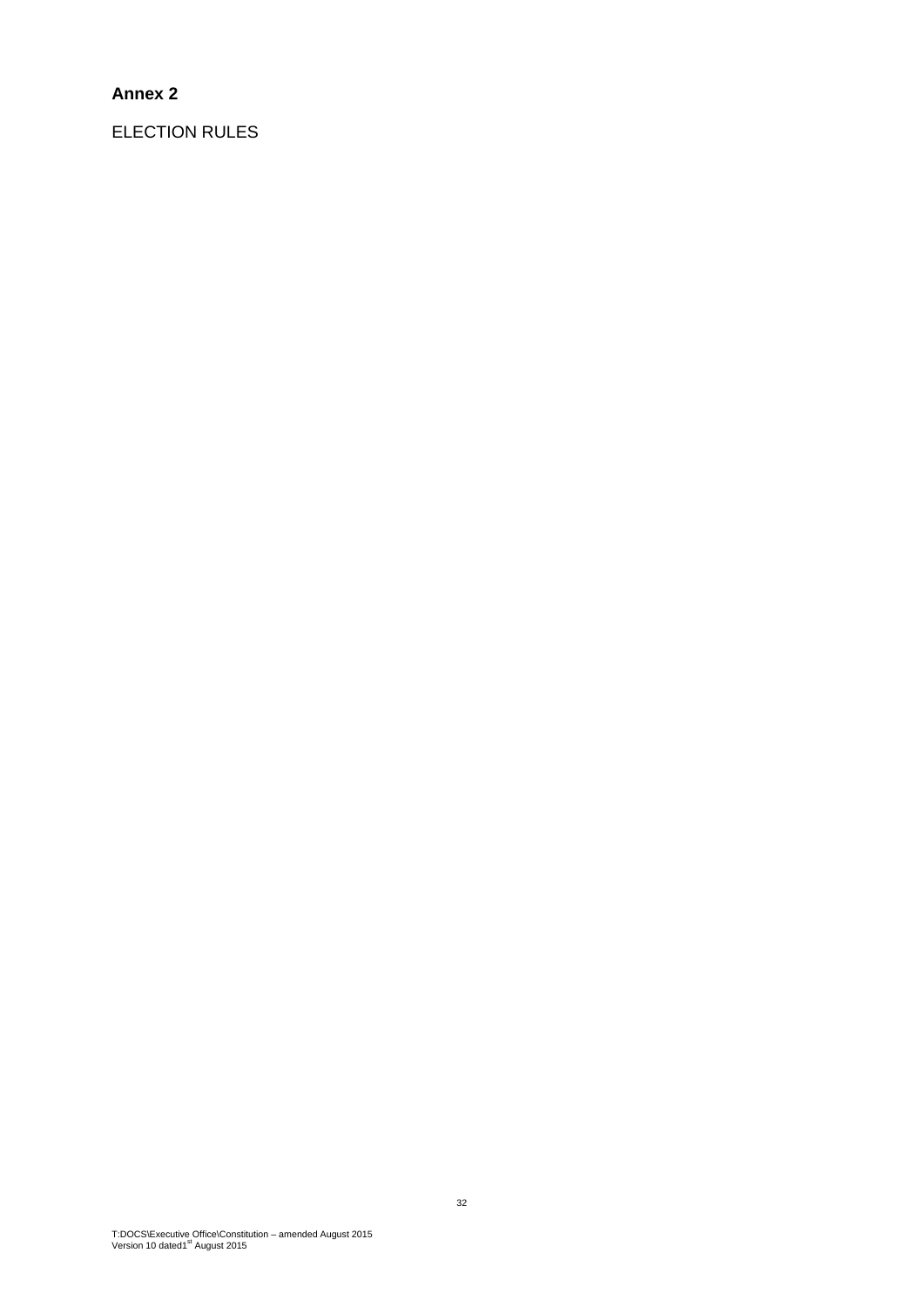# Election Rules ---------------------------------------------------

|            | Part 1 - Interpretation                                                                           |
|------------|---------------------------------------------------------------------------------------------------|
| 1.         | Interpretation                                                                                    |
|            | Part 2 - Timetable for election                                                                   |
| 2.         | Timetable                                                                                         |
| 3.         | Computation of time                                                                               |
|            | Part 3 – Returning officer                                                                        |
| 4.         | Returning officer                                                                                 |
| 5.         | <b>Staff</b>                                                                                      |
|            | 6. Expenditure                                                                                    |
| 7.         | Duty of co-operation                                                                              |
|            | Part 4 - Stages Common to Contested and Uncontested Elections                                     |
| 8.         | Notice of election                                                                                |
| 9.         | Nomination of candidates                                                                          |
| 10.        | Candidate's consent and particulars                                                               |
| 11.        | Declaration of interests                                                                          |
| 12.        | Declaration of eligibility                                                                        |
| 13.        | Signature of candidate                                                                            |
| 14.        | Decisions as to validity of nomination papers                                                     |
| 15.        | Publication of statement of nominated candidates                                                  |
| 16.        |                                                                                                   |
| 17.        | Inspection of statement of nominated candidates and nomination papers<br>Withdrawal of candidates |
| 18.        | Method of election                                                                                |
|            |                                                                                                   |
|            | Part 5 – Contested elections                                                                      |
| 19.        | Poll to be taken by ballot                                                                        |
| 20.<br>21. | The ballot paper                                                                                  |
|            | The declaration of identity                                                                       |
|            | Action to be taken before the poll                                                                |
| 22.        | List of eligible voters                                                                           |
| 23.        | Notice of poll                                                                                    |
| 24.        | Issue of voting documents                                                                         |
| 25.        | Ballot paper envelope and covering envelope                                                       |
| The poll   |                                                                                                   |
| 26.        | Eligibility to vote                                                                               |
| 27.        | Voting by persons who require assistance                                                          |
| 28.        | Spoilt ballot papers                                                                              |
| 29.        | Lost ballot papers                                                                                |
| 30.        | Issue of replacement ballot paper                                                                 |
| 31.        | Declaration of identity for replacement ballot papers                                             |
|            | Procedure for receipt of envelopes                                                                |
| 32.        | Receipt of voting documents                                                                       |
| 33.        | Validity of ballot paper                                                                          |
| 34.        | Declaration of identity but no ballot paper                                                       |
| 35.        | Sealing of packets                                                                                |
|            | Part 6 - Counting the votes                                                                       |
|            | stv36. Interpretation of Part 6                                                                   |
| 37.        | Arrangements for counting of the votes                                                            |
| 38.        | The count                                                                                         |
|            | stv39. Rejected ballot papers                                                                     |
|            | fpp39. Rejected ballot papers                                                                     |
|            | stv40. First stage                                                                                |
|            | stv41 The quota                                                                                   |
|            | stv42. Transfer of votes                                                                          |
|            | stv43. Supplementary provisions on transfer                                                       |
|            | stv44. Exclusion of candidates                                                                    |
|            | 33                                                                                                |
|            |                                                                                                   |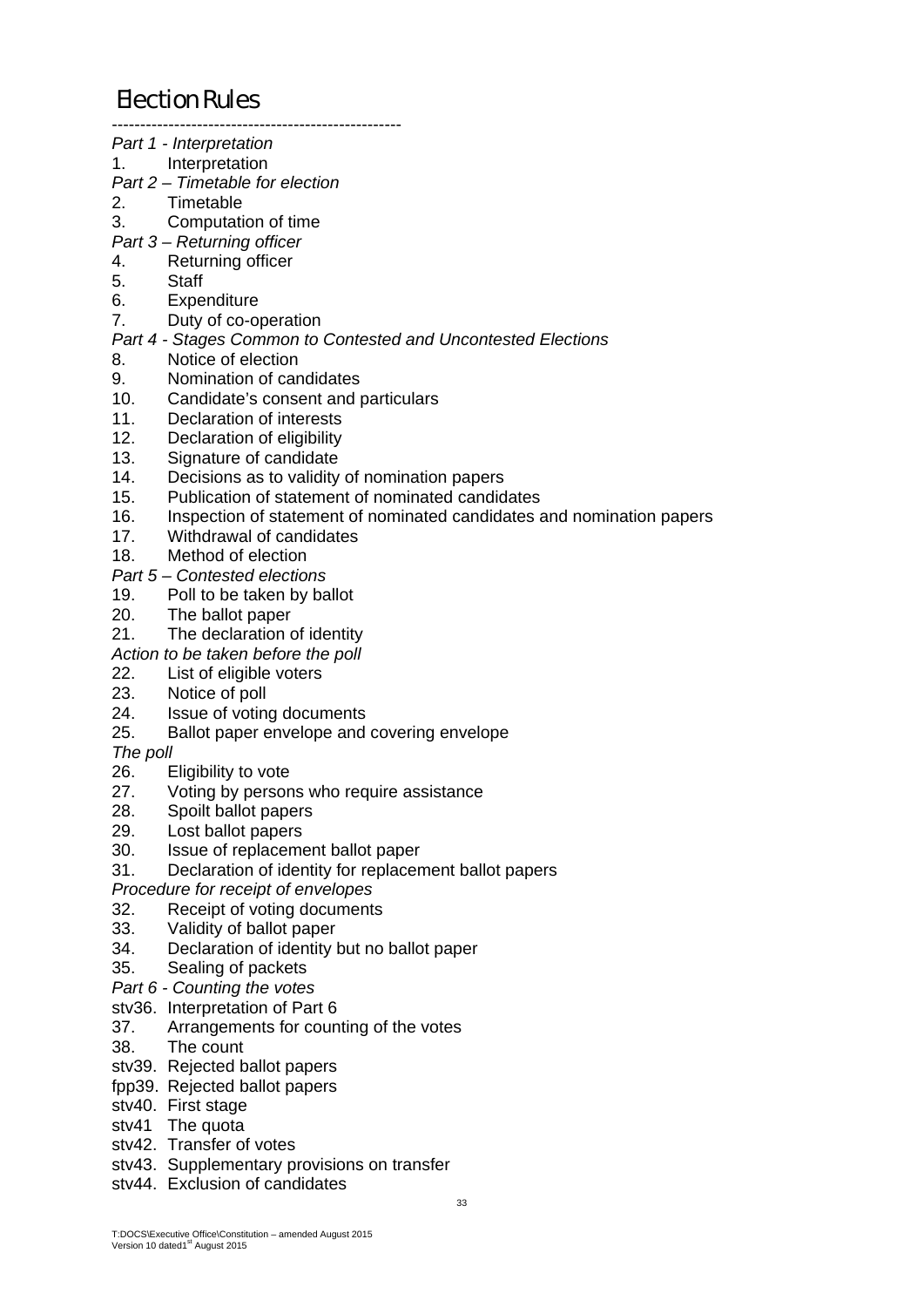- stv45. Filling of last vacancies
- stv46. Order of election of candidates
- fpp46. Equality of votes
- *Part 7 Final proceedings in contested and uncontested elections*
- fpp47. Declaration of result for contested elections
- stv47. Declaration of result for contested elections
- 48. Declaration of result for uncontested elections
- *Part 8 Disposal of documents*
- 49. Sealing up of documents relating to the poll
- 50. Delivery of documents
- 51. Forwarding of documents received after close of the poll
- 52. Retention and public inspection of documents
- 53. Application for inspection of certain documents relating to election
- *Part 9 Death of a candidate during a contested election*
- fpp54. Countermand or abandonment of poll on death of candidate
- stv54. Countermand or abandonment of poll on death of candidate
- *Part 10 Election expenses and publicity*
- *Expenses*
- 55. Expenses incurred by candidates
- 56. Expenses incurred by other persons
- 57. Personal, travelling, and administrative expenses

*Publicity* 

- 58. Publicity about election by the corporation
- 59. Information about candidates for inclusion with voting documents
- 60. Meaning of "for the purposes of an election"
- *Part 11 Questioning elections and irregularities*
- 61. Application to question an election
- *Part 12 Miscellaneous*
- 62. Secrecy
- 63. Prohibition of disclosure of vote
- 64 Disqualification
- 65 Delay in postal service through industrial action or unforeseen event

 $-$ 

*Part 1 - Interpretation* 

#### **1. Interpretation** –

(1) In these rules, unless the context otherwise requires -

"corporation" means the public benefit corporation subject to this constitution;

"election" means an election by a constituency, or by a class within a constituency, to fill a vacancy among one or more posts on the council of governors;

"the regulator" means the body corporate know as Moniotor, as provided by Section 61 of the Health and Social Care Act 2012; and

"the Act" means the National Health Service Act 2006.

(2) Other expressions used in these rules and in Schedule 1 to the National Health Service Act 2006 have the same meaning in these rules as in that Schedule.

# *Part 2 – Timetable for election*

**2.** Timetable - The proceedings at an election shall be conducted in accordance with the following timetable.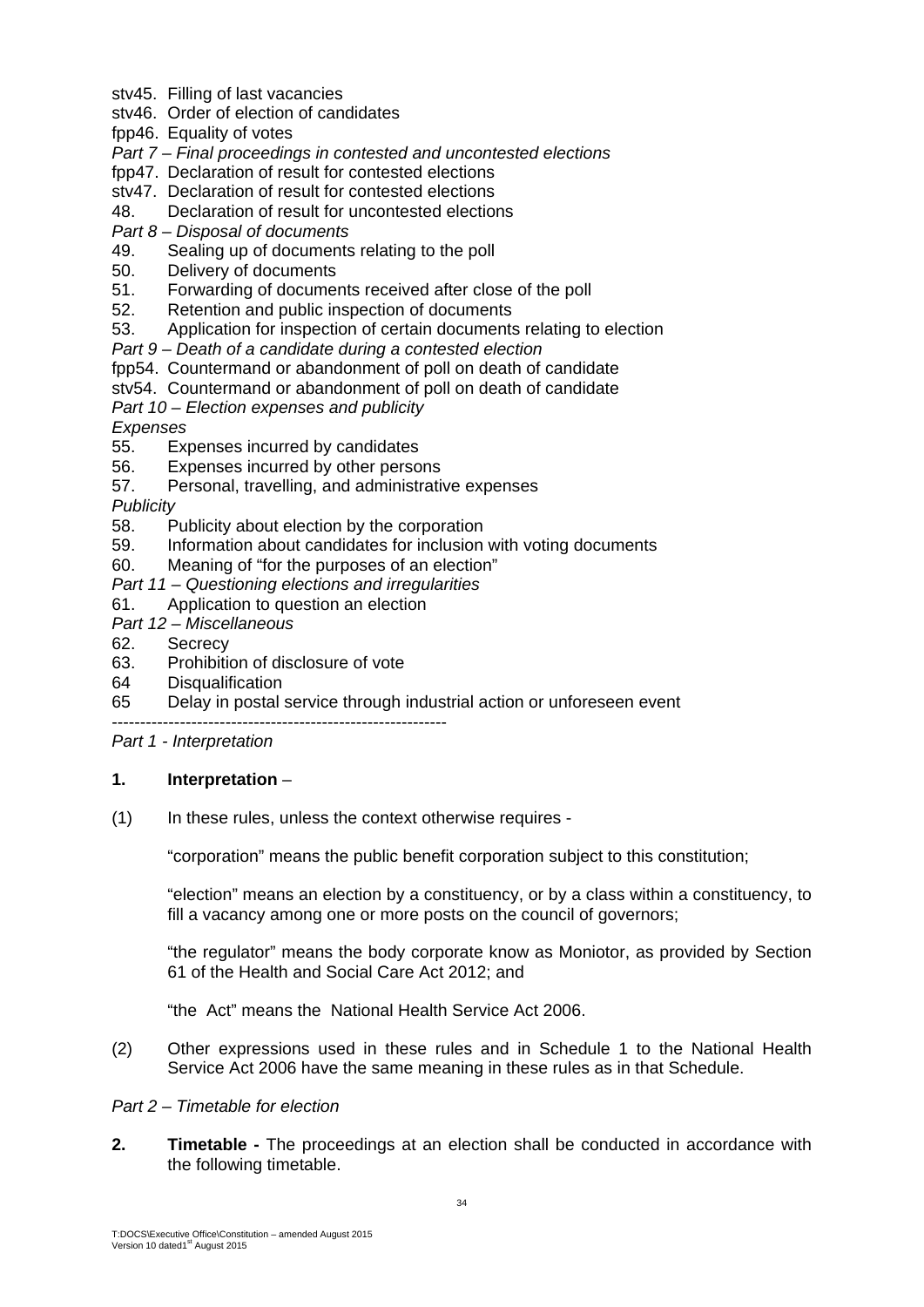# **Proceeding Time**

Publication of notice of election Not later than the fortieth day before the day of the close of the poll.

Final day for delivery of nomination papers to returning officer Not later than the twenty eighth day before the day of the close of the poll.

Publication of statement of nominated candidates Not later than the twenty seventh day before the day of the close of the poll.

Final day for delivery of notices of withdrawals by candidates from election Not later than twenty fifth day before the day of the close of the poll.

Notice of the poll Not later than the fifteenth day before the day of the close of the poll.

Close of the poll By 5.00pm on the final day of the election.

- **3.** Computation of time (1) In computing any period of time for the purposes of the timetable –
	- (a) a Saturday or Sunday;
	- (b) Christmas day, Good Friday, or a bank holiday, or
	- (c) a day appointed for public thanksgiving or mourning, shall be disregarded, and any such day shall not be treated as a day for the purpose of any proceedings up to the completion of the poll, nor shall the returning officer be obliged to proceed with the counting of votes on such a day.
- (2) In this rule, "bank holiday" means a day which is a bank holiday under the Banking and Financial Dealings Act 1971 in England and Wales.

#### *Part 3 – Returning officer*

#### **4. Returning officer –**

- (1) Subject to rule 64, the returning officer for an election is to be appointed by the corporation.
- (2) Where two or more elections are to be held concurrently, the same returning officer may be appointed for all those elections.

# **5. Staff** –

Subject to rule 64, the returning officer may appoint and pay such staff, including such technical advisers, as he or she considers necessary for the purposes of the election.

#### **6. Expenditure –**

The corporation is to pay the returning officer –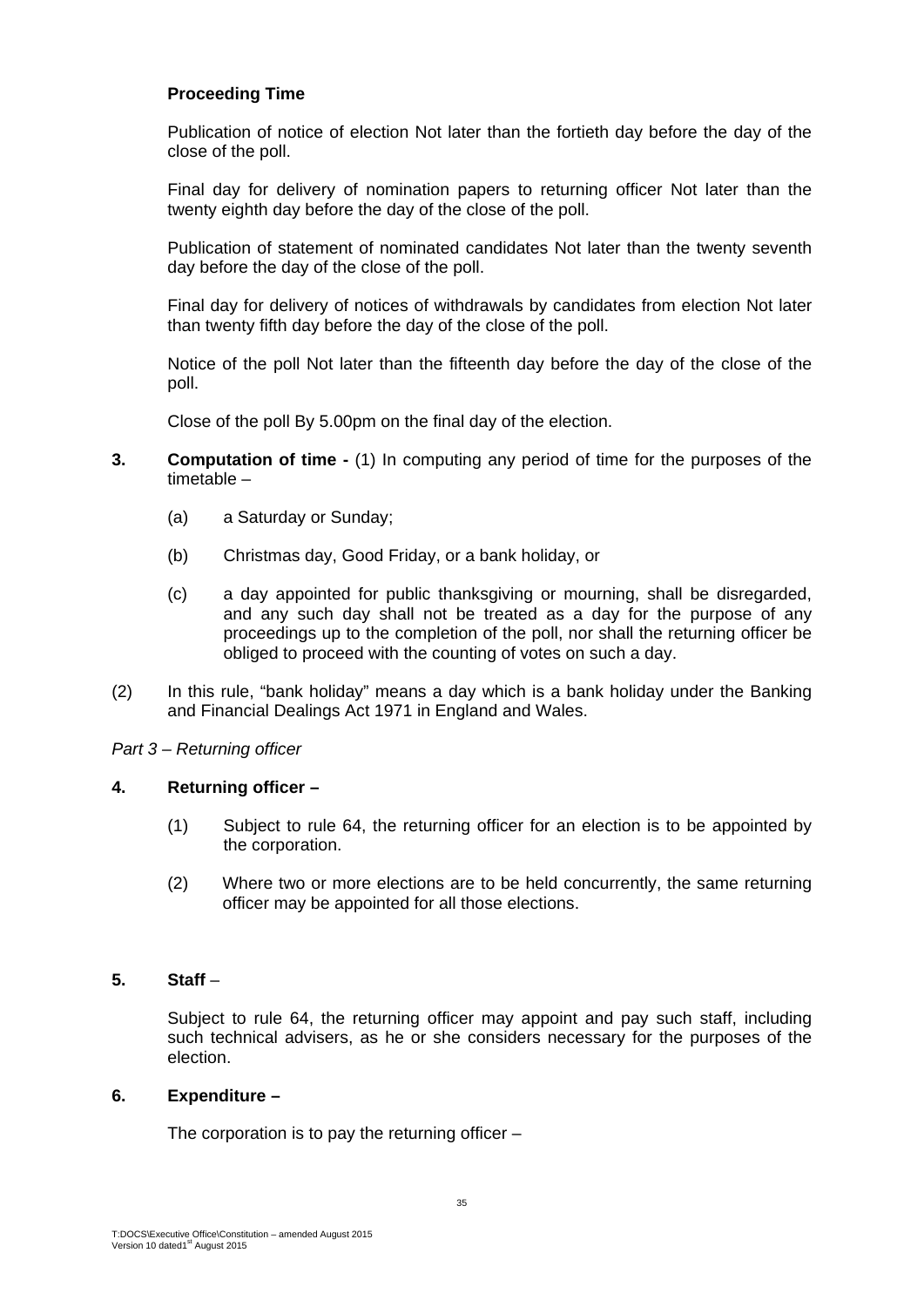- (a) any expenses incurred by that officer in the exercise of his or her functions under these rules,
- (b) such remuneration and other expenses as the corporation may determine.
- **7. Duty of co-operation** The corporation is to co-operate with the returning officer in the exercise of his or her functions under these rules.

# *Part 4 - Stages Common to Contested and Uncontested Elections*

- **8. Notice of election** The returning officer is to publish a notice of the election stating
	- (a) the constituency, or class within a constituency, for which the election is being held,
	- (b) the number of members of the council of governors to be elected from that constituency, or class within that constituency,
	- (c) the details of any nomination committee that has been established by the corporation,
	- (d) the address and times at which nomination papers may be obtained;
	- (e) the address for return of nomination papers and the date and time by which they must be received by the returning officer,
	- (f) the date and time by which any notice of withdrawal must be received by the returning officer
	- (g) the contact details of the returning officer, and
	- (h) the date and time of the close of the poll in the event of a contest.
- **9. Nomination of candidates** (1) Each candidate must nominate themselves on a single nomination paper.
	- (2) The returning officer-
		- (a) is to supply any member of the corporation with a nomination paper, and
		- (b) is to prepare a nomination paper for signature at the request of any member of the corporation, but it is not necessary for a nomination to be on a form supplied by the returning officer.
- **10. Candidate's particulars** (1) The nomination paper must state the candidate's
	- (a) full name,

–

- (b) contact address in full, and
- (c) constituency, or class within a constituency, of which the candidate is a member.
- **11. Declaration of interests**  The nomination paper must state
	- (a) any financial interest that the candidate has in the corporation, and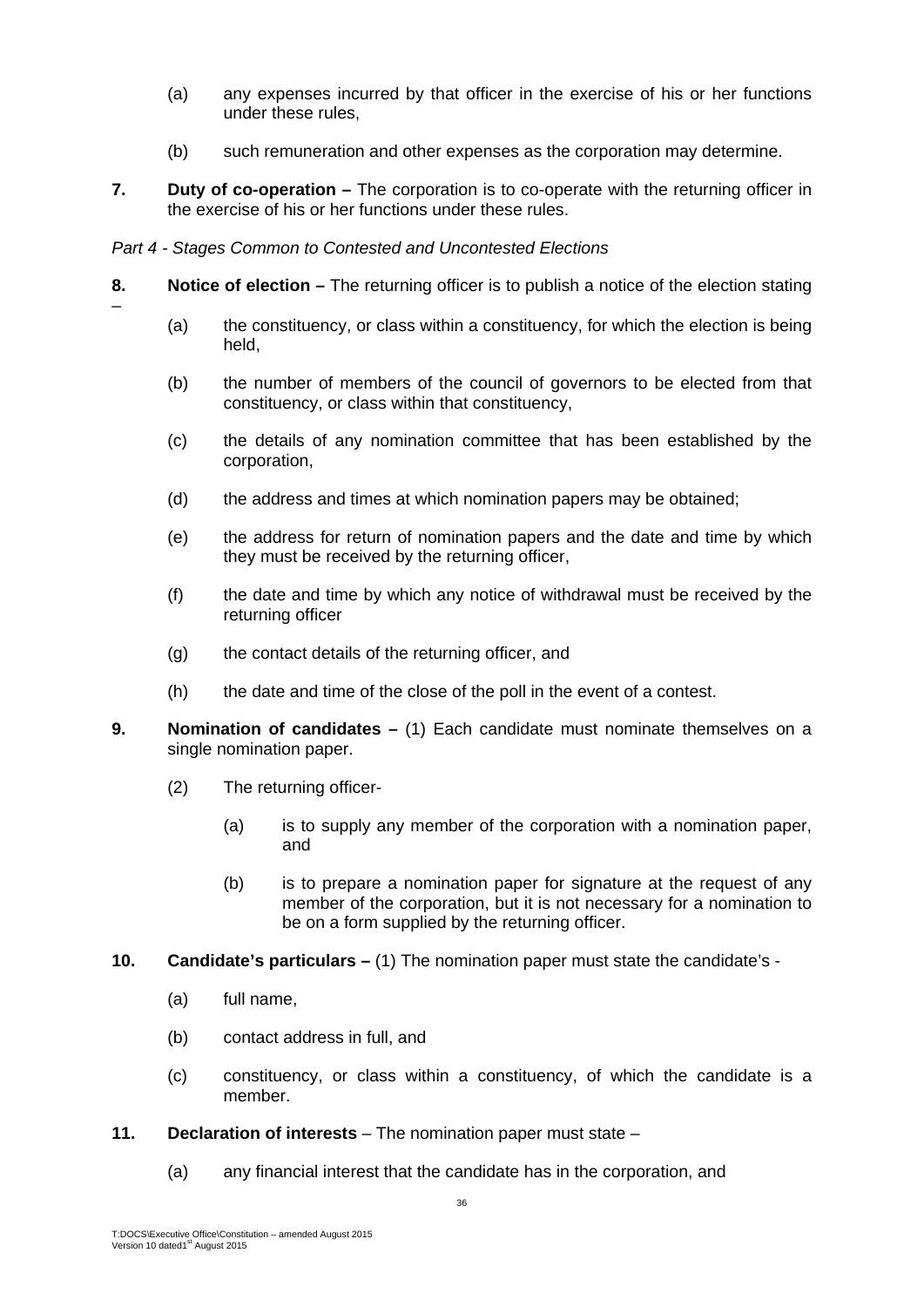- (b) whether the candidate is a member of a political party, and if so, which party, and if the candidate has no such interests, the paper must include a statement to that effect.
- **12. Declaration of eligibility** The nomination paper must include a declaration made by the candidate–
	- (a) that he or she is not prevented from being a member of the council of governors by paragraph 60 of Schedule 5 of the 2006 Act or by any provision of the constitution; and,
	- (b) for a member of the public or patient constituency, of the particulars of his or her qualification to vote as a member of that constituency, or class within that constituency, for which the election is being held.
- **13. Signature of candidate**  The nomination paper must be signed and dated by the candidate, indicating that –
	- (a) they wish to stand as a candidate,
	- (b) their declaration of interests as required under rule 11, is true and correct, and
	- (c) their declaration of eligibility, as required under rule 12, is true and correct.

# **14. Decisions as to the validity of nomination** –

- (1) Where a nomination paper is received by the returning officer in accordance with these rules, the candidate is deemed to stand for election unless and until the returning officer-
	- (a) decides that the candidate is not eligible to stand,
	- (b) decides that the nomination paper is invalid,
	- (c) receives satisfactory proof that the candidate has died, or
	- (d) receives a written request by the candidate of their withdrawal from candidacy.
- (2) The returning officer is entitled to decide that a nomination paper is invalid only on one of the following grounds –
	- (a) that the paper is not received on or before the final time and date for return of nomination papers, as specified in the notice of the election,
	- (b) that the paper does not contain the candidate's particulars, as required by rule 10;
	- (c) that the paper does not contain a declaration of the interests of the candidate, as required by rule 11,
	- (d) that the paper does not include a declaration of eligibility as required by rule 12, or
	- (e) that the paper is not signed and dated by the candidate, as required by rule 13.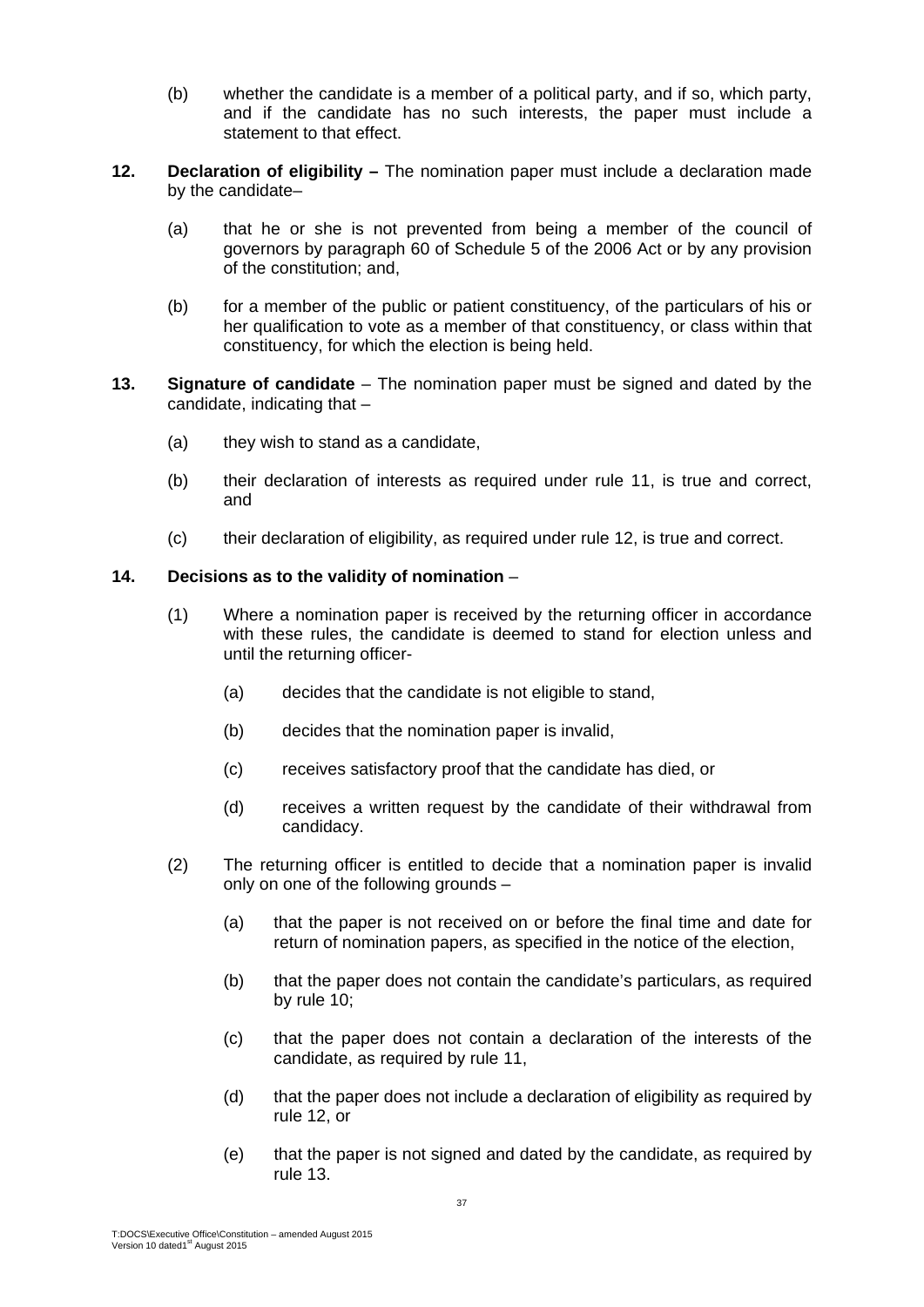- (3) The returning officer is to examine each nomination paper as soon as is practicable after he or she has received it, and decide whether the candidate has been validly nominated.
- (4) Where the returning officer decides that a nomination is invalid, the returning officer must endorse this on the nomination paper, stating the reasons for their decision.
- (5) The returning officer is to send notice of the decision as to whether a nomination is valid or invalid to the candidate at the contact address given in the candidate's nomination paper.

# **15. Publication of statement of candidates –**

- (1) The returning officer is to prepare and publish a statement showing the candidates who are standing for election.
- (2) The statement must show
	- (a) the name, contact address, and constituency or class within a constituency of each candidate standing, and
	- (b) the declared interests of each candidate standing, as given in their nomination paper.
- (3) The statement must list the candidates standing for election in alphabetical order by surname.
- (3) The returning officer must send a copy of the statement of candidates and copies of the nomination papers to the corporation as soon as is practicable after publishing the statement.

# **16. Inspection of statement of nominated candidates and nomination papers –**

- (1) The corporation is to make the statements of the candidates and the nomination papers supplied by the returning officer under rule 15(4) available for inspection by members of the public free of charge at all reasonable times.
- (2) If a person requests a copy or extract of the statements of candidates or their nomination papers, the corporation is to provide that person with the copy or extract free of charge.

# **17. Withdrawal of candidates –**

A candidate may withdraw from election on or before the date and time for withdrawal by candidates, by providing to the returning officer a written notice of withdrawal which is signed by the candidate and attested by a witness.

#### **18. Method of election** –

(1) If the number of candidates remaining validly nominated for an election after any withdrawals under these rules is greater than the number of members to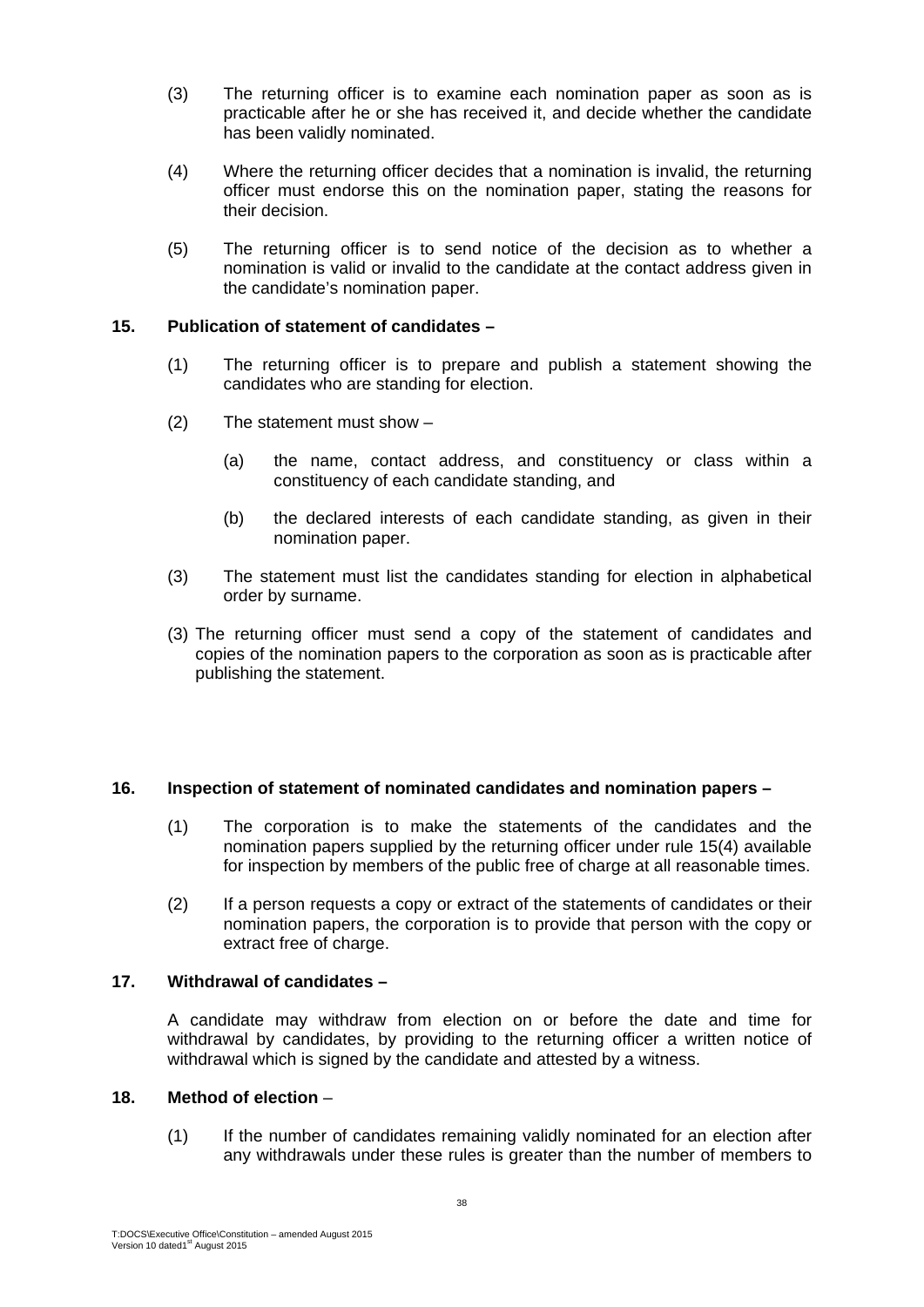be elected to the council of governors, a poll is to be taken in accordance with Parts 5 and 6 of these rules.

- (2) If the number of candidates remaining validly nominated for an election after any withdrawals under these rules is equal to the number of members to be elected to the council of governors, those candidates are to be declared elected in accordance with Part 7 of these rules.
- (3) If the number of candidates remaining validly nominated for an election after any withdrawals under these rules is less than the number of members to be elected to be board of governors, then –
	- (a) the candidates who remain validly nominated are to be declared elected in accordance with Part 7 of these rules, and
	- (b) the returning officer is to order a new election to fill any vacancy which remains unfilled, on a day appointed by him or her in consultation with the corporation.

#### *Part 5 – Contested elections*

# **19. Poll to be taken by ballot –**

- (1) The votes at the poll must be given by secret ballot.
- (2) The votes are to be counted and the result of the poll determined in accordance with Part 6 of these rules.

# **20. The ballot paper** –

- (1) The ballot of each voter is to consist of a ballot paper with the persons remaining validly nominated for an election after any withdrawals under these rules, and no others, inserted in the paper.
- (2) Every ballot paper must specify
	- (a) the name of the corporation,
	- (b) the constituency, or class within a constituency, for which the election is being held,
	- (c) the number of members of the council of governors to be elected from that constituency, or class within that constituency,
	- (d) the names and other particulars of the candidates standing for election, with the details and order being the same as in the statement of nominated candidates,
	- (e) instructions on how to vote,
	- (f) if the ballot paper is to be returned by post, the address for its return and the date and time of the close of the poll, and
	- (g) the contact details of the returning officer.
- (3) Each ballot paper must have a unique identifier.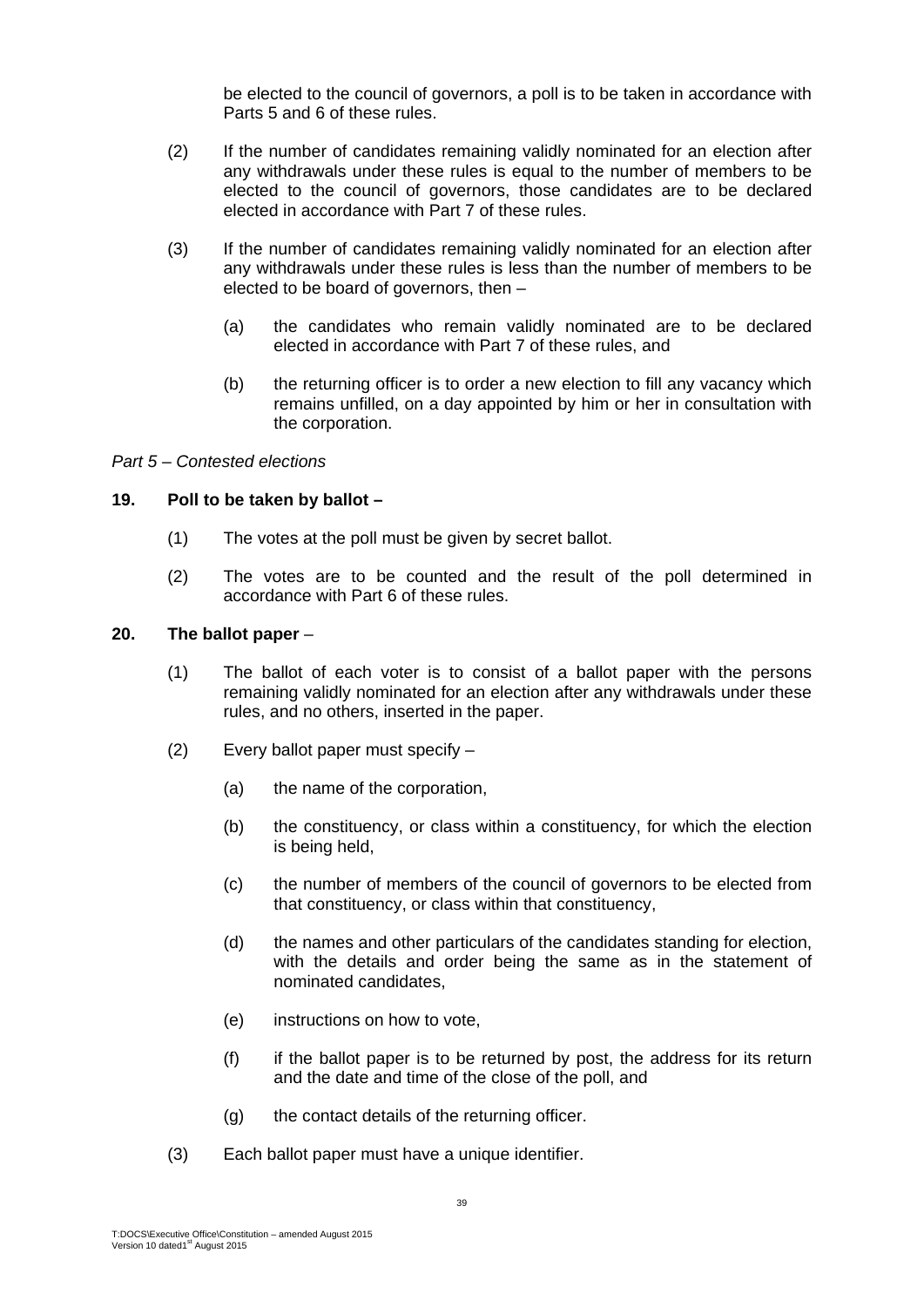(4) Each ballot paper must have features incorporated into it to prevent it from being reproduced.

# **21. The declaration of identity (public and patient constituencies)** –

- (1) In respect of an election for a public or patient constituency a declaration of identity must be issued with each ballot paper.
- (2) The declaration of identity is to include a declaration
	- (a) that the voter is the person to whom the ballot paper was addressed,
	- (b) that the voter has not marked or returned any other voting paper in the election, and
	- (c) for a member of the public or patient constituency, of the particulars of that member's qualification to vote as a member of the constituency or class within a constituency for which the election is being held.
- $(3)$  The declaration of identity is to include space for  $-$ 
	- (a) the name of the voter,
	- (b) the address of the voter,
	- (c) the voter's signature, and
	- (d) the date that the declaration was made by the voter.
- (4) The voter must be required to return the declaration of identity together with the ballot paper.
- (5) The declaration of identity must caution the voter that, if it is not returned with the ballot paper, or if it is returned without being correctly completed, the voter's ballot paper may be declared invalid.

# *Action to be taken before the poll*

# **22. List of eligible voters –**

- (1) The corporation is to provide the returning officer with a list of the members of the constituency or class within a constituency for which the election is being held who are eligible to vote by virtue of rule 26 as soon as is reasonably practicable after the final date for the delivery of notices of withdrawals by candidates from an election.
- (2) The list is to include, for each member, a mailing address where his or her ballot paper is to be sent.

# **23. Notice of poll** –

The returning officer is to publish a notice of the poll stating–

- (a) the name of the corporation,
- (b) the constituency, or class within a constituency, for which the election is being held,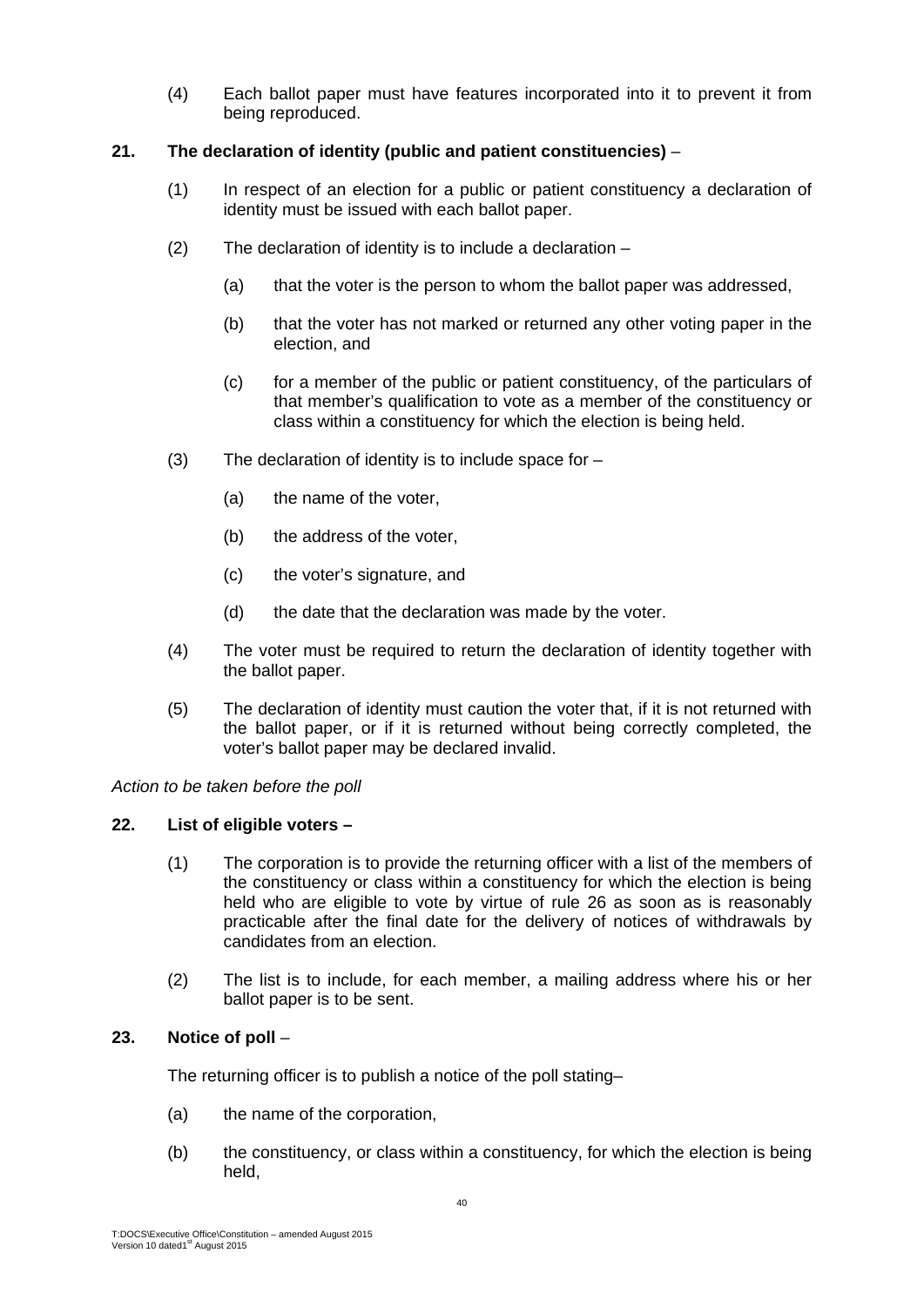- (c) the number of members of the board of governors to be elected from that constituency, or class with that constituency,
- (d) the names, contact addresses, and other particulars of the candidates standing for election, with the details and order being the same as in the statement of nominated candidates,
- (e) that the ballot papers for the election are to be issued and returned, if appropriate, by post,
- (f) the address for return of the ballot papers, and the date and time of the close of the poll,
- (g) the address and final dates for applications for replacement ballot papers, and
- (h) the contact details of the returning officer.

# **24. Issue of voting documents by returning officer** –

- (1) As soon as is reasonably practicable on or after the publication of the notice of the poll, the returning officer is to send the following documents to each member of the corporation named in the list of eligible voters–
	- (a) a ballot paper and ballot paper envelope,
	- (b) a declaration of identity (if required),
	- (c) information about each candidate standing for election, pursuant to rule 59 of these rules, and
	- (d) a covering envelope.
- (2) The documents are to be sent to the mailing address for each member, as specified in the list of eligible voters.

#### **25. Ballot paper envelope and covering envelope** –

- (1) The ballot paper envelope must have clear instructions to the voter printed on it, instructing the voter to seal the ballot paper inside the envelope once the ballot paper has been marked.
- (2) The covering envelope is to have
	- (a) the address for return of the ballot paper printed on it, and
	- (b) pre-paid postage for return to that address.
- (3) There should be clear instructions, either printed on the covering envelope or elsewhere, instructing the voter to seal the following documents inside the covering envelope and return it to the returning officer –
	- (a) the completed declaration of identity if required, and
	- (b) the ballot paper envelope, with the ballot paper sealed inside it.

*The poll*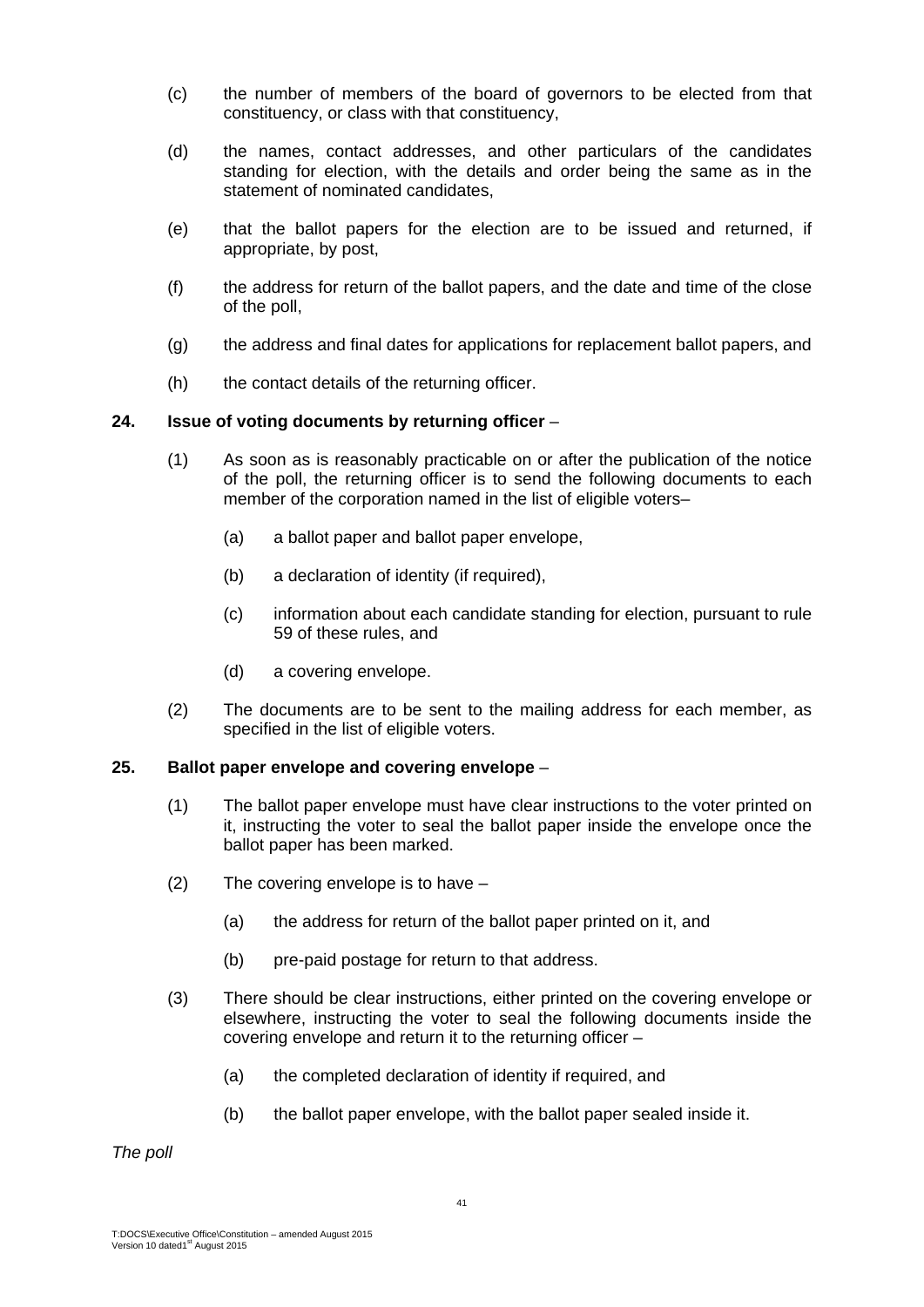# **26. Eligibility to vote** –

An individual who becomes a member of the corporation on or before the closing date for the receipt of nominations by candidates for the election, is eligible to vote in that election.

#### **27. Voting by persons who require assistance –**

- (1) The returning officer is to put in place arrangements to enable requests for assistance to vote to be made.
- (2) Where the returning officer receives a request from a voter who requires assistance to vote, the returning officer is to make such arrangements as he or she considers necessary to enable that voter to vote.

# **28. Spoilt ballot papers**

- (1) If a voter has dealt with his or her ballot paper in such a manner that it cannot be accepted as a ballot paper (referred to a "spoilt ballot paper"), that voter may apply to the returning officer for a replacement ballot paper.
- (2) On receiving an application, the returning officer is to obtain the details of the unique identifier on the spoilt ballot paper, if he or she can obtain it.
- (3) The returning officer may not issue a replacement ballot paper for a spoilt ballot paper unless he or she –
	- (a) is satisfied as to the voter's identity, and
	- (b) has ensured that the declaration of identity, if required, has not been returned.
- (4) After issuing a replacement ballot paper for a spoilt ballot paper, the returning officer shall enter in a list ("the list of spoilt ballot papers") –
	- (a) the name of the voter, and
	- (b) the details of the unique identifier of the spoilt ballot paper (if that officer was able to obtain it), and
	- (c) the details of the unique identifier of the replacement ballot paper.

#### **29. Lost ballot papers –**

- (1) Where a voter has not received his or her ballot paper by the fourth day before the close of the poll, that voter may apply to the returning officer for a replacement ballot paper.
- (2) The returning officer may not issue a replacement ballot paper for a lost ballot paper unless he or she –
	- (a) is satisfied as to the voter's identity,
	- (b) has no reason to doubt that the voter did not receive the original ballot paper, and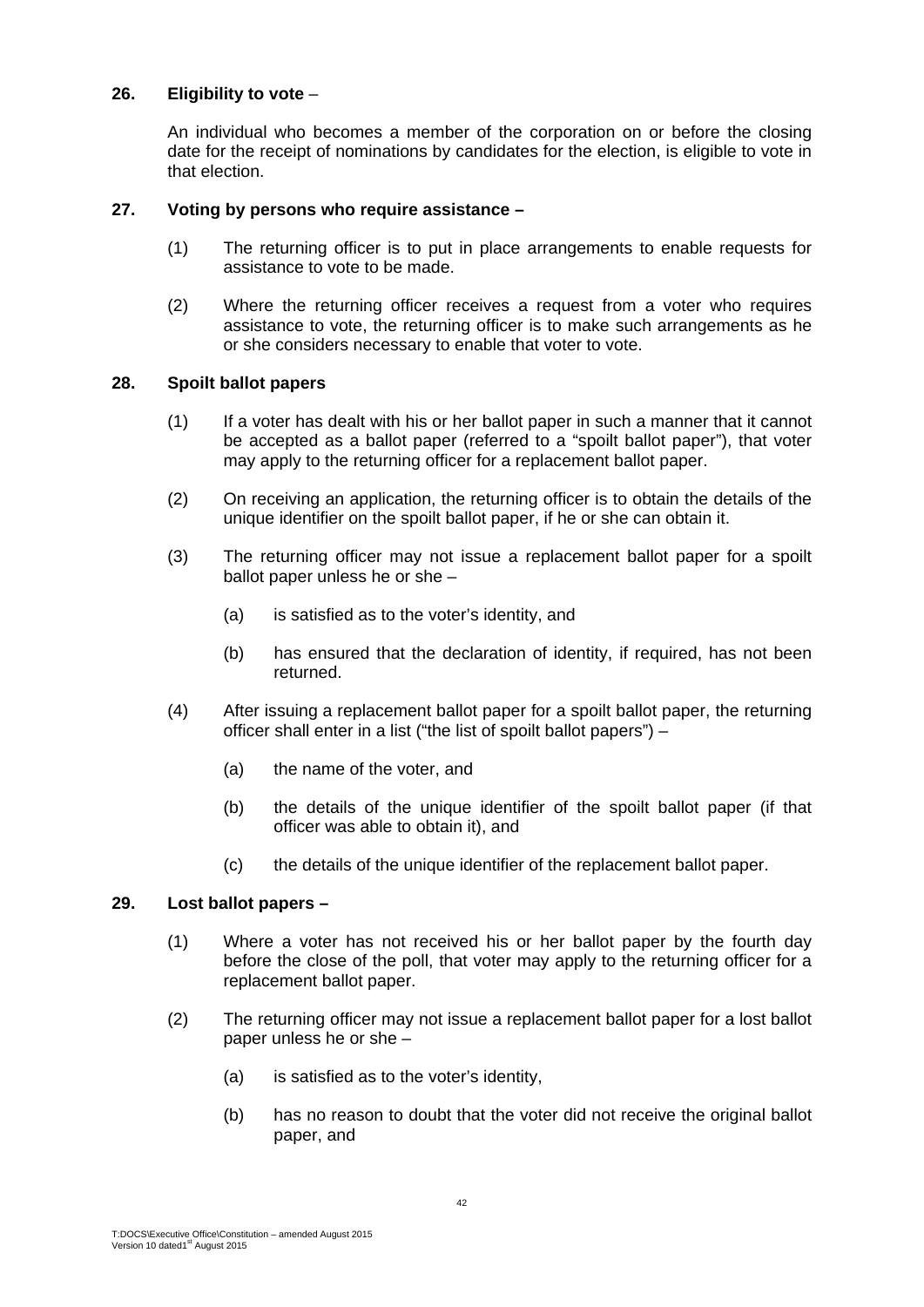- (c) has ensured that the declaration of identity if required has not been returned.
- (3) After issuing a replacement ballot paper for a lost ballot paper, the returning officer shall enter in a list ("the list of lost ballot papers") –
	- (a) the name of the voter, and
	- (b) the details of the unique identifier of the replacement ballot paper.

# **30. Issue of replacement ballot paper**–

- (1) If a person applies for a replacement ballot paper under rule 28 or 29 and a declaration of identity has already been received by the returning officer in the name of that voter, the returning officer may not issue a replacement ballot paper unless, in addition to the requirements imposed rule 28(3) or 29(2), he or she is also satisfied that that person has not already voted in the election, notwithstanding the fact that a declaration of identity if required has already been received by the returning officer in the name of that voter.
- (2) After issuing a replacement ballot paper under this rule, the returning officer shall enter in a list ("the list of tendered ballot papers") –
	- (a) the name of the voter, and
	- (b) the details of the unique identifier of the replacement ballot paper issued under this rule.

# **31. Declaration of identity for replacement ballot papers (public and patient constituencies) –**

- (1) In respect of an election for a public or patient constituency a declaration of identity must be issued with each replacement ballot paper.
- (2) The declaration of identity is to include a declaration
	- (a) that the voter has not voted in the election with any ballot paper other than the ballot paper being returned with the declaration, and
	- (b) of the particulars of that member's qualification to vote as a member of the public or patient constituency, or class within a constituency, for which the election is being held.
- (3) The declaration of identity is to include space for  $-$ 
	- (a) the name of the voter,
	- (b) the address of the voter,
	- (c) the voter's signature, and
	- (d) the date that the declaration was made by the voter.
- (4) The voter must be required to return the declaration of identity together with the ballot paper.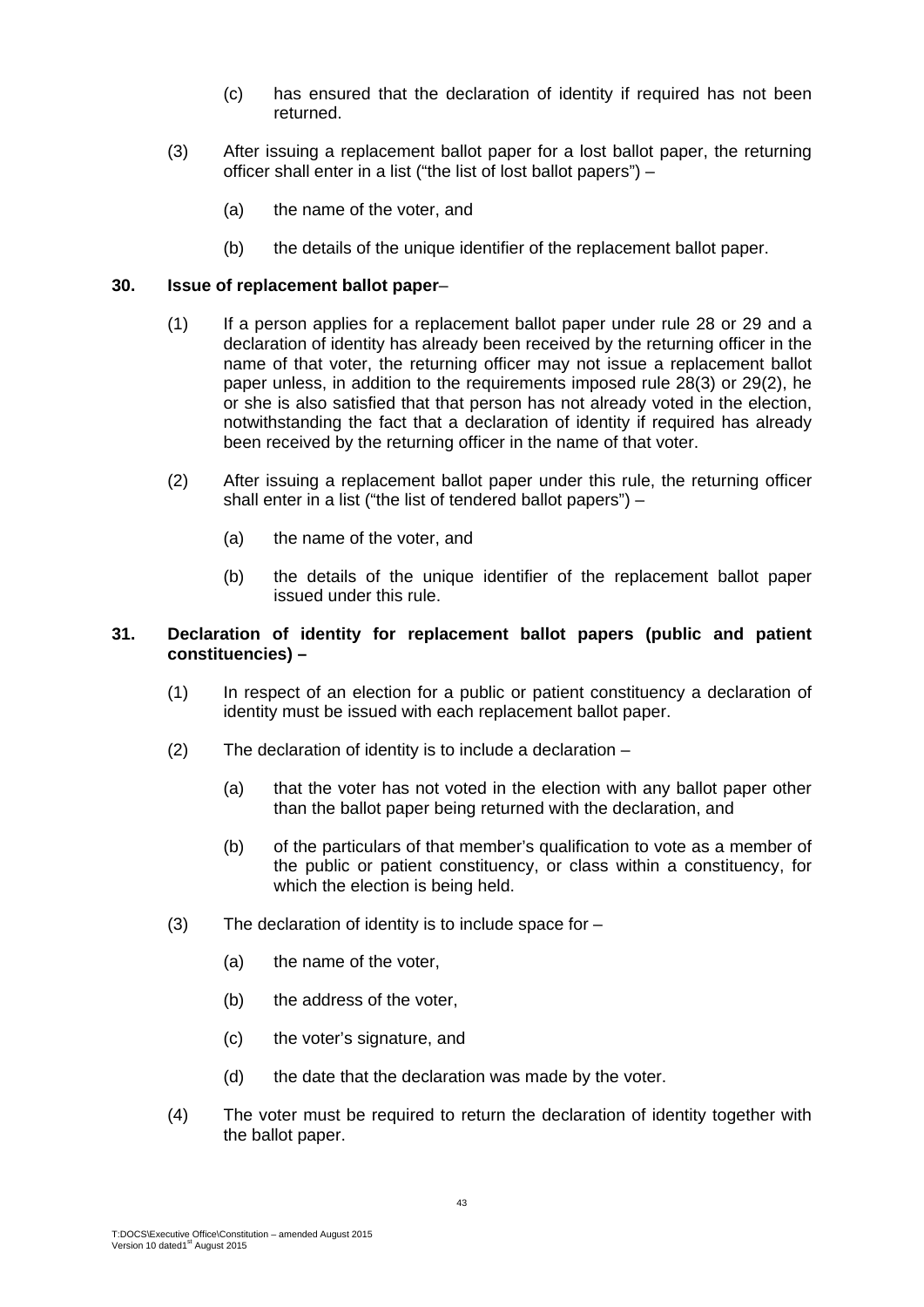(5) The declaration of identity must caution the voter that if it is not returned with the ballot paper, or if it is returned without being correctly completed, the replacement ballot paper may be declared invalid.

*Procedure for receipt of envelopes* 

# **32. Receipt of voting documents** –

- (1) Where the returning officer receives a
	- (a) covering envelope, or
	- (b) any other envelope containing a declaration of identity if required, a ballot paper envelope, or a ballot paper, before the close of the poll, that officer is to open it as soon as is practicable; and rules 33 and 34 are to apply.
- (2) The returning officer may open any ballot paper envelope for the purposes of rules 33 and 34, but must make arrangements to ensure that no person obtains or communicates information as to –
	- (a) the candidate for whom a voter has voted, or
	- (b) The unique identifier on a ballot paper.
- (3) The returning officer must make arrangements to ensure the safety and security of the ballot papers and other documents.

# **33. Validity of ballot paper** –

- (1) A ballot paper shall not be taken to be duly returned unless the returning officer is satisfied that it has been received by the returning officer before the close of the poll, with a declaration of identity if required that has been correctly completed, signed, and dated.
- (2) Where the returning officer is satisfied that paragraph (1) has been fulfilled, he or she is to –
	- (a) put the declaration of identity if required in a separate packet, and
	- (b) put the ballot paper aside for counting after the close of the poll.
- (3) Where the returning officer is not satisfied that paragraph (1) has been fulfilled, he or she is to –
	- (a) mark the ballot paper "disqualified",
	- (b) if there is a declaration of identity accompanying the ballot paper, mark it as "disqualified" and attach it the ballot paper,
	- (c) record the unique identifier on the ballot paper in a list (the "list of disqualified documents"); and
	- (d) place the document or documents in a separate packet.

# **34. Declaration of identity but no ballot paper (public and patient constituency)**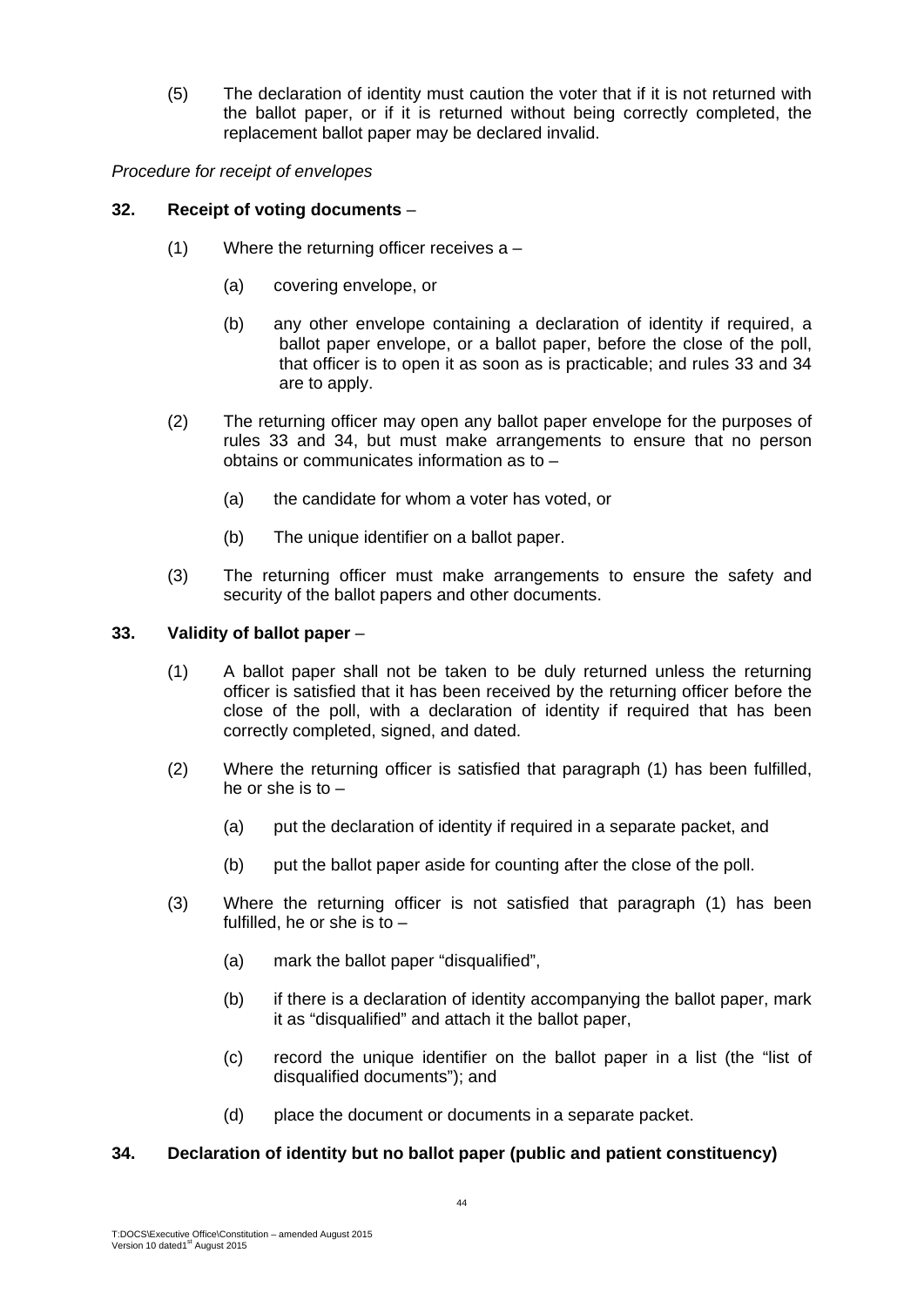**–** Where the returning officer receives a declaration of identity if required but no ballot paper, the returning officer is to –

- (a) mark the declaration of identity "disqualified",
- (b) record the name of the voter in the list of disqualified documents, indicating that a declaration of identity was received from the voter without a ballot paper; and
- (c) place the declaration of identity in a separate packet.

#### **35. Sealing of packets –**

As soon as is possible after the close of the poll and after the completion of the procedure under rules 33 and 34, the returning officer is to seal the packets containing–

- (a) the disqualified documents, together with the list of disqualified documents inside it,
- (b) the declarations of identity if required,
- (c) the list of spoilt ballot papers,
- (d) the list of lost ballot papers,
- (e) the list of eligible voters, and
- (f) the list of tendered ballot papers.

#### *Part 6 - Counting the votes*

#### **36. Interpretation of Part 6 –** In Part 6 of these rules –

"continuing candidate" means any candidate not deemed to be elected, and not excluded,

"count" means all the operations involved in counting of the first preferences recorded for candidates, the transfer of the surpluses of elected candidates, and the transfer of the votes of the excluded candidates,

"deemed to be elected" means deemed to be elected for the purposes of counting of votes but without prejudice to the declaration of the result of the poll,

"mark" means a figure, an identifiable written word, or a mark such as "X",

"non-transferable vote" means a ballot paper –

- (a) on which no second or subsequent preference is recorded for a continuing candidate, or
- (b) which is excluded by the returning officer under rule stv44(4) below, "preference" as used in the following contexts has the meaning assigned below–
	- (a) "first preference" means the figure "1" or any mark or word which clearly indicates a first (or only) preference,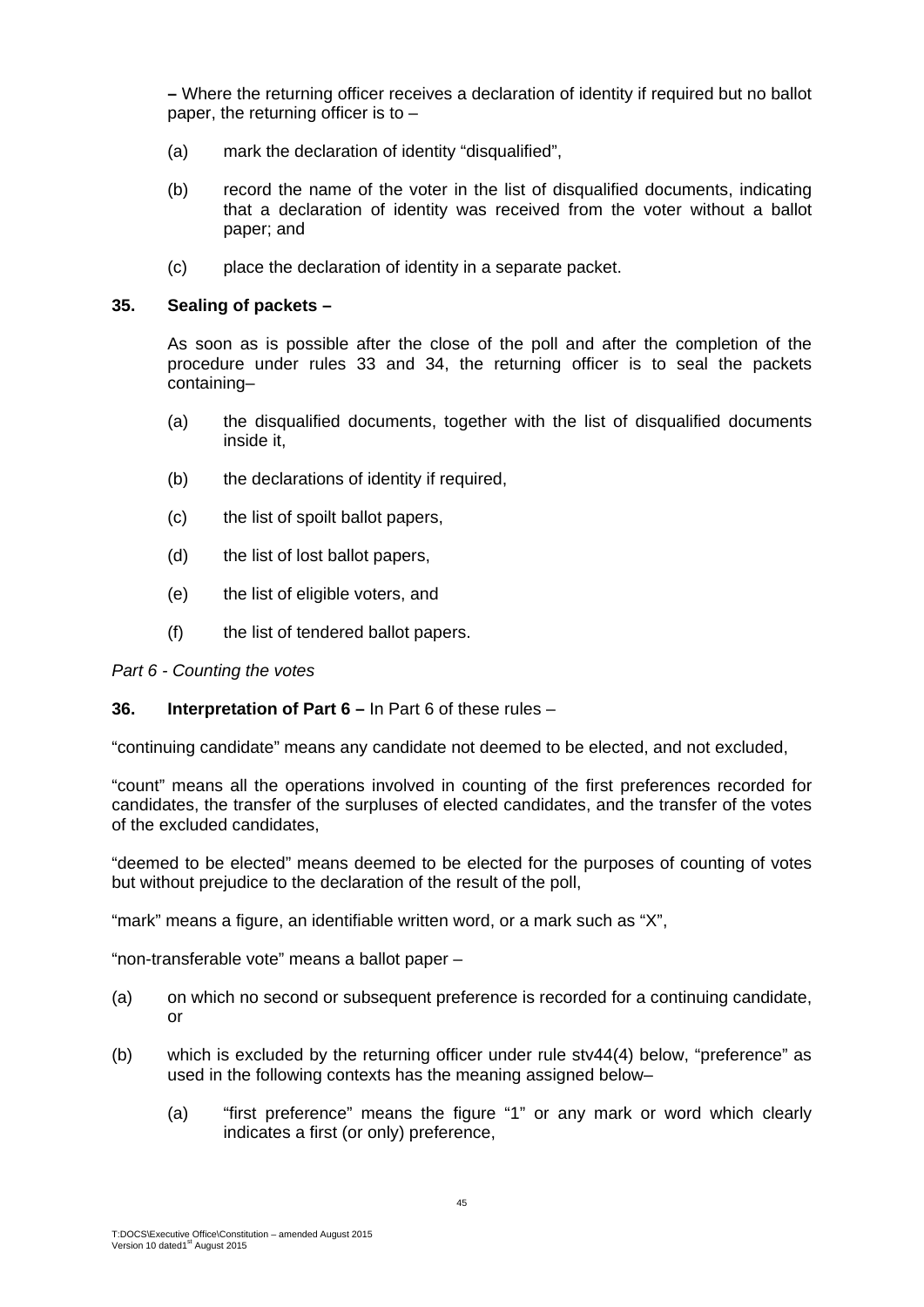- (b) "next available preference" means a preference which is the second, or as the case may be, subsequent preference recorded in consecutive order for a continuing candidate (any candidate who is deemed to be elected or is excluded thereby being ignored); and
- (c) in this context, a "second preference" is shown by the figure "2" or any mark or word which clearly indicates a second preference, and a third preference by the figure "3" or any mark or word which clearly indicates a third preference, and so on,

"quota" means the number calculated in accordance with rule stv41 below,

"surplus" means the number of votes by which the total number of votes for any candidate (whether first preference or transferred votes, or a combination of both) exceeds the quota; but references in these rules to the transfer of the surplus means the transfer (at a transfer value) of all transferable papers from the candidate who has the surplus,

"stage of the count" means –

- (a) the determination of the first preference vote of each candidate,
- (b) the transfer of a surplus of a candidate deemed to be elected, or
- (c) the exclusion of one or more candidates at any given time,

"transferable paper" means a ballot paper on which, following a first preference, a second or subsequent preference is recorded in consecutive numerical order for a continuing candidate,

"transferred vote" means a vote derived from a ballot paper on which a second or subsequent preference is recorded for the candidate to whom that paper has been transferred, and

"transfer value" means the value of a transferred vote calculated in accordance with paragraph (4) or (7) of rule stv42 below.

#### **37. Arrangements for counting of the votes** –

The returning officer is to make arrangements for counting the votes as soon as is practicable after the close of the poll.

#### **38. The count** –

- $(1)$  The returning officer is to  $-$ 
	- (a) count and record the number of ballot papers that have been returned, and
	- (b) count the votes according to the provisions in this Part of the rules.
- (2) The returning officer, while counting and recording the number of ballot papers and counting the votes, must make arrangements to ensure that no person obtains or communicates information as to the unique identifier on a ballot paper.
- (3) The returning officer is to proceed continuously with counting the votes as far as is practicable.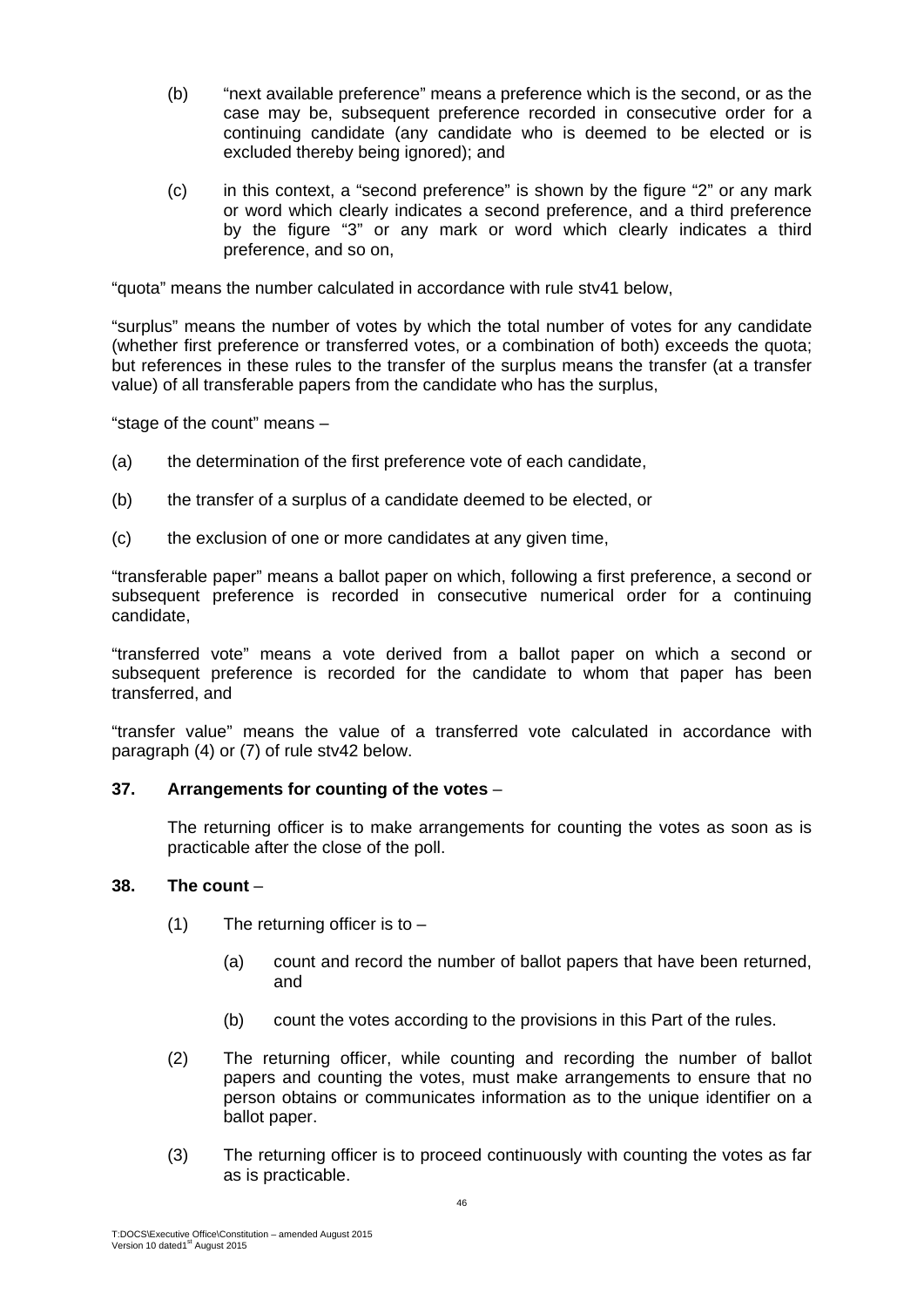# **39. Rejected ballot papers –**

- (1) Any ballot paper
	- (a) which does not bear the features that have been incorporated into the other ballot papers to prevent them from being reproduced,
	- (b) on which the figure "1" standing alone is not placed so as to indicate a first preference for any candidate,
	- (c) on which anything is written or marked by which the voter can be identified except the unique identifier, or
	- (d) which is unmarked or rejected because of uncertainty, shall be rejected and not counted, but the ballot paper shall not be rejected by reason only of carrying the words "one", "two", "three" and so on, or any other mark instead of a figure if, in the opinion of the returning officer, the word or mark clearly indicates a preference or preferences.
- (2) The returning officer is to endorse the word "rejected" on any ballot paper which under this rule is not to be counted.
- (3) The returning officer is to draw up a statement showing the number of ballot papers rejected by him or her under each of the subparagraphs (a) to (d) of paragraph (1).

# **39. Rejected ballot papers** –

- (1) Any ballot paper
	- (a) which does not bear the features that have been incorporated into the other ballot papers to prevent them from being reproduced,
	- (b) on which votes are given for more candidates than the voter is entitled to vote,
	- (c) on which anything is written or marked by which the voter can be identified except the unique identifier, or
	- (d) which is unmarked or rejected because of uncertainty, shall, subject to paragraphs (2) and (3) below, be rejected and not counted.
- (2) Where the voter is entitled to vote for more than one candidate, a ballot paper is not to be rejected because of uncertainty in respect of any vote where no uncertainty arises, and that vote is to be counted.
- (3) A ballot paper on which a vote is marked
	- (a) elsewhere than in the proper place,
	- (b) otherwise than by means of a clear mark,
	- (c) by more than one mark,

is not to be rejected for such reason (either wholly or in respect of that vote) if an intention that the vote shall be for one or other of the candidates clearly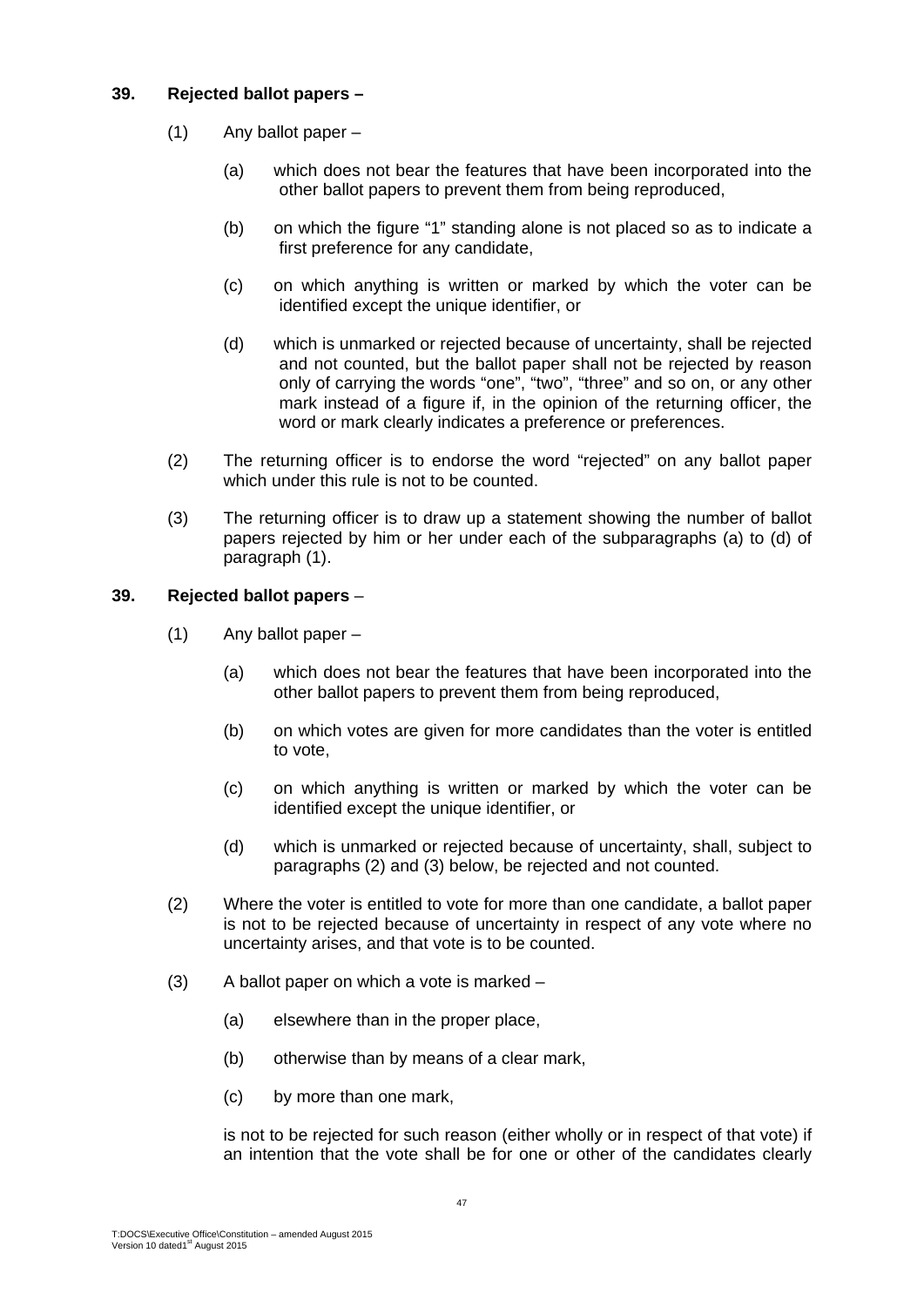appears, and the way the paper is marked does not itself identify the voter and it is not shown that he or she can be identified by it.

- $(4)$  The returning officer is to  $-$ 
	- (a) endorse the word "rejected" on any ballot paper which under this rule is not to be counted, and
	- (b) in the case of a ballot paper on which any vote is counted under paragraph (2) or (3) above, endorse the words "rejected in part" on the ballot paper and indicate which vote or votes have been counted.
- (5) The returning officer is to draw up a statement showing the number of rejected ballot papers under the following headings –
	- (a) does not bear proper features that have been incorporated into the ballot paper,
	- (b) voting for more candidates than the voter is entitled to,
	- (c) writing or mark by which voter could be identified, and
	- (d) unmarked or rejected because of uncertainty,

and, where applicable, each heading must record the number of ballot papers rejected in part.

#### **40. First stage** –

- (1) The returning officer is to sort the ballot papers into parcels according to the candidates for whom the first preference votes are given.
- (2) The returning officer is to then count the number of first preference votes given on ballot papers for each candidate, and is to record those numbers.
- (3) The returning officer is to also ascertain and record the number of valid ballot papers.

# **41. The quota** –

- (1) The returning officer is to divide the number of valid ballot papers by a number exceeding by one the number of members to be elected.
- (2) The result, increased by one, of the division under paragraph (1) above (any fraction being disregarded) shall be the number of votes sufficient to secure the election of a candidate (in these rules referred to as "the quota").
- (3) At any stage of the count a candidate whose total votes equals or exceeds the quota shall be deemed to be elected, except that any election where there is only one vacancy a candidate shall not be deemed to be elected until the procedure set out in paragraphs (1) to (3) of rule stv44 has been complied with.

# **42. Transfer of votes** –

(1) Where the number of first preference votes for any candidate exceeds the quota, the returning officer is to sort all the ballot papers on which first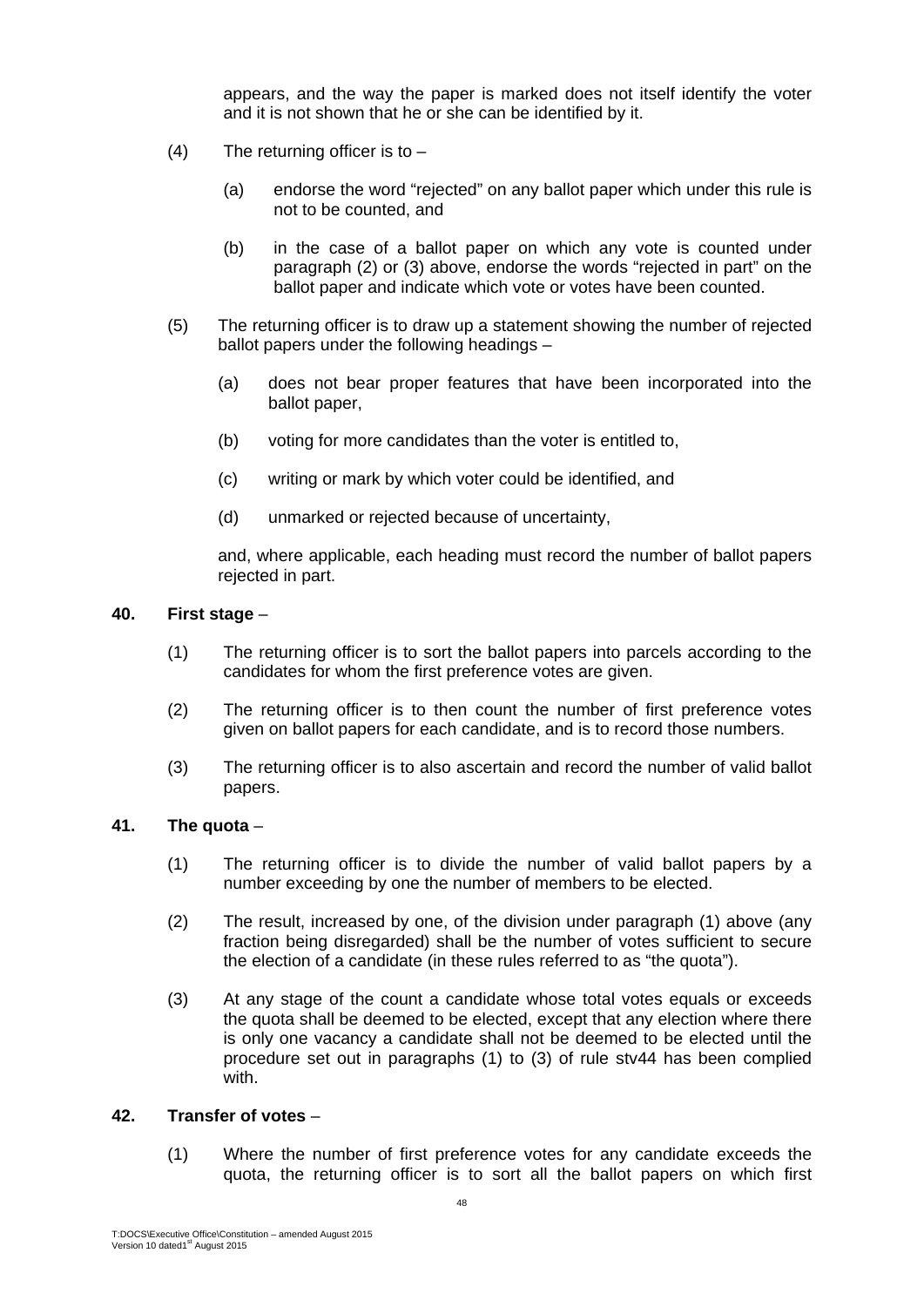preference votes are given for that candidate into sub-parcels so that they are grouped –

- (a) according to next available preference given on those papers for any continuing candidate, or
- (b) where no such preference is given, as the sub-parcel of nontransferable votes.
- (2) The returning officer is to count the number of ballot papers in each parcel referred to in paragraph (1) above.
- (3) The returning officer is, in accordance with this rule and rule stv43 below, to transfer each sub-parcel of ballot papers referred to in paragraph (1)(a) to the candidate for whom the next available preference is given on those papers.
- (4) The vote on each ballot paper transferred under paragraph (3) above shall be at a value ("the transfer value") which –
	- (a) reduces the value of each vote transferred so that the total value of all such votes does not exceed the surplus, and
	- (b) is calculated by dividing the surplus of the candidate from whom the votes are being transferred by the total number of the ballot papers on which those votes are given, the calculation being made to two decimal places (ignoring the remainder if any).
- (5) Where at the end of any stage of the count involving the transfer of ballot papers, the number of votes for any candidate exceeds the quota, the returning officer is to sort the ballot papers in the sub-parcel of transferred votes which was last received by that candidate into separate sub-parcels so that they are grouped –
	- (a) according to the next available preference given on those papers for any continuing candidate, or
	- (b) where no such preference is given, as the sub-parcel of nontransferable votes.
- (6) The returning officer is, in accordance with this rule and rule stv43 below, to transfer each sub-parcel of ballot papers referred to in paragraph (5)(a) to the candidate for whom the next available preference is given on those papers.
- (7) The vote on each ballot paper transferred under paragraph  $(6)$  shall be at  $-$ 
	- (a) a transfer value calculated as set out in paragraph (4)(b) above, or
	- (b) at the value at which that vote was received by the candidate from whom it is now being transferred, whichever is the less.
- (8) Each transfer of a surplus constitutes a stage in the count.
- (9) Subject to paragraph (10), the returning officer shall proceed to transfer transferable papers until no candidate who is deemed to be elected has a surplus or all the vacancies have been filled.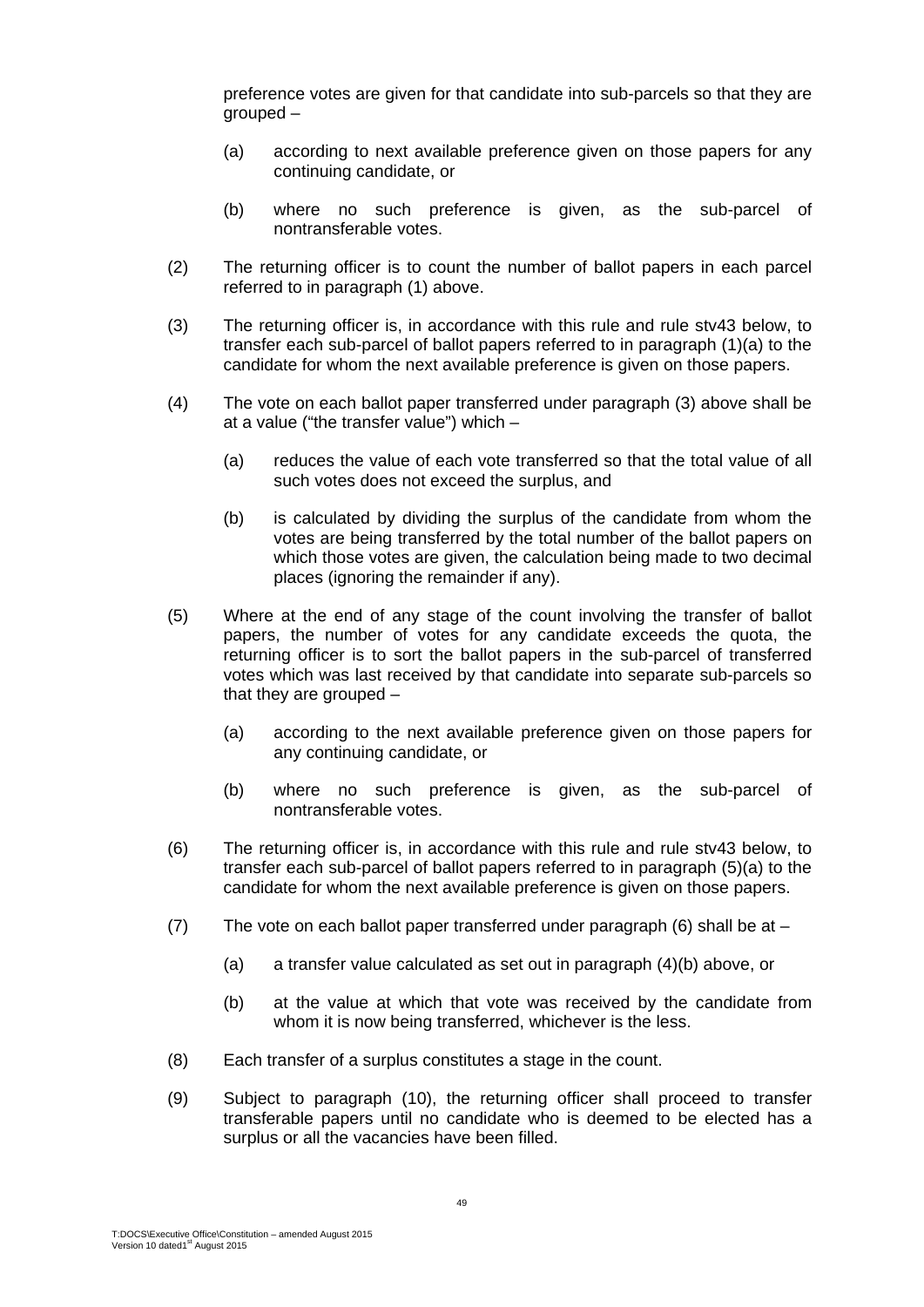- (10) Transferable papers shall not be liable to be transferred where any surplus or surpluses which, at a particular stage of the count, have not already been transferred, are –
	- (a) less than the difference between the total vote then credited to the continuing candidate with the lowest recorded vote and the vote of the candidate with the next lowest recorded vote, or
	- (b) less than the difference between the total votes of the two or more continuing candidates, credited at that stage of the count with the lowest recorded total numbers of votes and the candidate next above such candidates.
- (11) This rule does not apply at an election where there is only one vacancy.

# **43. Supplementary provisions on transfer** –

- (1) If, at any stage of the count, two or more candidates have surpluses, the transferable papers of the candidate with the highest surplus shall be transferred first, and if –
	- (a) The surpluses determined in respect of two or more candidates are equal, the transferable papers of the candidate who had the highest recorded vote at the earliest preceding stage at which they had unequal votes shall be transferred first, and
	- (b) the votes credited to two or more candidates were equal at all stages of the count, the returning officer shall decide between those candidates by lot, and the transferable papers of the candidate on whom the lot falls shall be transferred first.
- (2) The returning officer shall, on each transfer of transferable papers under rule stv42 above –
	- (a) record the total value of the votes transferred to each candidate,
	- (b) add that value to the previous total of votes recorded for each candidate and record the new total,
	- (c) record as non-transferable votes the difference between the surplus and the total transfer value of the transferred votes and add that difference to the previously recorded total of non-transferable votes,

and

- (d) compare—
	- (i) the total number of votes then recorded for all of the candidates, together with the total number of non-transferable votes, with
	- (ii) the recorded total of valid first preference votes.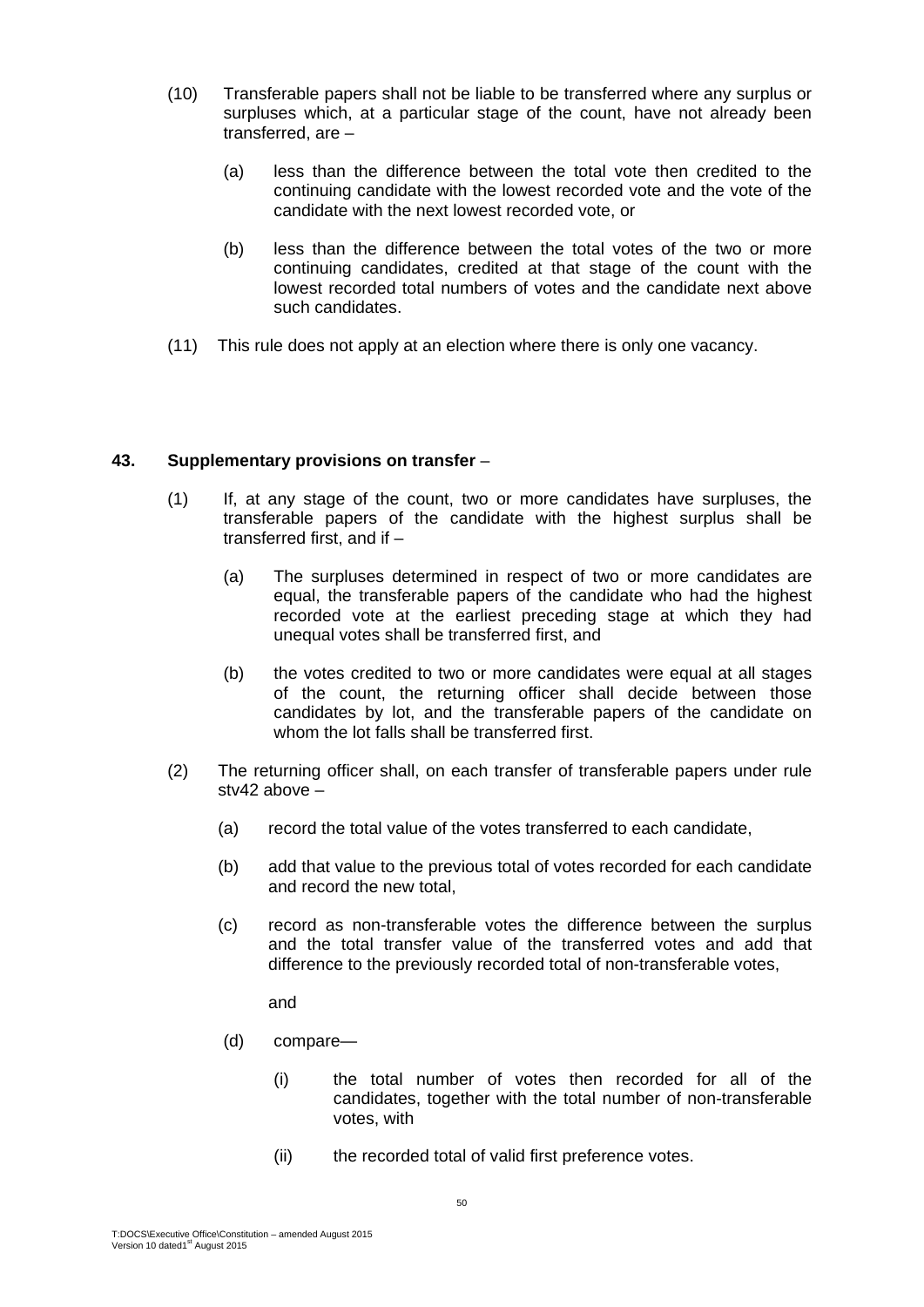- (3) All ballot papers transferred under rule stv42 or stv44 shall be clearly marked, either individually or as a sub-parcel, so as to indicate the transfer value recorded at that time to each vote on that paper or, as the case may be, all the papers in that sub-parcel.
- (4) Where a ballot paper is so marked that it is unclear to the returning officer at any stage of the count under rule stv42 or stv44 for which candidate the next preference is recorded, the returning officer shall treat any vote on that ballot paper as a nontransferable vote; and votes on a ballot paper shall be so treated where, for example, the names of two or more candidates (whether continuing candidates or not) are so marked that, in the opinion of the returning officer, the same order of preference is indicated or the numerical sequence is broken.

# **44. Exclusion of candidates** –

- $(1)$  If—
	- (a) all transferable papers which under the provisions of rule stv42 above (including that rule as applied by paragraph (11) below) and this rule are required to be transferred, have been transferred, and
	- (b) subject to rule stv45 below, one or more vacancies remain to be filled, the returning officer shall exclude from the election at that stage the candidate with the then lowest vote (or, where paragraph (12) below applies, the candidates with the then lowest votes).
- (2) The returning officer shall sort all the ballot papers on which first preference votes are given for the candidate or candidates excluded under paragraph (1) above into two sub-parcels so that they are grouped as—
	- (a) ballot papers on which a next available preference is given, and
	- (b) ballot papers on which no such preference is given (thereby including ballot papers on which preferences are given only for candidates who are deemed to be elected or are excluded).
- (3) The returning officer shall, in accordance with this rule and rule stv43 above, transfer each sub-parcel of ballot papers referred to in paragraph (2)(a) above to the candidate for whom the next available preference is given on those papers.
- (4) The exclusion of a candidate, or of two or more candidates together, constitutes a further stage of the count.
- (5) If, subject to rule stv45 below, one or more vacancies still remain to be filled, the returning officer shall then sort the transferable papers, if any, which had been transferred to any candidate excluded under paragraph (1) above into sub-parcels according to their transfer value.
- (6) The returning officer shall transfer those papers in the sub-parcel of transferable papers with the highest transfer value to the continuing candidates in accordance with the next available preferences given on those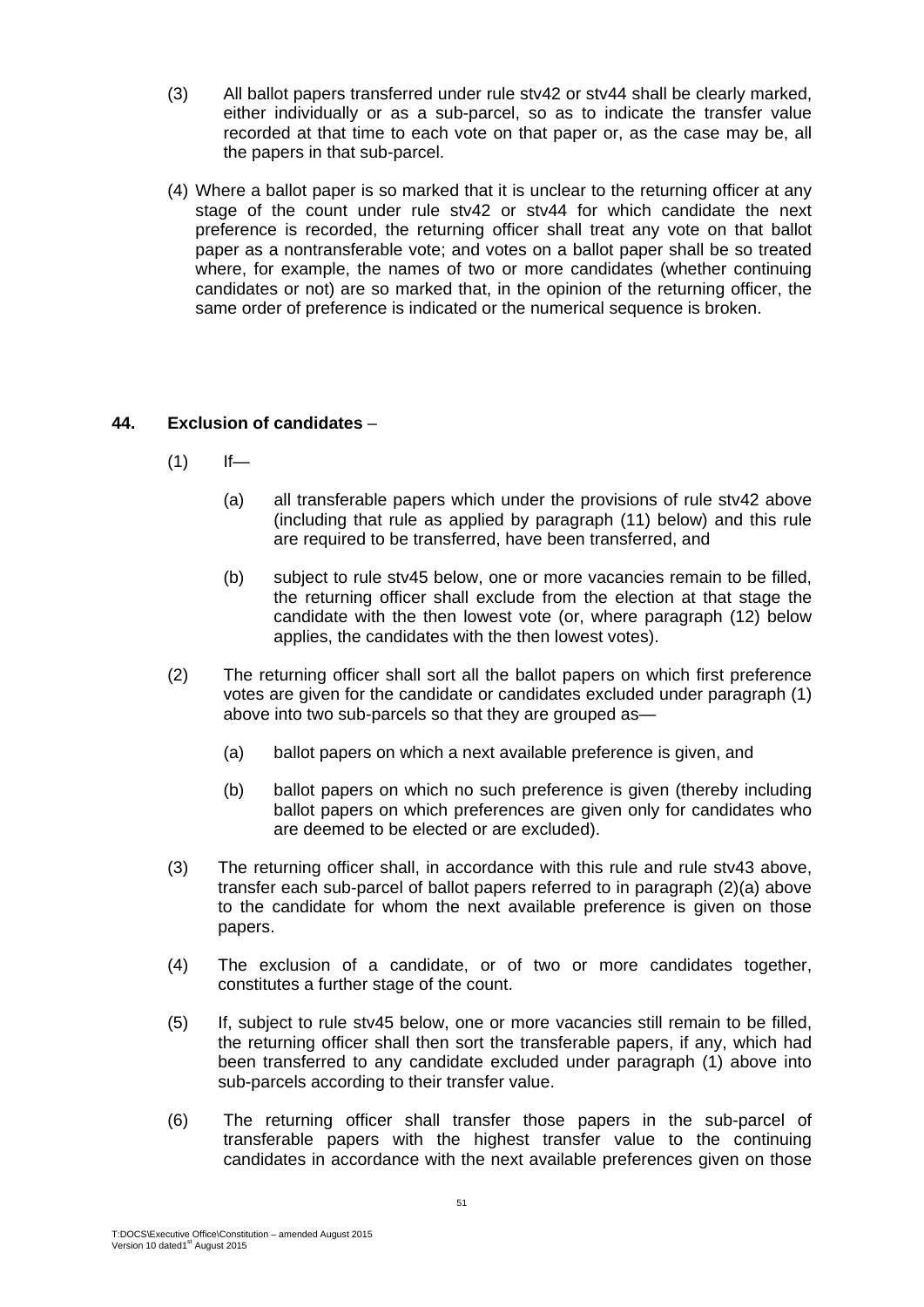papers (thereby passing over candidates who are deemed to be elected or are excluded).

- (7) The vote on each transferable paper transferred under paragraph (6) above shall be at the value at which that vote was received by the candidate excluded under paragraph (1) above.
- (8) Any papers on which no next available preferences have been expressed shall be set aside as non-transferable votes.
- (9) After the returning officer has completed the transfer of the ballot papers in the sub-parcel of ballot papers with the highest transfer value he or she shall proceed to transfer in the same way the sub-parcel of ballot papers with the next highest value and so on until he has dealt with each sub-parcel of a candidate excluded under paragraph (1) above.
- (10) The returning officer shall after each stage of the count completed under this rule—
	- (a) record
		- (i) the total value of votes, or
		- (ii) the total transfer value of votes transferred to each candidate,
	- (b) add that total to the previous total of votes recorded for each candidate and record the new total,
	- (c) record the value of non-transferable votes and add that value to the previous non-transferable votes total, and
	- (d) compare—
		- (i) the total number of votes then recorded for each candidate together with the total number of non-transferable votes, with
		- (ii) the recorded total of valid first preference votes.
- (11) If after a transfer of votes under any provision of this rule, a candidate has a surplus, that surplus shall be dealt with in accordance with paragraphs (5) to (10) of rule stv42 and rule stv43.
- (12) Where the total of the votes of the two or more lowest candidates, together with any surpluses not transferred, is less than the number of votes credited to the next lowest candidate, the returning officer shall in one operation exclude such two or more candidates.
- (13) If when a candidate has to be excluded under this rule, two or more candidates each have the same number of votes and are lowest—
	- (a) regard shall be had to the total number of votes credited to those candidates at the earliest stage of the count at which they had an unequal number of votes and the candidate with the lowest number of votes at that stage shall be excluded, and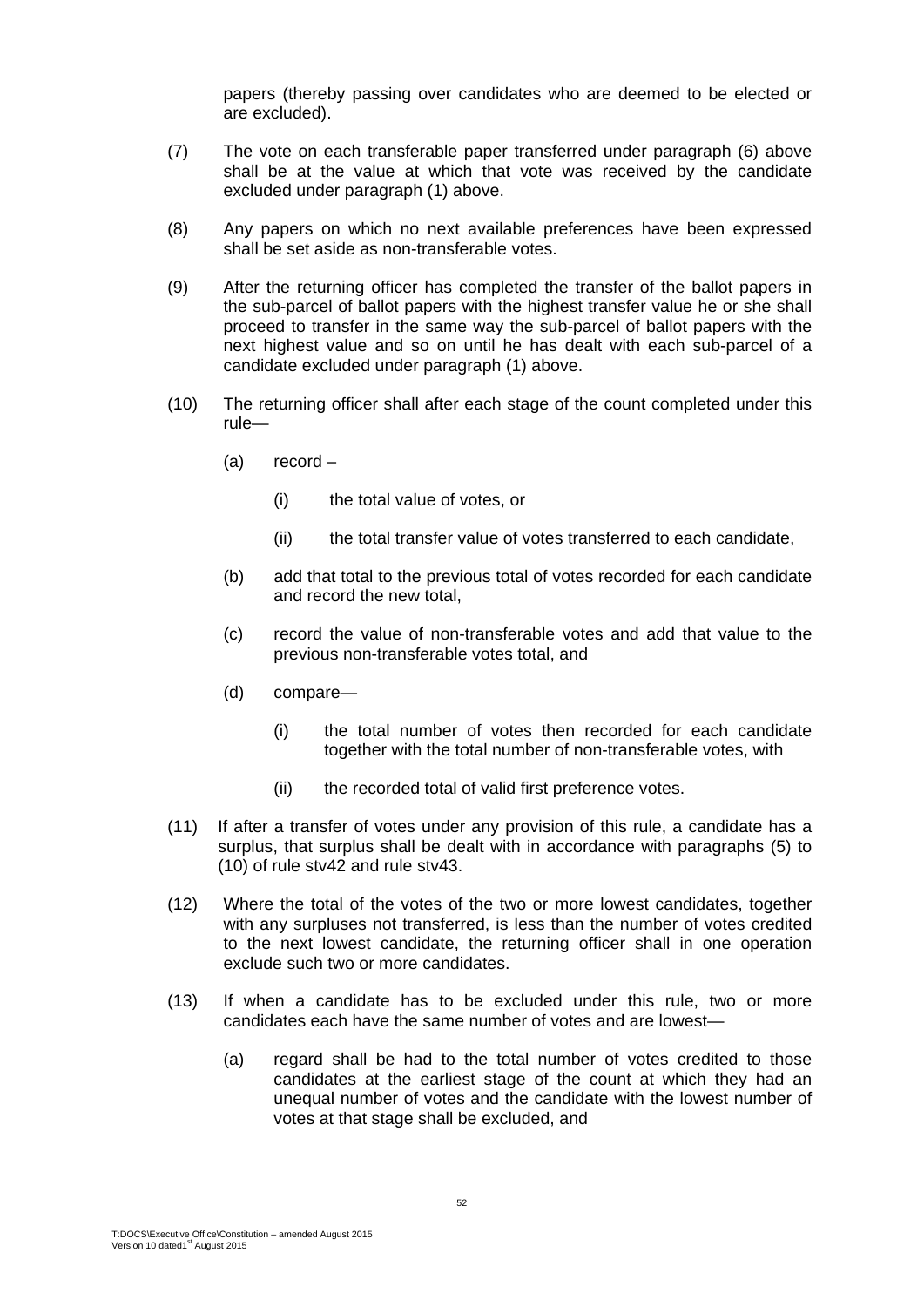(b) where the number of votes credited to those candidates was equal at all stages, the returning officer shall decide between the candidates by lot and the candidate on whom the lot falls shall be excluded.

# **45. Filling of last vacancies –**

- (1) Where the number of continuing candidates is equal to the number of vacancies remaining unfilled the continuing candidates shall thereupon be deemed to be elected.
- (2) Where only one vacancy remains unfilled and the votes of any one continuing candidate are equal to or greater than the total of votes credited to other continuing candidates together with any surplus not transferred, the candidate shall thereupon be deemed to be elected.
- (3) Where the last vacancies can be filled under this rule, no further transfer of votes shall be made.

# **46. Order of election of candidates** –

- (1) The order in which candidates whose votes equal or exceed the quota are deemed to be elected shall be the order in which their respective surpluses were transferred, or would have been transferred but for rule stv42(10) above.
- (2) A candidate credited with a number of votes equal to, and not greater than, the quota shall, for the purposes of this rule, be regarded as having had the smallest surplus at the stage of the count at which he obtained the quota.
- (3) Where the surpluses of two or more candidates are equal and are not required to be transferred, regard shall be had to the total number of votes credited to such candidates at the earliest stage of the count at which they had an unequal number of votes and the surplus of the candidate who had the greatest number of votes at that stage shall be deemed to be the largest.
- (4) Where the number of votes credited to two or more candidates were equal at all stages of the count, the returning officer shall decide between them by lot and the candidate on whom the lot falls shall be deemed to have been elected first.

# **47. Equality of votes** –

Where, after the counting of votes is completed, an equality of votes is found to exist between any candidates and the addition of a vote would entitle any of those candidates to be declared elected, the returning officer is to decide between those candidates by a lot, and proceed as if the candidate on whom the lot falls had received an additional vote.

*Part 7 – Final proceedings in contested and uncontested elections* 

#### **48. Declaration of result for contested elections –**

- (1) In a contested election, when the result of the poll has been ascertained, the returning officer is to—
	- (a) declare the candidates who are deemed to be elected under Part 6 of these rules as elected,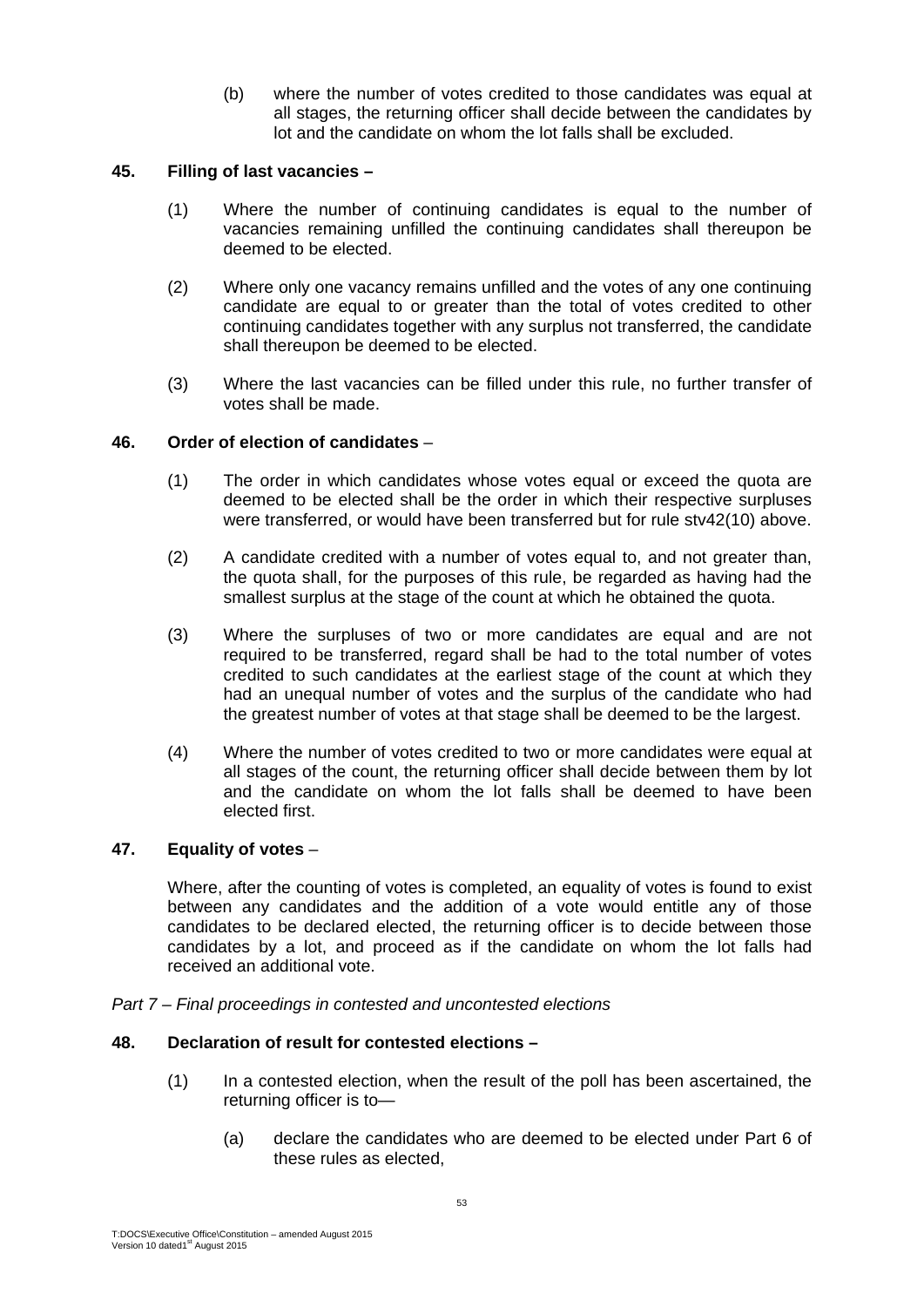- (b) give notice of the name of each candidate who he or she has declared elected –
	- (i) where the election is held under a proposed constitution pursuant to powers conferred on the Clatterbridge Cancer Centre NHS Foundation Trust by section 59(2) of the 2006 Act, to the chair of the NHS Trust, or
	- (ii) in any other case, to the chair of the corporation, and
- (c) give public notice of the name of each candidate who he or she has declared elected.
- (2) The returning officer is to make
	- (a) the number of first preference votes for each candidate whether elected or not,
	- (b) any transfer of votes,
	- (c) the total number of votes for each candidate at each stage of the count at which such transfer took place,
	- (d) the order in which the successful candidates were elected, and
	- (e) the number of rejected ballot papers under each of the headings in rule stv39(1), available on request.

#### **49. Declaration of result for uncontested elections** –

In an uncontested election, the returning officer is to as soon as is practicable after final day for the delivery of notices of withdrawals by candidates from the election –

- (a) declare the candidate or candidates remaining validly nominated to be elected,
- (b) give notice of the name of each candidate who he or she has declared elected to the chair of the corporation, and
- (c) give public notice of the name of each candidate who he or she has declared elected.

*Part 8 – Disposal of documents* 

#### **50. Sealing up of documents relating to the poll –**

- (1) On completion of the counting at a contested election, the returning officer is to seal up the following documents in separate packets –
	- (a) the counted ballot papers,
	- (b) the ballot papers endorsed with "rejected in part",
	- (c) the rejected ballot papers, and
	- (d) the statement of rejected ballot papers.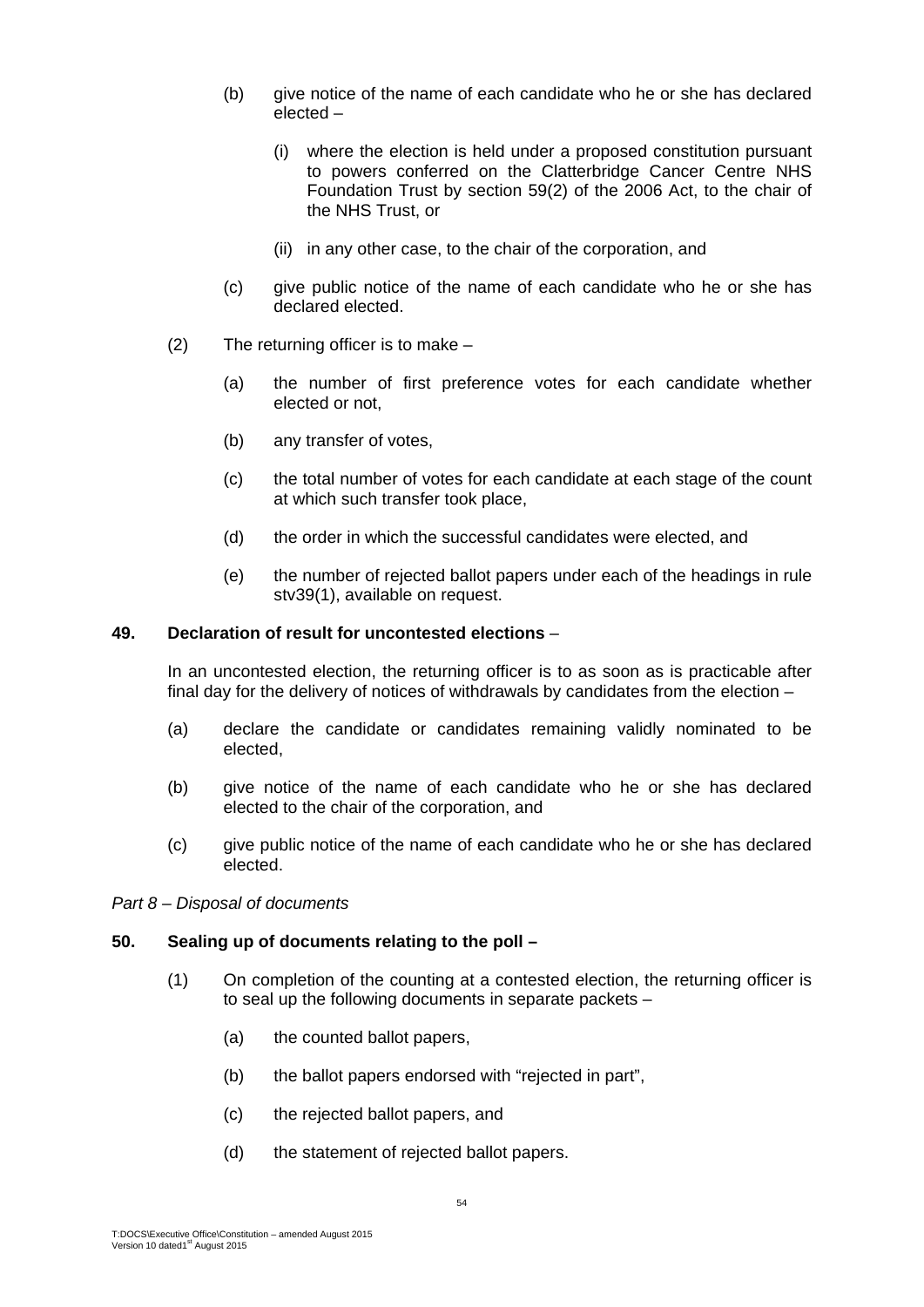- (2) The returning officer must not open the sealed packets of
	- (a) the disqualified documents, with the list of disqualified documents inside it,
	- (b) the declarations of identity,
	- (c) the list of spoilt ballot papers,
	- (d) the list of lost ballot papers,
	- (e) the list of eligible voters, and
	- (f) the list of tendered ballot papers.
- (3) The returning officer must endorse on each packet a description of
	- (a) its contents,
	- (b) the date of the publication of notice of the election,
	- (c) the name of the corporation to which the election relates, and
	- (d) the constituency, or class within a constituency, to which the election relates.

# **51. Delivery of documents** –

Once the documents relating to the poll have been sealed up and endorsed pursuant to rule 49, the returning officer is to forward them to the chair of the corporation.

# **52. Forwarding of documents received after close of the poll** –

Where –

- (a) any voting documents are received by the returning officer after the close of the poll, or
- (b) any envelopes addressed to eligible voters are returned as undelivered too late to be resent, or
- (c) any applications for replacement ballot papers are made too late to enable new ballot papers to be issued, the returning officer is to put them in a separate packet, seal it up, and endorse and forward it to the chair of the corporation.

# **53. Retention and public inspection of documents –**

(1) The corporation is to retain the documents relating to an election that are forwarded to the chair by the returning officer under these rules for one year, and then, unless otherwise directed by the regulator, cause them to be destroyed.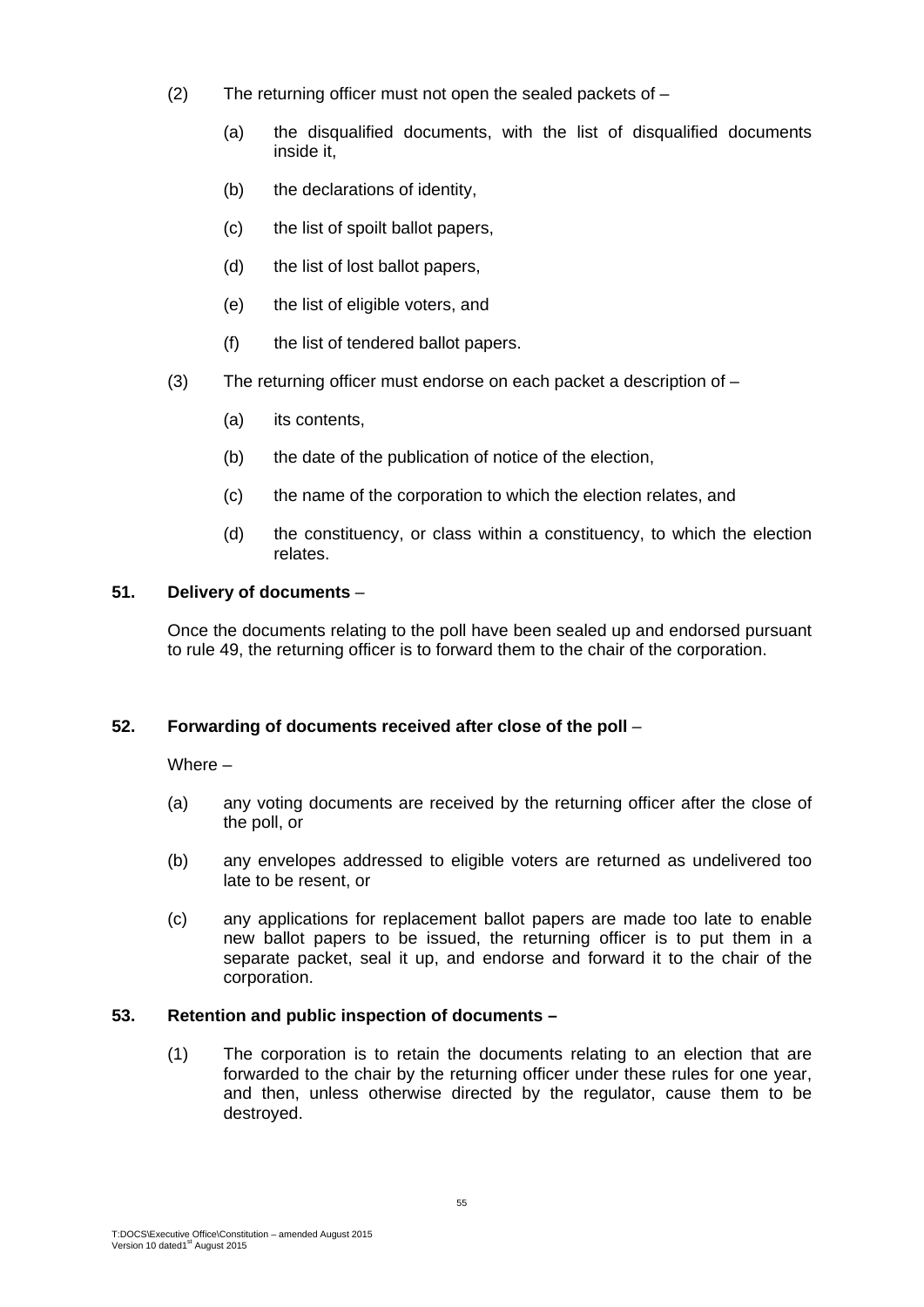- (2) With the exception of the documents listed in rule 53(1), the documents relating to an election that are held by the corporation shall be available for inspection by members of the public at all reasonable times.
- (3) A person may request a copy or extract from the documents relating to an election that are held by the corporation, and the corporation is to provide it, and may impose a reasonable charge for doing so.

# **54. Application for inspection of certain documents relating to an election** –

- (1) The corporation may not allow the inspection of, or the opening of any sealed packet containing –
	- (a) any rejected ballot papers, including ballot papers rejected in part,
	- (b) any disqualified documents, or the list of disqualified documents,
	- (c) any counted ballot papers,
	- (d) any declarations of identity, or
	- (e) the list of eligible voters,

by any person without the consent of the Regulator.

- (2) A person may apply to the Regulator to inspect any of the documents listed in (1), and the Regulator may only consent to such inspection if it is satisfied that it is necessary for the purpose of questioning an election pursuant to Part 11.
- (3) The Regulator's consent may be on any terms or conditions that it thinks necessary, including conditions as to –
	- (a) persons,
	- (b) time,
	- (c) place and mode of inspection,
	- (d) production or opening,

and the corporation must only make the documents available for inspection in accordance with those terms and conditions.

- (4) On an application to inspect any of the documents listed in paragraph  $(1)$ ,  $-$ 
	- (a) in giving its consent, the regulator, and
	- (b) and making the documents available for inspection, the corporation, must ensure that the way in which the vote of any particular member has been given shall not be disclosed, until it has been established –
		- (i) that his or her vote was given, and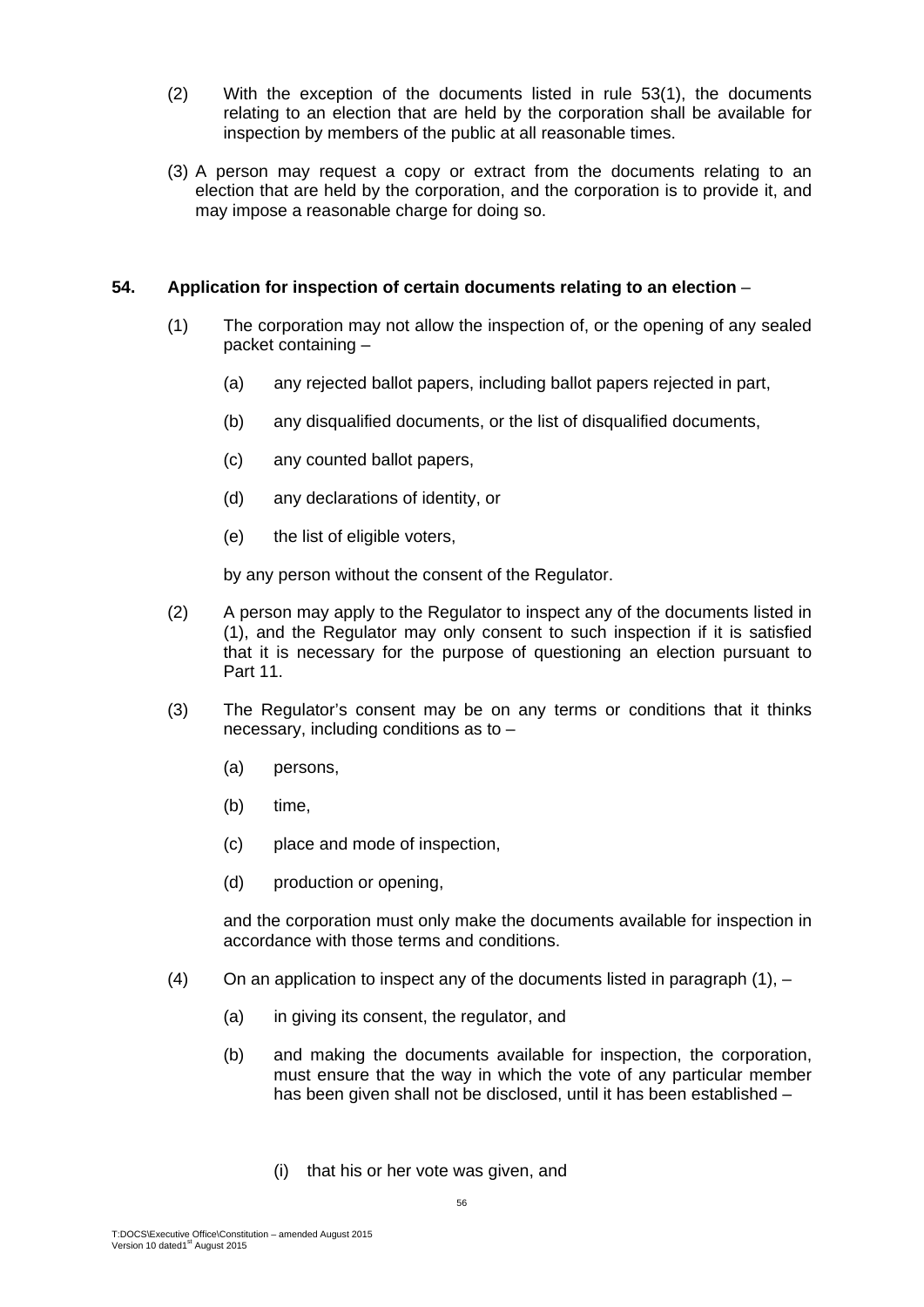(ii) that the regulator has declared that the vote was invalid.

#### *Part 9 – Death of a candidate during a contested election*

# **55. Countermand or abandonment of poll on death of candidate** –

- (1) If, at a contested election, proof is given to the returning officer's satisfaction before the result of the election is declared that one of the persons named or to be named as a candidate has died, then the returning officer is to –
	- (a) publish a notice stating that the candidate has died, and
	- (b) proceed with the counting of the votes as if that candidate had been excluded from the count so that –
		- (i) ballot papers which only have a first preference recorded for the candidate that has died, and no preferences for any other candidates, are not to be counted, and
		- (ii) ballot papers which have preferences recorded for other candidates are to be counted according to the consecutive order of those preferences, passing over preferences marked for the candidate who has died.
- (2) The ballot papers which have preferences recorded for the candidate who has died are to be sealed with the other counted ballot papers pursuant to rule 49(1)(a).

*Part 10 – Election expenses and publicity* 

#### *Election expenses*

#### **56. Election expenses** –

Any expenses incurred, or payments made, for the purposes of an election which contravene this Part are an electoral irregularity, which may only be questioned in an application to the regulator under Part 11 of these rules.

#### **57. Expenses and payments by candidates** –

A candidate may not incur any expenses or make a payment (of whatever nature) for the purposes of an election, other than expenses or payments that relate to –

- (a) personal expenses,
- (b) travelling expenses, and expenses incurred while living away from home, and
- (c) expenses for stationery, postage, telephone, internet (or any similar means of communication) and other petty expenses, to a limit of [£100].

# **58. Election expenses incurred by other persons** –

(1) No person may –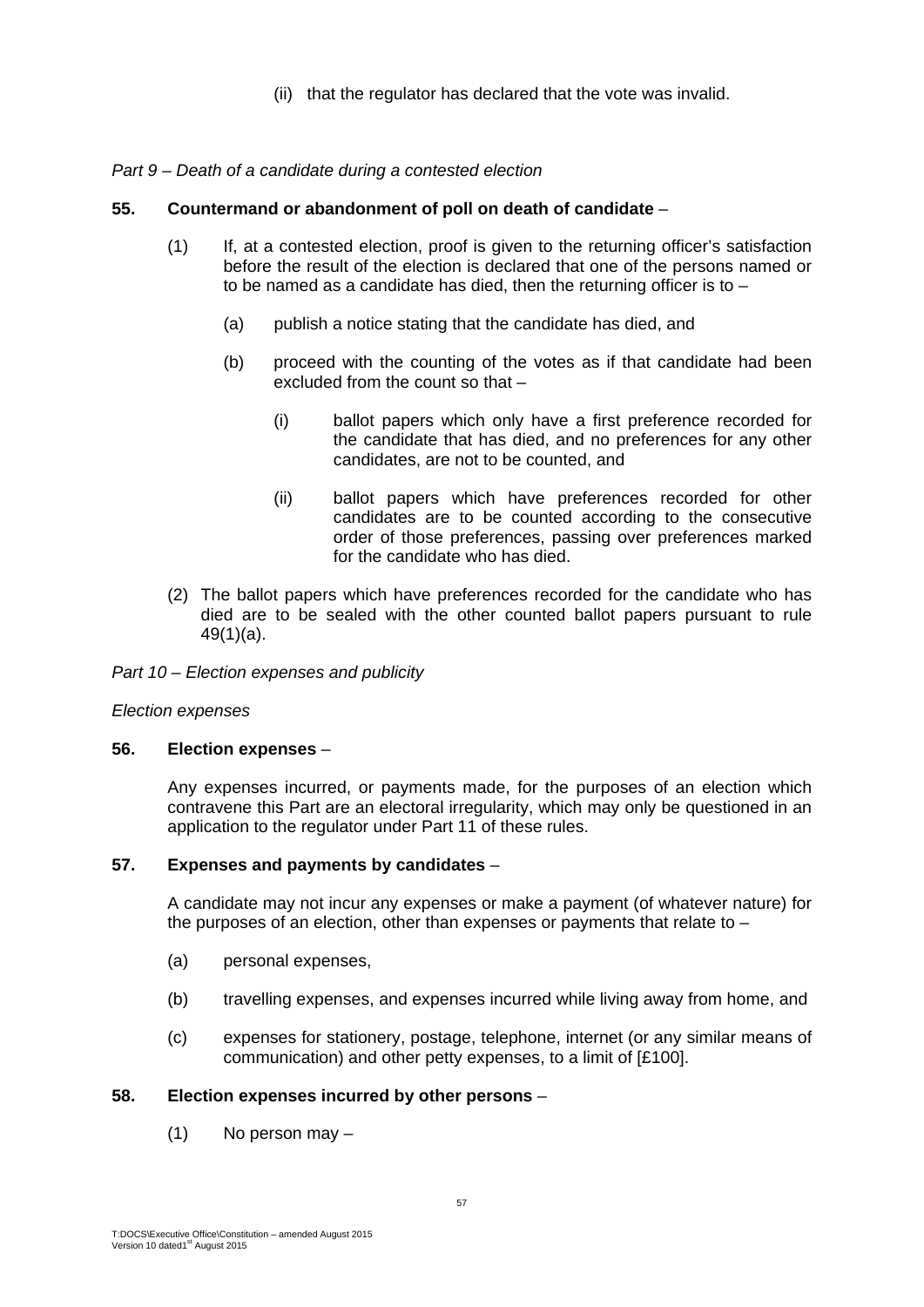- (a) incur any expenses or make a payment (of whatever nature) for the purposes of a candidate's election, whether on that candidate's behalf or otherwise, or
- (b) give a candidate or his or her family any money or property (whether as a gift, donation, loan, or otherwise) to meet or contribute to expenses incurred by or on behalf of the candidate for the purposes of an election.
- (2) Nothing in this rule is to prevent the corporation from incurring such expenses, and making such payments, as it considers necessary pursuant to rules 58 and 59.

# *Publicity*

# **59. Publicity about election by the corporation –**

- (1) The corporation may
	- (a) compile and distribute such information about the candidates, and
	- (b) organise and hold such meetings to enable the candidates to speak and respond to questions, as it considers necessary.
- (2) Any information provided by the corporation about the candidates, including information compiled by the corporation under rule 59, must be –
	- (a) objective, balanced and fair,
	- (b) equivalent in size and content for all candidates,
	- (c) compiled and distributed in consultation with all of the candidates standing for election, and
	- (d) must not seek to promote or procure the election of a specific candidate or candidates, at the expense of the electoral prospects of one or more other candidates.
- (3) Where the corporation proposes to hold a meeting to enable the candidates to speak, the corporation must ensure that all of the candidates are invited to attend, and in organising and holding such a meeting, the corporation must not seek to promote or procure the election of a specific candidate or candidates at the expense of the electoral prospects of one or more other candidates.

#### **60. Information about candidates for inclusion with voting documents** –

- (1) The corporation must compile information about the candidates standing for election, to be distributed by the returning officer pursuant to rule 24 of these rules.
- (2) The information must consist of
	- (a) a statement submitted by the candidate of no more than [250] words, [and]
	- [(b) a photograph of the candidate.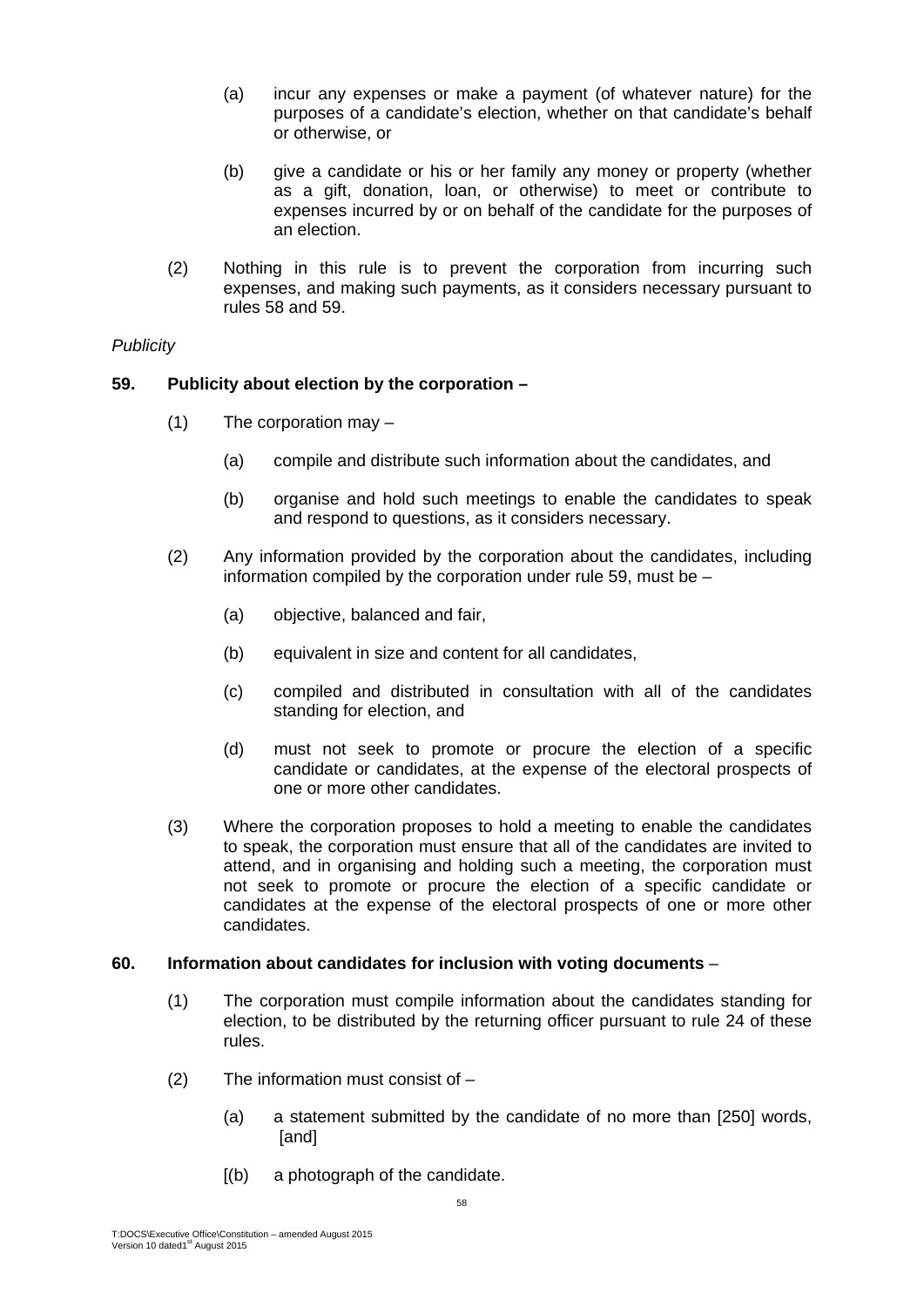# **61. Meaning of "for the purposes of an election" –**

- (1) In this Part, the phrase "for the purposes of an election" means with a view to, or otherwise in connection with, promoting or procuring a candidate's election, including the prejudicing of another candidate's electoral prospects; and the phrase "for the purposes of a candidate's election" is to be construed accordingly.
- (2) The provision by any individual of his or her own services voluntarily, on his or her own time, and free of charge is not to be considered an expense for the purposes of this Part.

*Part 11 – Questioning elections and the consequence of irregularities* 

# **62. Application to question an election –**

- (1) An application alleging a breach of these rules, including an electoral irregularity under Part 10, may be made to the regulator.
- (2) An application may only be made once the outcome of the election has been declared by the returning officer.
- (3) An application may only be made to the Regulator by  $-$ 
	- (a) a person who voted at the election or who claimed to have had the right to vote, or
	- (b) a candidate, or a person claiming to have had a right to be elected at the election.
- (4) The application must
	- (a) describe the alleged breach of the rules or electoral irregularity, and
	- (b) be in such a form as the Regulator may require.
- (5) The application must be presented in writing within 21 days of the declaration of the result of the election.
- (6) If the Regulator requests further information from the applicant, then that person must provide it as soon as is reasonably practicable.
	- a. The Regulator shall delegate the determination of an application to a person or persons to be nominated for the purpose of the Regulator.
	- b. The determination by the person or persons nominated in accordance with Rule 61(7) shall be binding on and shall be given effect by the corporation, the applicant and the members of the constituency (or class within a constituency) including all the candidates for the election to which the application relates.
	- c. The Regulator may prescribe rules of procedure for the determination of an application including costs.
	- d.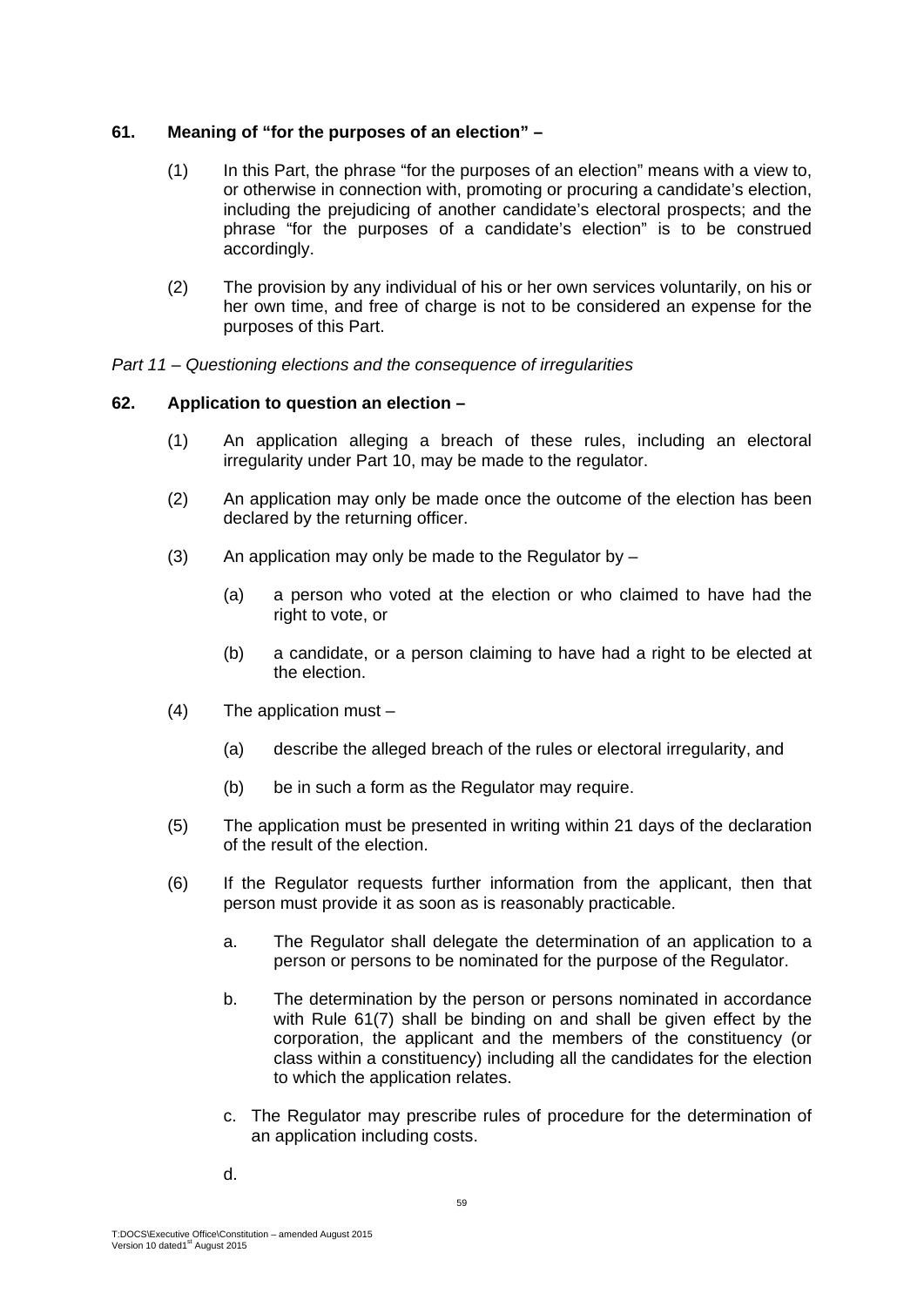# *Part 12 – Miscellaneous*

# **63. Secrecy** –

- (1) The following persons
	- (a) the returning officer,
	- (b) the returning officer's staff, must maintain and aid in maintaining the secrecy of the voting and the counting of the votes, and must not, except for some purpose authorised by law, communicate to any person any information as to –
		- (i) the name of any member of the corporation who has or has not been given a ballot paper or who has or has not voted,
		- (ii) the unique identifier on any ballot paper,
		- (iii) the candidate(s) for whom any member has voted.
- (2) No person may obtain or attempt to obtain information as to the candidate(s) for whom a voter is about to vote or has voted, or communicate such information to any person at any time, including the unique identifier on a ballot paper given to a voter.
- (3) The returning officer is to make such arrangements as he or she thinks fit to ensure that the individuals who are affected by this provision are aware of the duties it imposes.

# **64. Prohibition of disclosure of vote –**

No person who has voted at an election shall, in any legal or other proceedings to question the election, be required to state for whom he or she has voted.

#### **65. Disqualification** –

A person may not be appointed as a returning officer, or as staff of the returning officer pursuant to these rules, if that person is –

- (a) a member of the corporation,
- (b) an employee of the corporation,
- (c) a director of the corporation, or
- (d) employed by or on behalf of a person who has been nominated for election.

#### **66. Delay in postal service through industrial action or unforeseen event –**

If industrial action, or some other unforeseen event, results in a delay in –

- (a) the delivery of the documents in rule 24, or
- (b) the return of the ballot papers and declarations of identity, the returning officer may extend the time between the publication of the notice of the poll and the close of the poll, with the agreement of the Regulator.